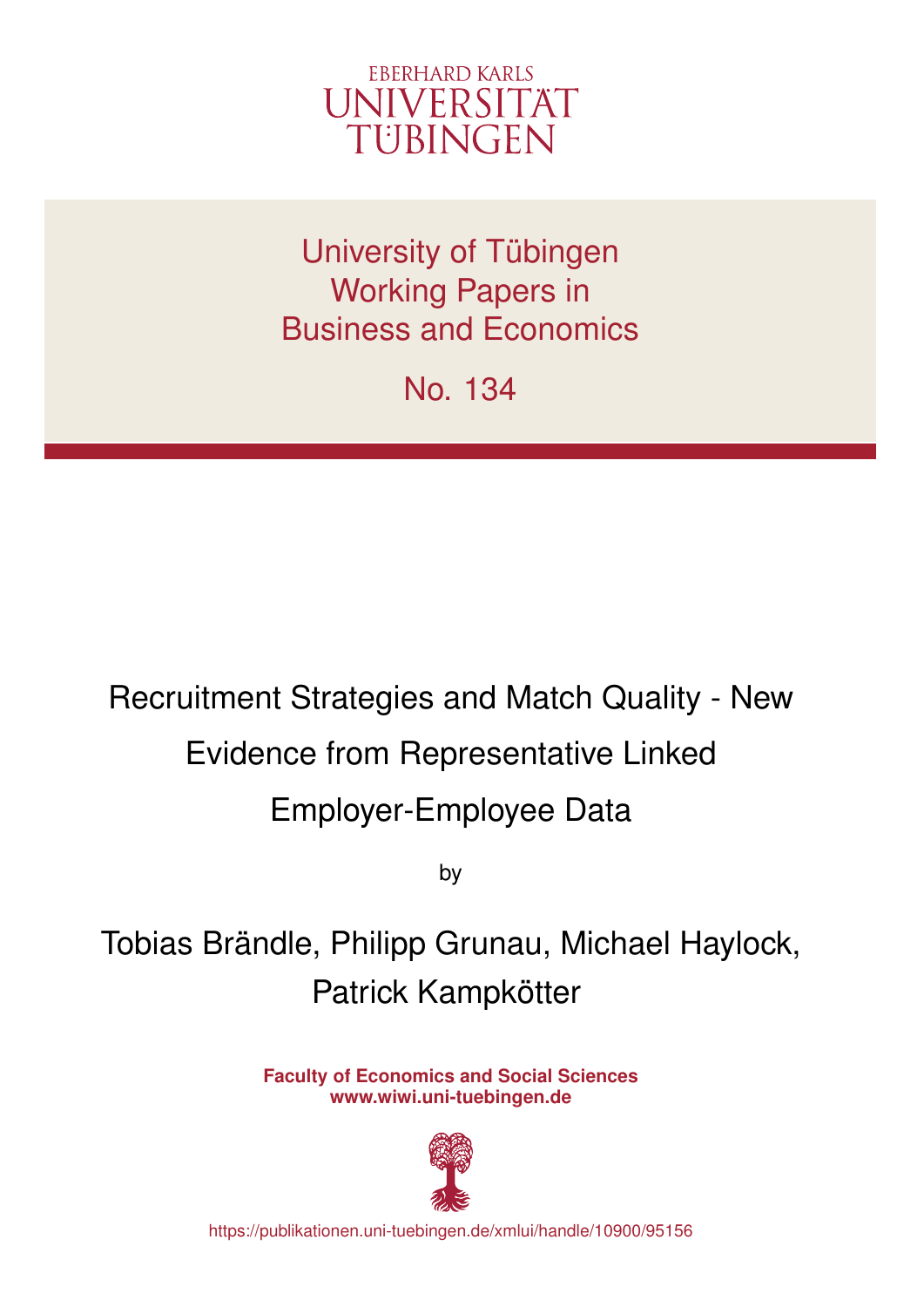# **Recruitment Strategies and Match Quality – New Evidence from Representative Linked Employer-Employee Data**\*

Tobias Brändle (Institute for Applied Economic Research Tübingen)<sup>a</sup>

Philipp Grunau (Institute for Employment Research Nuremburg)<sup>b</sup>

Michael Haylock (University of Tübingen) $c$ 

Patrick Kampkötter (University of Tübingen)<sup>d</sup>

This version: February 29, 2020

#### **Abstract**

In economics, the recruitment process of firms is largely treated as a black box. To shed light on this process, we use new representative linked employer-employee data for German private-sector establishments to explore search, selection and screening activities over the years 2012-2018. We document longitudinal changes in hiring policies and address the heterogeneity across establishments relating to size, ownership, sector, and unobserved heterogeneity. Firms' recruitment strategies have sizeable effects on the composition of worker productivity, worker-firm match quality, the number of open vacancies, as well as expected staffing problems. Finally, we outline potential mechanisms and research gaps for future work, where there is room for more detailed and causal evidence.

**Keywords:** Recruitment, Hiring Policies, Linked Employer-Employee Data, Worker Productivity, Vacancies, Match Quality

**JEL Codes**: J21, J63, M51

 $\overline{a}$ 

<sup>\*</sup> We thank Martin Biewen, Peter Eppinger, Christian Manger, Valeria Merlo, Dirk Sliwka, Susanne Steffes, and Georg Wamser for helpful comments and suggestions. Claudius Härdle and Mariella Misch provided excellent research assistance. Patrick Kampkötter thanks the German Research Foundation (DFG) for financial support through priority program SPP 1764 (KA 4591/1-2).

a Institute for Applied Economic Research (IAW), Schaffhausenstr. 73, 72072 Tübingen, Germany. Email: tobias.braendle@iaw.edu

b Institute for Employment Research (IAB), Regensburger Str. 100, 90478 Nürnberg, Germany. Email: philipp.grunau@iab.de

<sup>c</sup> Eberhard Karls University Tübingen, Department of Managerial Accounting, Nauklerstr. 47, 72074 Tübingen, Germany. Email: michael.haylock@uni-tuebingen.de

<sup>&</sup>lt;sup>d</sup> Corresponding author: Eberhard Karls University Tübingen, Department of Managerial Accounting, Nauklerstr. 47, 72074 Tübingen, Germany. Email: patrick.kampkoetter@uni-tuebingen.de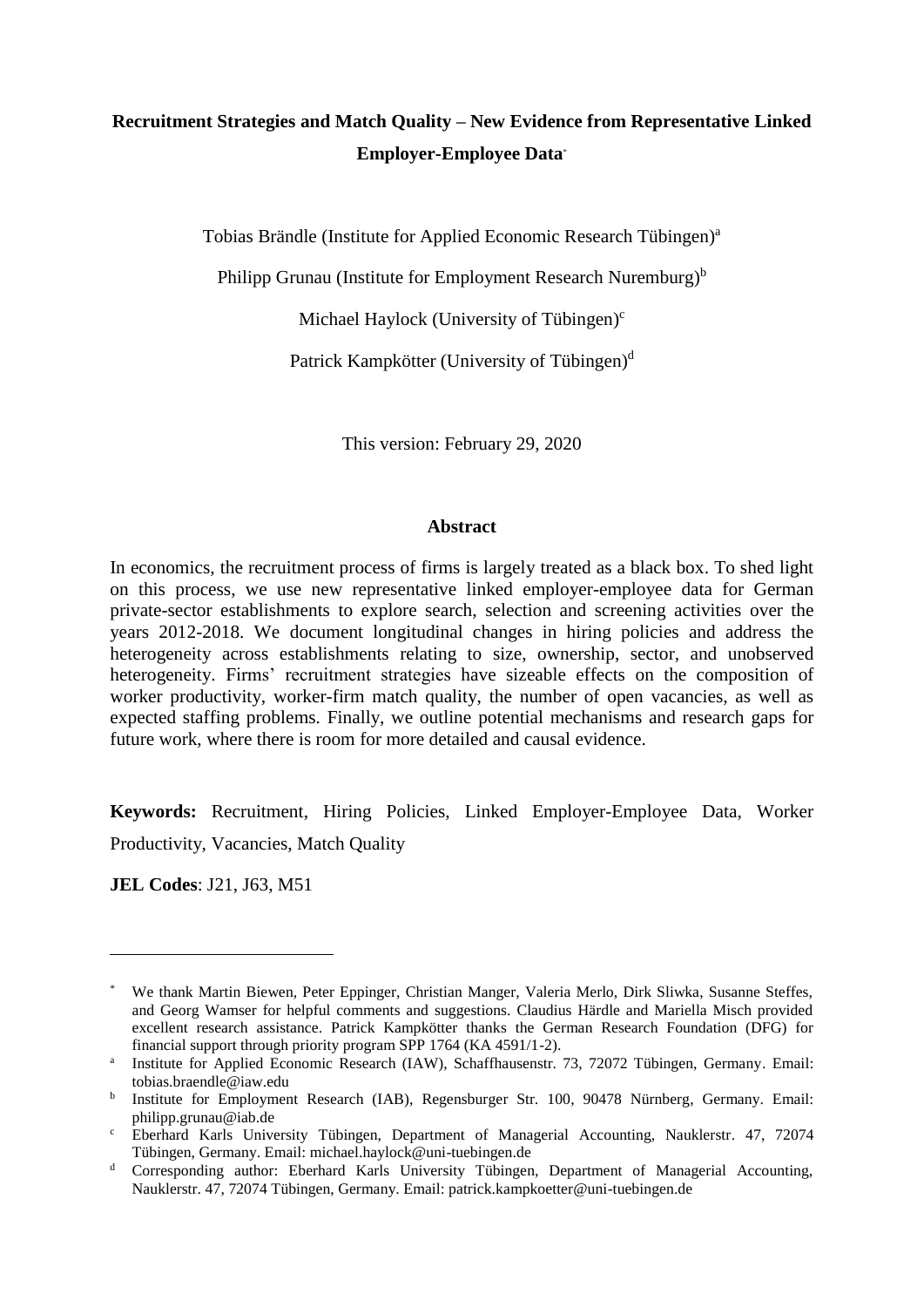#### **1 Introduction**

 $\overline{a}$ 

The hiring and recruitment process, with its ultimate goal of identifying the best matches of workers to firms, has long been one of the main challenges for companies (Alonso, 2018). Understanding this process is crucial, since a firm's hiring costs can be significant when filling a vacancy: Muehlemann and Strupler Leiser (2018) show that, in Switzerland, the average hiring costs amount to about 16 weeks of wage payments, with the major part being post-match hiring costs. As Oyer and Schaefer (2011, p. 1784) argue, although the fundamental economic problems in hiring, namely costly search and asymmetric information, are well understood, "the methods that firms use to solve hiring problems still need a lot more research". This is particularly true for the last two decades, as many areas of the labour market have undergone significant changes due to innovation in information technology. A recent development, which we also document in our employer survey, has been the rise of the internet and social media as a means to find workers, who can, e.g. signal certain skills in online platforms. It could potentially matter where a worker is recruited from, e.g. from the internet, from a poaching agency, or through referrals. On the one hand, employer and employee search processes have become more *complex* through, for instance, the advent of information technology resulting in an increasing number of recruitment channels. On the other hand, recruiting *suitable* workers has potentially become easier through, for instance, the use of algorithms in personnel selection, giving firms more opportunity to create economic surplus through efficient worker-firm matching (Oyer and Schaefer, 2011).

Complementary to the magnitude of studies on employees' job search behaviour, i.e. the supply side, we want to take the perspective of the firm and shed light on the much less explored demand side. In detail, we want to focus on the prevalence of employer search and employee selection instruments and their determinants. Furthermore, we analyse the impact of recruitment practices<sup>1</sup> on employee and match quality as well as on establishments' assessments of future labour market problems such as problems to fill vacancies. Our measures for employee quality are employee fixed effects (based on the framework by Abowd et al. (1999) and Card et al. (2013)), while match quality is proxied by vacancy duration (time to fill a qualified position) and involuntary turnover during probationary periods.

<sup>&</sup>lt;sup>1</sup> In this study, we subsume all job search strategies, screening measures such as employment interviews and assessment centres, and turnover during the probationary period under the umbrella term *recruitment practices.*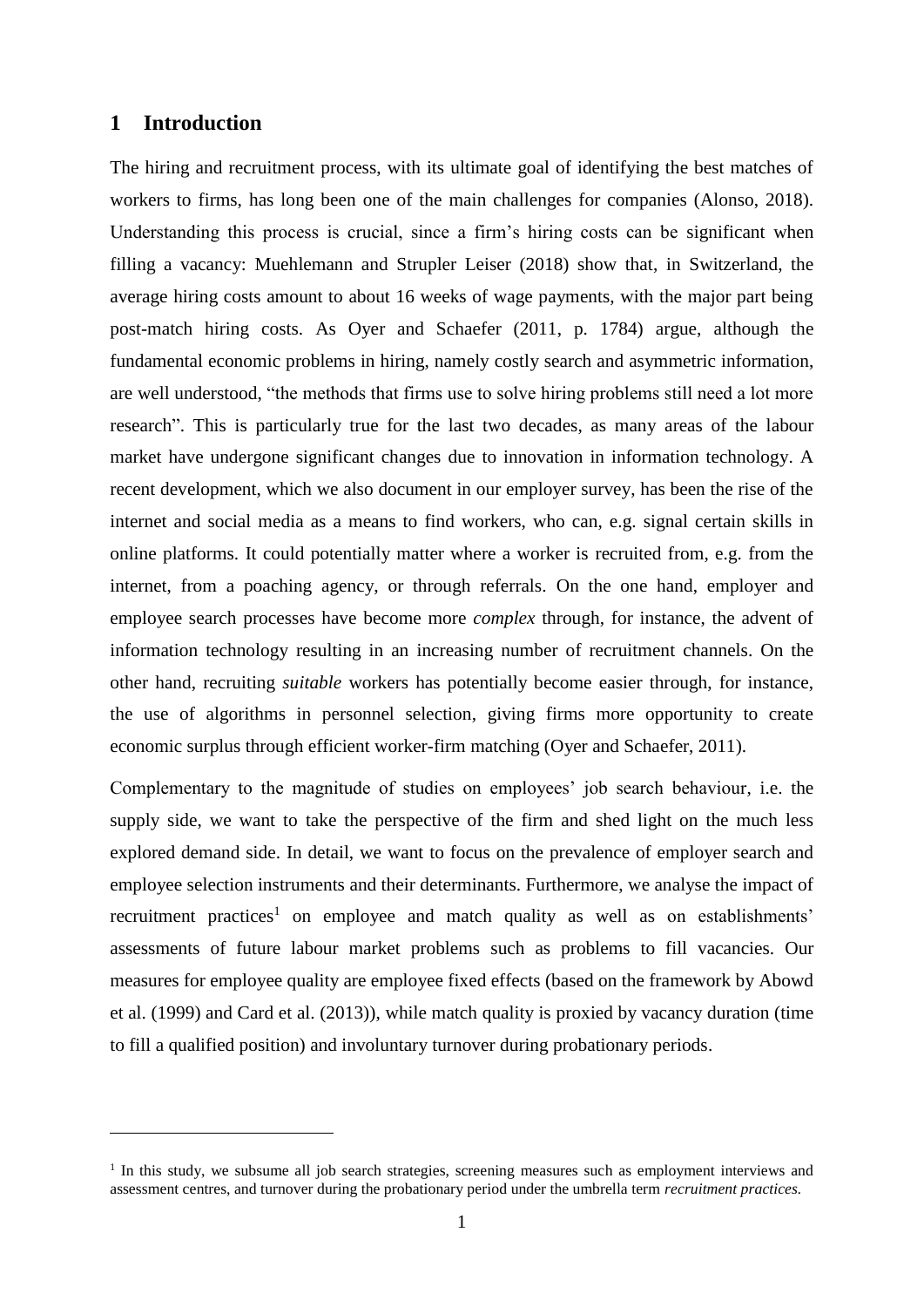Although some studies have identified positive effects of employee selection and pre-hire screening instruments on different outcome variables (Autor and Scarborough, 2008; Huang and Cappelli, 2010; Hoffman et al. 2018), we lack representative evidence on the variety of recruitment practices that firms use, and on their development over time (Alonso, 2018). This gap in the literature has also been advocated by Oyer and Schaefer (2011), who claim that previous papers "do not generally make careful distinctions between, say, hiring practice A and hiring practice B" and that research should invest more effort into "gathering information about firm-level differences in specific hiring strategies." (p. 1816). The main reason for this gap in the literature has been the absence of panel data on detailed recruitment practices that is representative for firms of an entire economy.

The labour economics literature has extensively studied the matching process with costly search and asymmetric information, i.e. the challenge to improve the quality of the workerfirm match (e.g., Jovanovic, 1979; Mortensen and Pissarides, 1999; Rogerson et al., 2005; Eckstein and van den Berg, 2007). But the literature typically treats firms as homogeneous and as a black box (Oyer and Schaefer, 2011, p. 1771), and often does not document acrossfirm variation in hiring strategies in detail. A different strand of the literature analyses how active labour market policy programs affect firms' hiring strategies as well as job seekers' search incentives and match quality (e.g., Gaure et al., 2012; Blasco and Pertold-Gebicka, 2013). Researchers have also analysed the impact of labour market regulation (such as minimum wage adjustments) on firms' hiring behaviour and worker selection (for a recent paper, see Butschek, 2019).

We complement this literature by taking the perspective of the firm, and by analysing heterogeneity in establishments' actual hiring practices and outcomes related to these differences. We make use of the Linked Personnel Panel (LPP), a representative linkedemployer-employee panel data set for German establishments spanning the years 2012 to 2018. The employer survey covers private-sector establishments with at least 50 employees liable to social security contributions. Our data set includes a rich number of employer search, employee screening and selection as well as on-the-job-screening measures, the majority of which has been asked repeatedly in each survey wave.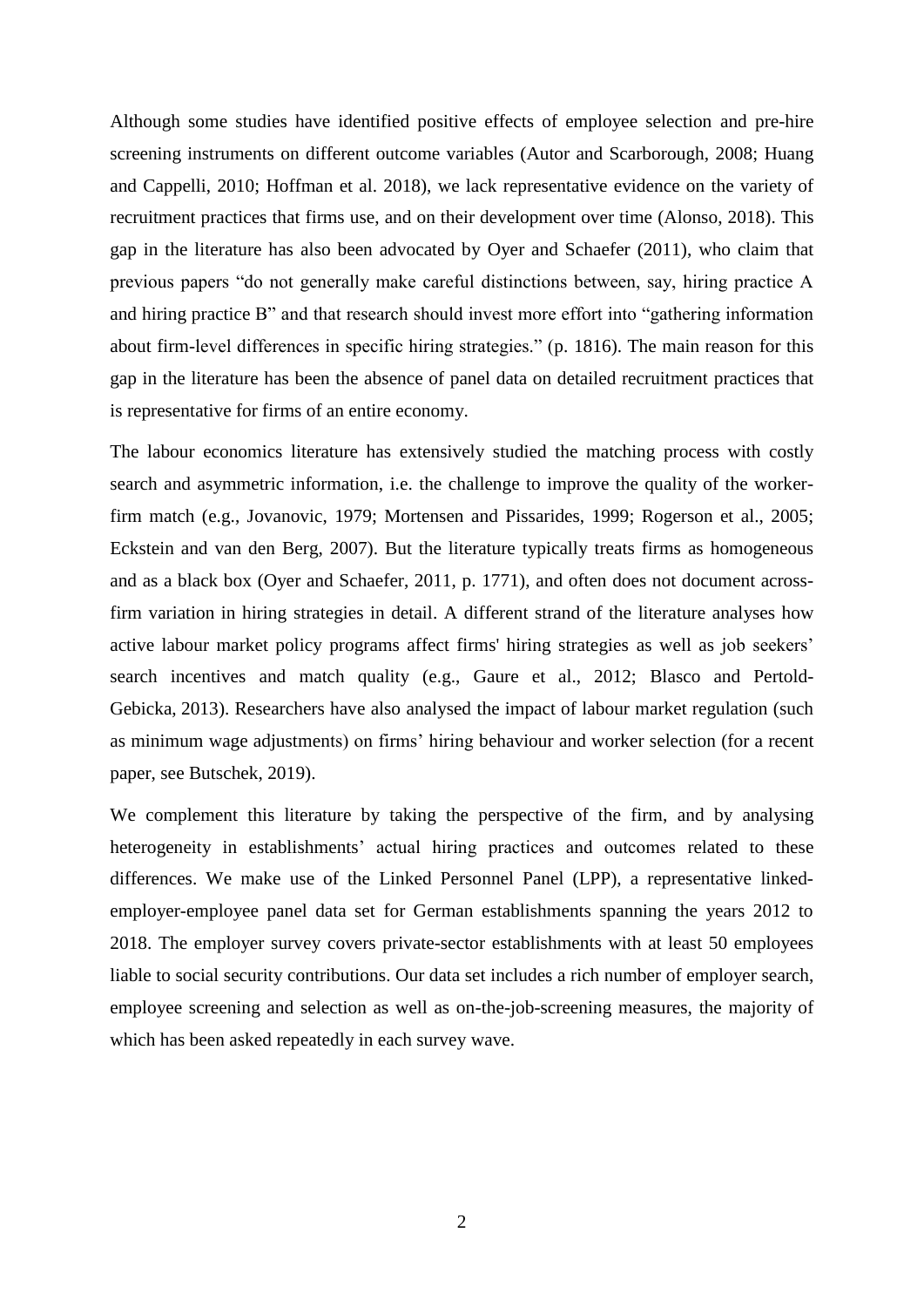Our study is divided into three main parts. In the first part, we provide a longitudinal description of changes in the use of recruitment instruments. We emphasize that this part is rather explorative. Our broad coverage of establishments' recruitment activities and the use of the panel dimension of our data is complementary to the labour economics literature<sup>2</sup> as other surveys such as the IAB Job Vacancy Survey cannot track establishments across several survey waves. Hence, we contribute to a more detailed understanding of a firm's recruitment and employee selection process. In the second part of the study, we examine heterogeneity of recruitment practices across firms. The literature on management practices emphasizes that structural firm characteristics, such as ownership structure and competition play a large role in determining the use of management practices, which ultimately explain across-firm productivity (Bloom and van Reenen, 2007). However, there is a lack of more detailed and representative evidence on recruitment practices of firms. In detail, we investigate how these strategies are determined by structural characteristics such as establishment size, industry, and ownership structure. Further complementing our main analysis of observables, we estimate how much variation in the data can be explained by unobservable time-constant heterogeneity across establishments. Thus, our findings support the validity of recent theoretical contributions to business cycle models of vacancies that allow for firm level heterogeneity (Kaas and Kircher, 2015).

In the third part, we complement the macroeconomic literature on employer search and matching by analysing how firms assess worker quality. This is important as firms' assessment of worker quality is fundamental to how they set the hiring standard. Do establishments succeed at filling vacancies not only through offering higher wages, but through searching for workers and screening workers in a different fashion (Kaas and Kircher, 2015)? Carrillo-Tudela et al. (2020) use rich data of the IAB Job Vacancy Survey, a representative survey of unmet labour demand in Germany, to assess the relation between hiring rates and wages, worker quality, and job search effort. They show that hiring standards account for the majority of variation in the vacancy yield (hires per vacancy), emphasizing their importance. We assess which role recruiting practices play in this context. For some recruitment strategies, within-establishment variation complements variation in the crosssection, allowing us to assess if certain establishments and if so, which establishments

 $\overline{a}$ 

<sup>&</sup>lt;sup>2</sup> Other surveys investigating recruitment practices in firms include the "Workplace Employment Relations Study", a panel study representative of British workplaces. As the most recent survey wave has already been conducted in 2011, we provide a more recent overview here.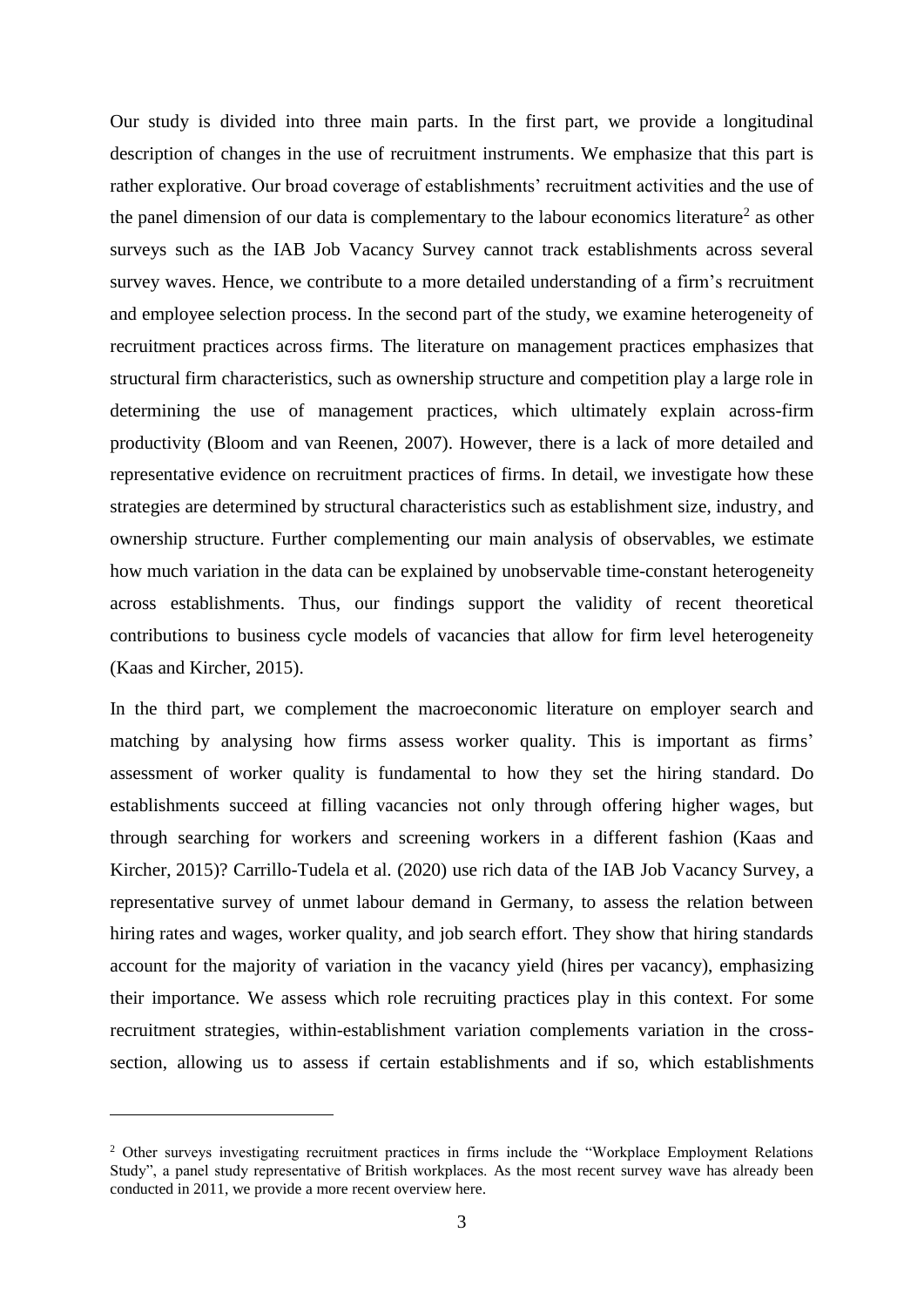become more successful in filling vacancies with well-suited employees. This translates into our third research question, whether and how different recruitment channels for hiring workers affect the quality of matches.

Our results show that the use of many recruitment practices is quite persistent across establishments and over time. The largest aggregate change in recent years has been the advent of social networks such as LinkedIn and Xing to find workers. Their use has increased for our sample from 27% of establishments in 2012 to 54% in 2018. On the other hand, the use of personality and cognitive ability tests has decreased in recent years. A topic which is receiving increasing attention in both the media and in academic literature is the use of artificial intelligence, algorithms, and machine learning techniques in the recruitment process (Horton, 2017; Hoffman et al, 2018; Erel at al., 2019). We document only a small number of establishments using algorithms to assess workers in 2018. Furthermore, there has been a slight decrease in involuntary turnover during probationary periods (due to being unsuited for the job).

The cross-sectional heterogeneity of recruitment practices can largely be attributed to size: larger establishments use both more and more diverse recruitment strategies. We also find sectoral differences in the use of recruiting practices. For instance, the services sectors are more likely to use social networks than establishments in manufacturing. Further, ownership type also predicts the use of some screening measures. Importantly, family and founder firms are less likely to use interviews, while establishments owned by financial investors are more likely to use them.

Focusing on employee and match quality, we find that poaching and employment interviews increase average worker productivity per establishment, even in establishment fixed effects regressions. In contrast, the use of short work samples decreases worker productivity, indicating that short work samples generally identify lower ability workers. Assessment centres and cognitive ability tests, on the other hand, do not seem to be correlated with ability. Finally, the use of personality or integrity tests is, on average, associated with a reduction in the share of workers who are dismissed within their probationary period.

The paper proceeds as follows. Chapter two reviews related literature, followed by chapter three that describes the data used in this study and the variables of interest. Chapter four presents descriptive results about the use of recruitment practices over time. Chapter five presents results of cross-sectional heterogeneity of recruitment practices, and chapter six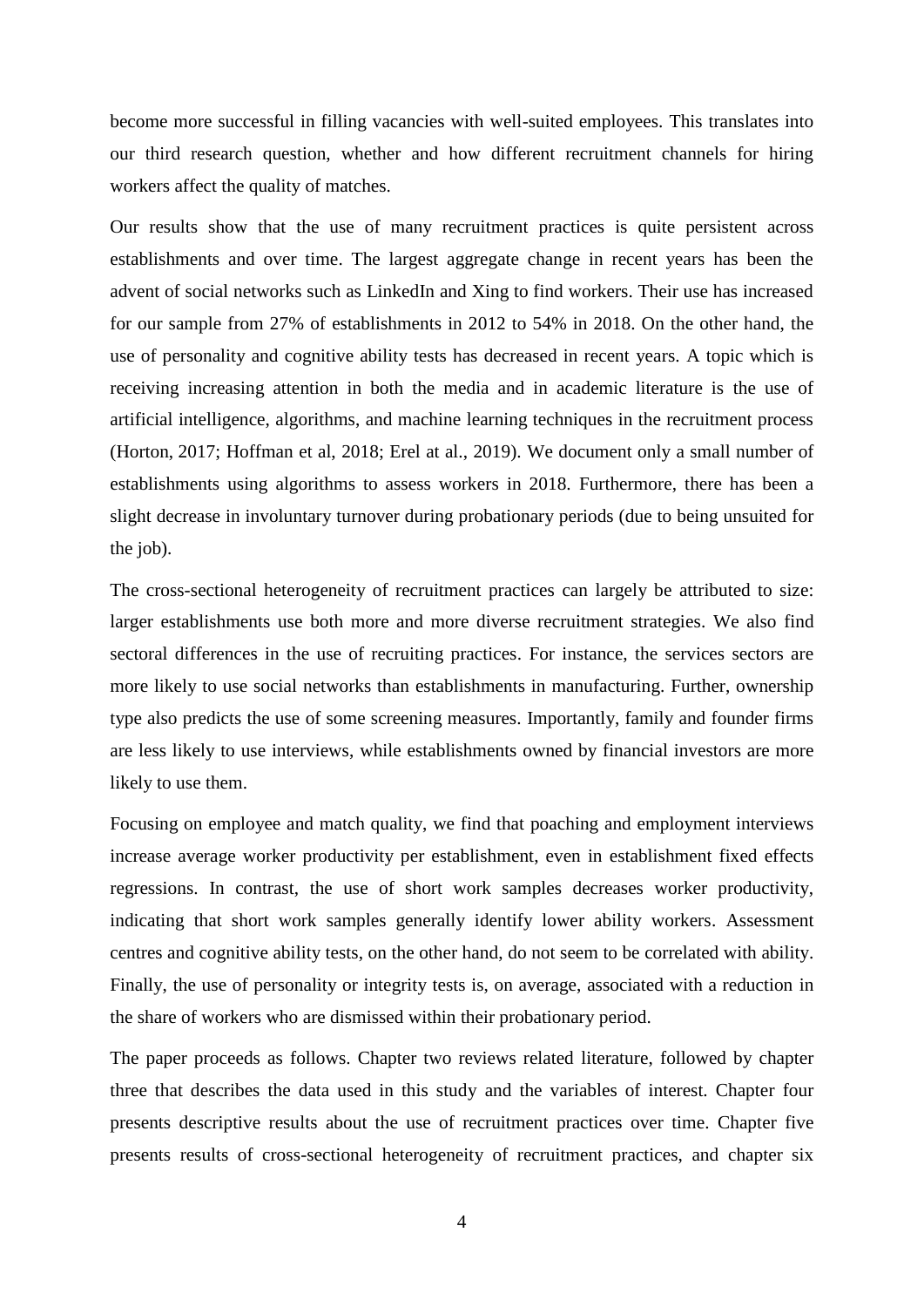presents results on the effects of recruitment practices on related establishment-level outcomes. Chapter seven provides future research gaps and concludes.

#### **2 Related literature**

The impact of recruitment practices has been studied in the literature from different angles. One strand has focused on the role of sorting or self-selection of employees into firms and jobs. These mechanisms refer to a process where job offers are intentionally designed such that individuals with certain attributes are more likely to apply for the job than those lacking these attributes. A number of scholars adapted this framework to several questions related to recruitment processes. Autor (2001), among others, investigates the role of temporary help firms as a screening device, Cappelli (2004) and Manchester (2012) analyse the self-selection process in firms offering a tuition reimbursement program. Finally, Lazear (2000), among others, shows self-selection of employees into firms with variable pay schemes.

Another strand has been tacked in the literature on employer search. The focus has been on the means employers use to collect information about potential hires (DeVaro, 2005). Rees (1966) established a distinction between formal (e.g. newspaper ads, poaching agencies) and informal recruitment methods (e.g. employee referrals) that employers use to collect this information. This distinction has, however, become somewhat complicated as establishments that advertise a job on a professional social network such as LinkedIn and receive a response can also utilize the network of the applicant, which might work very similar to a referral (Montgomery, 1991; Casella and Hanaki, 2008; Burks et al., 2015; Dustmann et al., 2016). Moreover, Hensvik and Nordström Skans (2016) provide empirical evidence that firms use the social ties of their productive employees (co-worker networks) to hire socially connected employees with high unobserved productivity.

Another strand of the literature is emphasizing the role of information. Early contributions made a distinction between extensive and intensive information (Rees and Schultz, 1970). Extensive information refers to employers posting ads to gain information about more applicants, whereas intensive information provides more detail about specific applicants. Barron et al. (1985) further differentiate between extensive search (number of interviews per job offer) and intensive search (number of hours spent recruiting an applicant). In this regard, empirical work has, for instance, studied the nexus between search costs and the role of information in the search process, exploring how advanced knowledge of vacancies might impact search costs and the likelihood to fill the position (Barron et al. 1997; Burdett and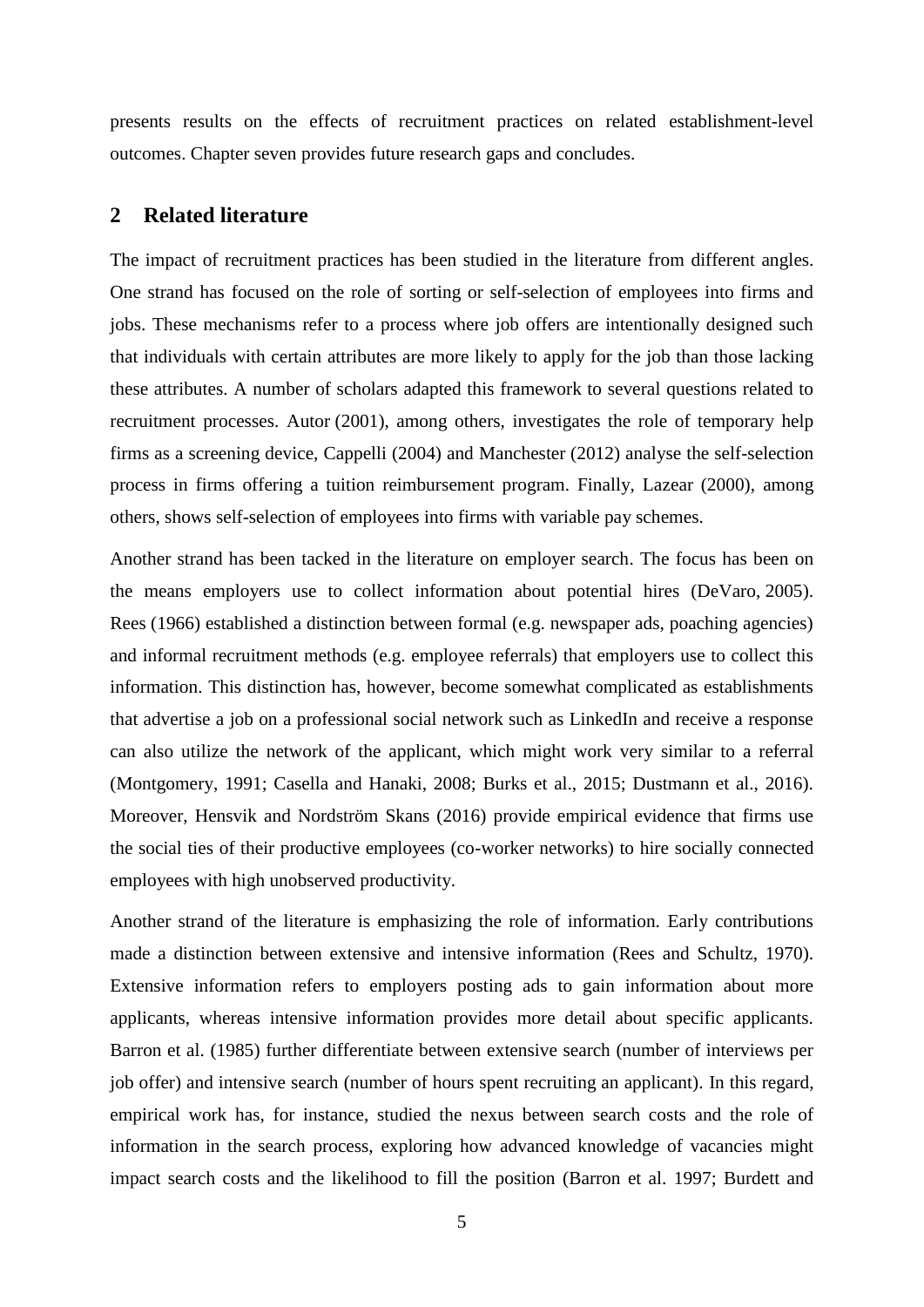Cunningham, 1998). Theoretical work, on the other hand, has addressed, for instance, the role of dismissals during the probationary period as post-hire screening instrument (Bull and Tedeschi, 1989).

In a stream of closely related studies, DeVaro and others use a cross-sectional survey of employers in four US metropolitan regions to assess the relation between recruitment strategies and vacancy duration. DeVaro (2005) finds that informal recruitment methods reduce the vacancy duration, whereas formal methods increase it. He also documents some heterogeneity in the use of practices according to size and industry. Using the same data, DeVaro and Fields (2005) do not find an effect of screening activities (such as number of applications, interviews, and reference checks) on worker performance. We aim to add to this stream of literature by exploiting the panel dimension of our data set, which allows to use, for instance, lagged dependent variable and fixed effects approaches. Further, we include recent recruitment strategies that have received little attention in representative analyses on hiring.

Research in management and applied psychology is primarily focusing on employee screening, i.e. the process of selecting good matches out of a pool of job applicants. This research analyses post-hire outcomes such as turnover intention, commitment, and jobsatisfaction of employees hired through different screening policies (see Breaughe (2013) for a review). Most of the studies in this strand, such as Moser (2005) and Irving and Montes (2009) analyse the effects of individual attributes and candidates' information about the job on turnover or employee attitudes. Furthermore, a huge literature in personnel psychology assesses the so-called criterion validity of specific selection procedures (Schmidt and Hunter, 1998; Van Iddekinge et al., 2012). A key insight from this literature is that more intensive screening increases the reliability of the assessment and, in turn, can increase the predictive validity of the recruitment procedure.

In economics, there is a recent surge of interest in the impact of management practices, amongst them also recruiting and staffing measures. Large-scale survey studies have been conducted to investigate the connection between rather general management practices and firm performance. In a number of papers, Bloom and van Reenen (see 2010 for an overview) use telephone interviews to evaluate firms' HR practices along different dimensions such as monitoring, target setting, and people management. Recruitment-wise, they aim to measure whether senior managers discuss attracting and developing talented people, and use a few open-ended questions to assess how well firms recruit, retain, and provide incentives to attract workers. Their work is complementary to ours, as we can cross-validate which recruitment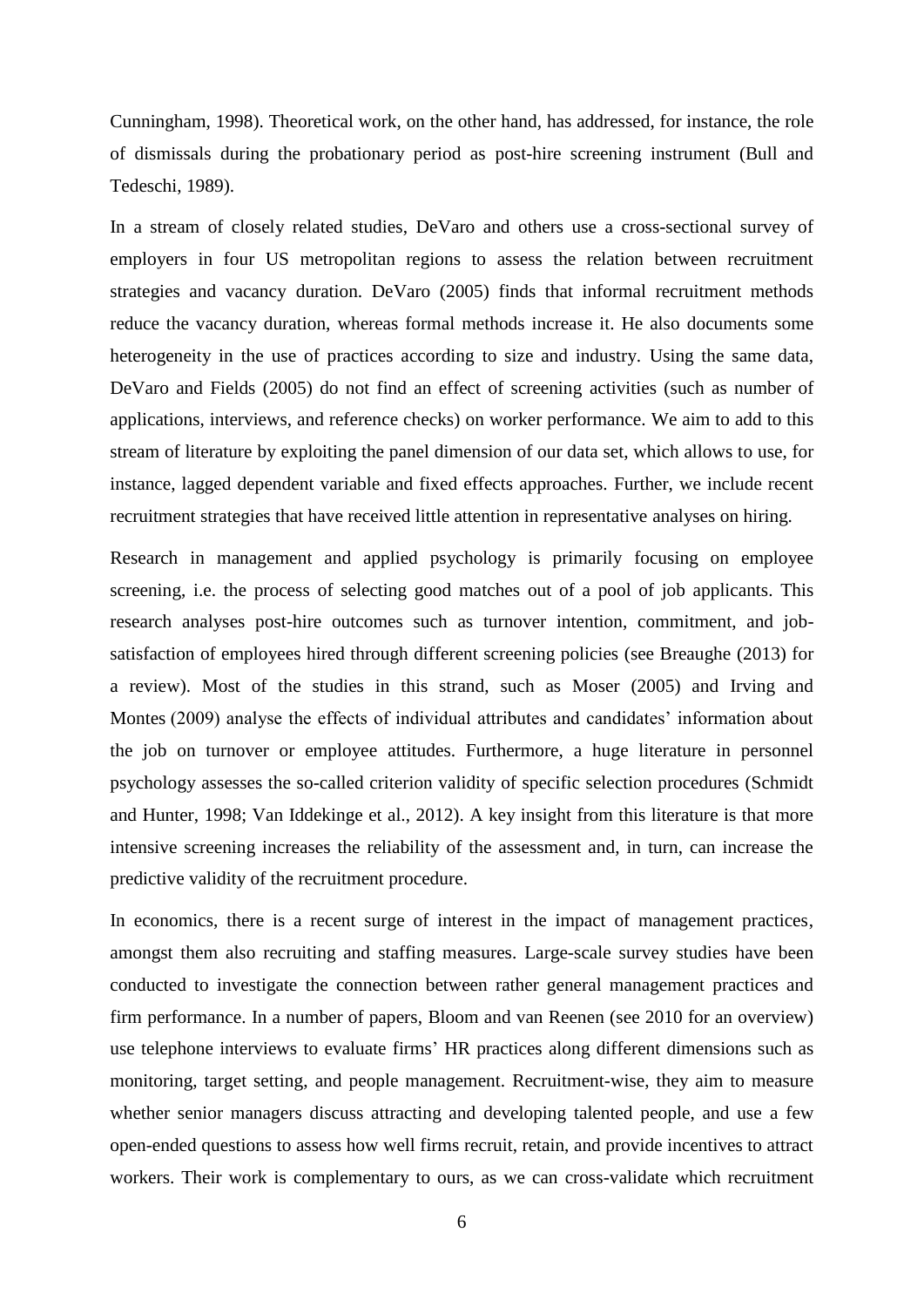mechanisms should be seen as "best-practices" in a representative sample. We do not take for granted, e.g. that intensively searching for workers on professional networking websites is a "best-practice", but rather test whether it leads to a better match quality. It is convenient for us that management practices do have a similar effect across countries (Bloom and van Reenen, 2007), so we do not necessarily see the conclusions from our findings being limited to Germany.<sup>3</sup>

A recent study using data from the IAB Job Vacancy Survey by Rebien et al. (2017) finds that larger firms are relatively more likely to use formal than informal search activities, and also more likely to use formal search for high-skilled positions. Further, a firm's formal search intensity is positively correlated with the number of applicants per vacancy. We also assess which channels and whether social networks and head-hunters used by the employer generate more applications per vacancy. Carrillo-Tudela et al. (2020) show that the firm's hiring rate is negatively correlated with worker match quality, i.e. the hiring standard. As firms lower their hiring standard, they are able to employ workers at a faster rate. Further, hiring standards account for about 60% of the variation in the vacancy yield. This suggests raising hiring standards can increase match quality. We complement this research by studying the use of heterogeneous instruments to assess worker quality.

#### **3 Data**

 $\overline{a}$ 

#### **3.1 Data sets**

In order to present an encompassing overview of hiring policies of German firms, we use multiple representative data sets, which can be linked to each other and to administrative data from the German social security records. The first data set we use is the Linked Personnel Panel (LPP), a recent, longitudinal linked employer-employee survey data set, which is representative for German establishments in the private sector with at least 50 employees (Kampkötter et al., 2016).<sup>4</sup> The LPP links employee-level information (e.g., about attitudes, preferences and personality) with establishment-level information on management practices

<sup>&</sup>lt;sup>3</sup> Mainly in management research a related but somewhat older strand of research has studied the connection between the use of so-called high-performance work practices and employee or organisational outcomes such as workforce turnover and (labour) productivity (Huselid, 1995; Way, 2002). These studies typically only have a very limited focus on recruitment practices and face identification problems due to their mainly cross-sectional data sets.

<sup>&</sup>lt;sup>4</sup> The LPP has been implemented by a research cooperation between the German Federal Ministry of Labour and Social Affairs, the Institute for Employment Research (IAB), the Centre for European Economic Research (ZEW) and the Universities of Cologne and Tübingen.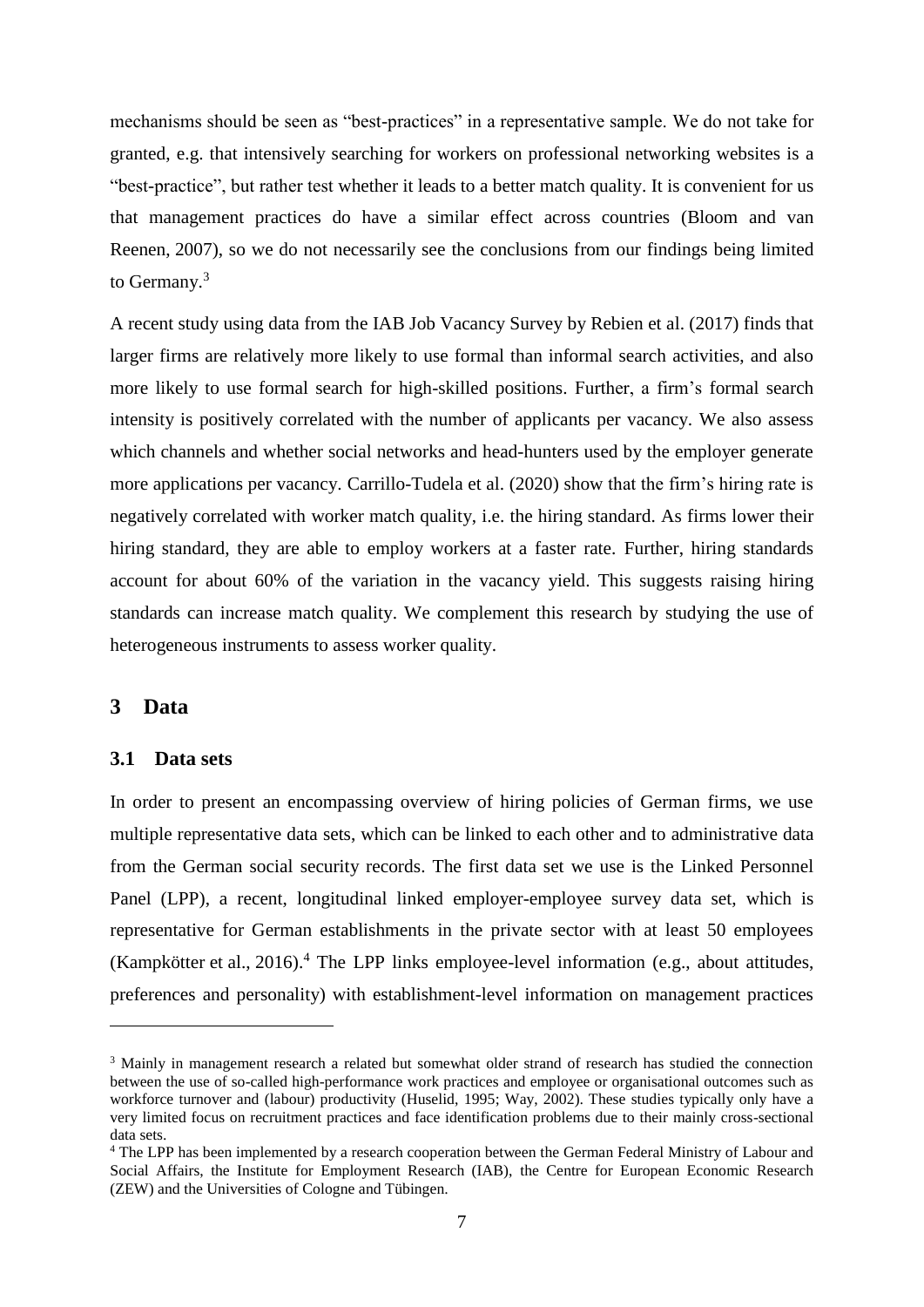and structural firm characteristics. The LPP contains information on more than 7,000 randomly drawn employees aged between 18 and 74 working in 700 to 1,200 establishments in four survey waves 2012, 2014, 2016, and 2018. The LPP employee survey is conducted via phone (CATI), whereas the employer survey is based on face-to-face interviews with establishment managers or HR executives.

The employer survey is conducted subsequently to the regular IAB Establishment Panel (IAB EP) interview, an annual representative survey covering the universe of German establishments with at least one employee subject to social security (Ellguth et al., 2014). The IAB Establishment Panel has been conducted by the Institute for Employment Research (IAB) since 1993 in West Germany and since 1996 in East Germany and currently comprises 15,000-16,000 establishment interviews per year. We use the IAB EP since it provides detailed information on the demand side of the labour market – in particular, concerning the structure of the establishment's workforce, fundamental establishment characteristics such as the type of management and establishment age as well as labour turnover, which can be linked to the LPP.

Third, these data sets can further be matched to an additional administrative data source, the Integrated Employment Biographies (IEB). The IEB cover all employees liable to social security contributions in Germany and contain individual employment spells with information about earnings, employers, job switching, and basic qualifications. They are available since 1975 (1991) for West (East) Germany or, if later, since each individual's entry into the labour market (vom Berge et al., 2013). Individual employment biographies are not only available for all surveyed employees in the LPP, but also for their non-surveyed co-workers in the establishments covered by both the LPP and the IAB EP employer survey.

#### <span id="page-9-0"></span>**3.2 Measures**

#### **Recruitment and selection instruments**

The LPP employer survey offers a range of items measuring an establishment's recruitment behaviour and employee selection process. [Table 10](#page-46-0) in the Appendix provides a detailed overview of all survey items and their wording. We distinguish three recruitment phases: employer search (i.e. search for recruits by employers), pre-hire screening and employee selection, as well as on-the-job screening activities such as terminations during the probationary period.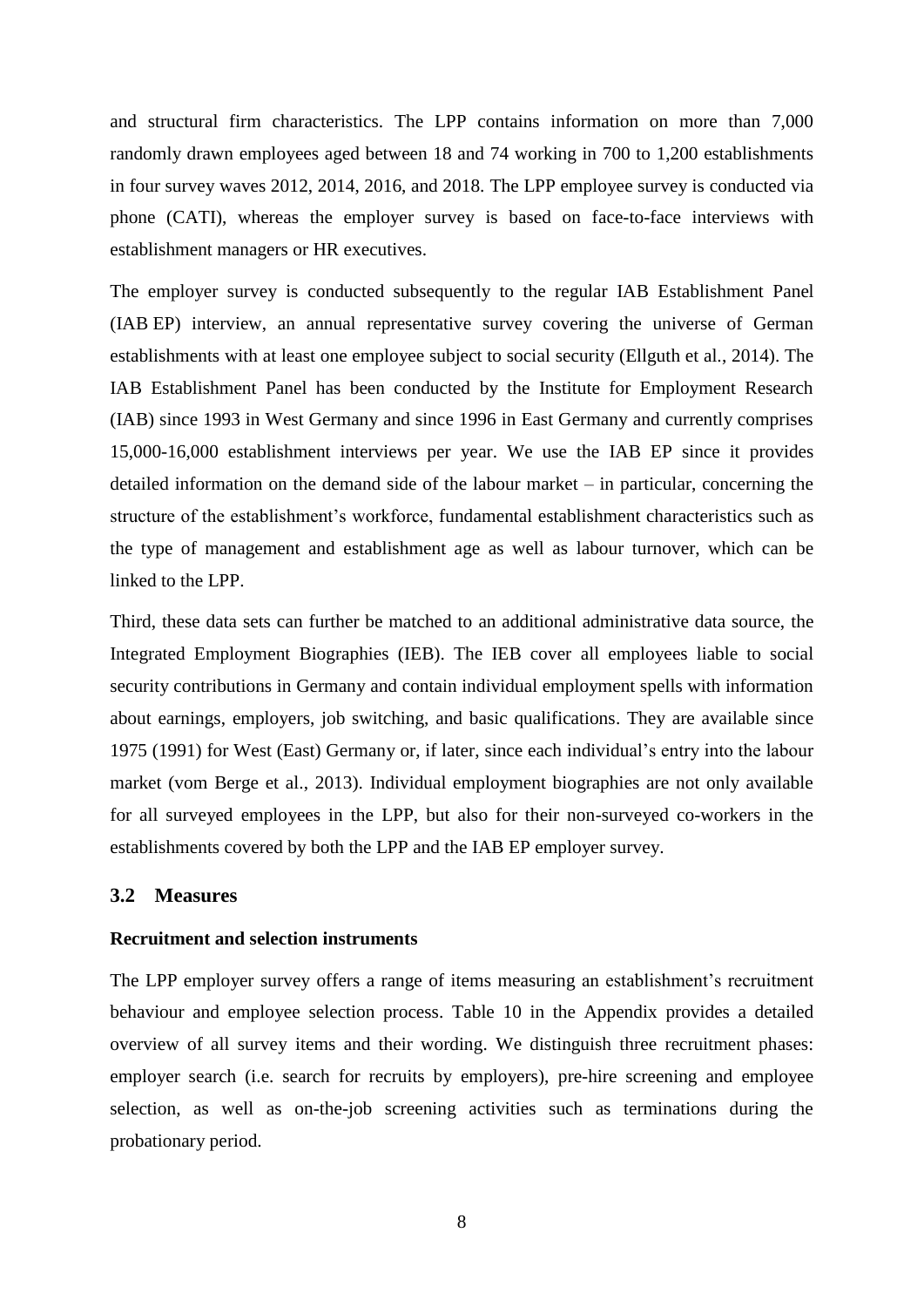#### **Structural covariates**

 $\overline{a}$ 

One challenge of our analysis is the fact that a quasi-random use of recruitment policies by firms is rather unlikely to be observed. Our approach to address potential endogeneity problems will be the use of control variables on the establishment and individual level that are rather exogenous in nature, such as the type of ownership, an establishment's age, its industry and region. These structural covariates should not be influenced by an establishment's recruitment strategy.<sup>5</sup> We only consider controls which are time-invariant, i.e. variables a firm decides for the long-run or before or independent from its decision on hiring strategies. We are confident that problems of reverse causality are less severe in this setup. In our regressions in Chapter [6,](#page-26-0) we also implement a lagged dependent variable and fixed effects approach to tackle potential endogeneity problems.

We use a rich set of control variables based on merged information from our LPP employer survey with IAB Establishment Panel data. As a result, we are able to control for several structural variables including establishment size (50-99 employees (base); 100-249; 250-499; larger than or equal to 500 employees), region (north (base); south; east; west), city size (small village (base); mid-size town; metropolitan area), industry (manufacturing (base); metal, electrical and automotive industry; retail, logistics, and media; company-related and financial services; IT, communication and other services; healthcare and social services), ownership structure (family and founder firm (base); dispersed ownership; manager firm; financial investor, other types), type of management (exclusively owners or members of owner families (base); exclusively employed managers; both), independent establishment (vs. subsidiary), Chief Human Resource Officer in executive board (vs. below executive level), establishment age (0-5 years (base), 6-10, 11-20, greater than 20 years), works council (1 if present), establishment trains apprentices (1 if yes), collective agreement (no (base), sectoralwide collective agreement, firm-wide collective agreement). Furthermore, we control for time fixed effects.

<sup>&</sup>lt;sup>5</sup> One could argue that firm size is endogenous to the recruiting practices used. If a firm is better at hiring than competitors, then one can increase the firm size faster. We circumvent this problem by using four size brackets, so a firm's size category is very unlikely to change in the short run in response to hiring strategies.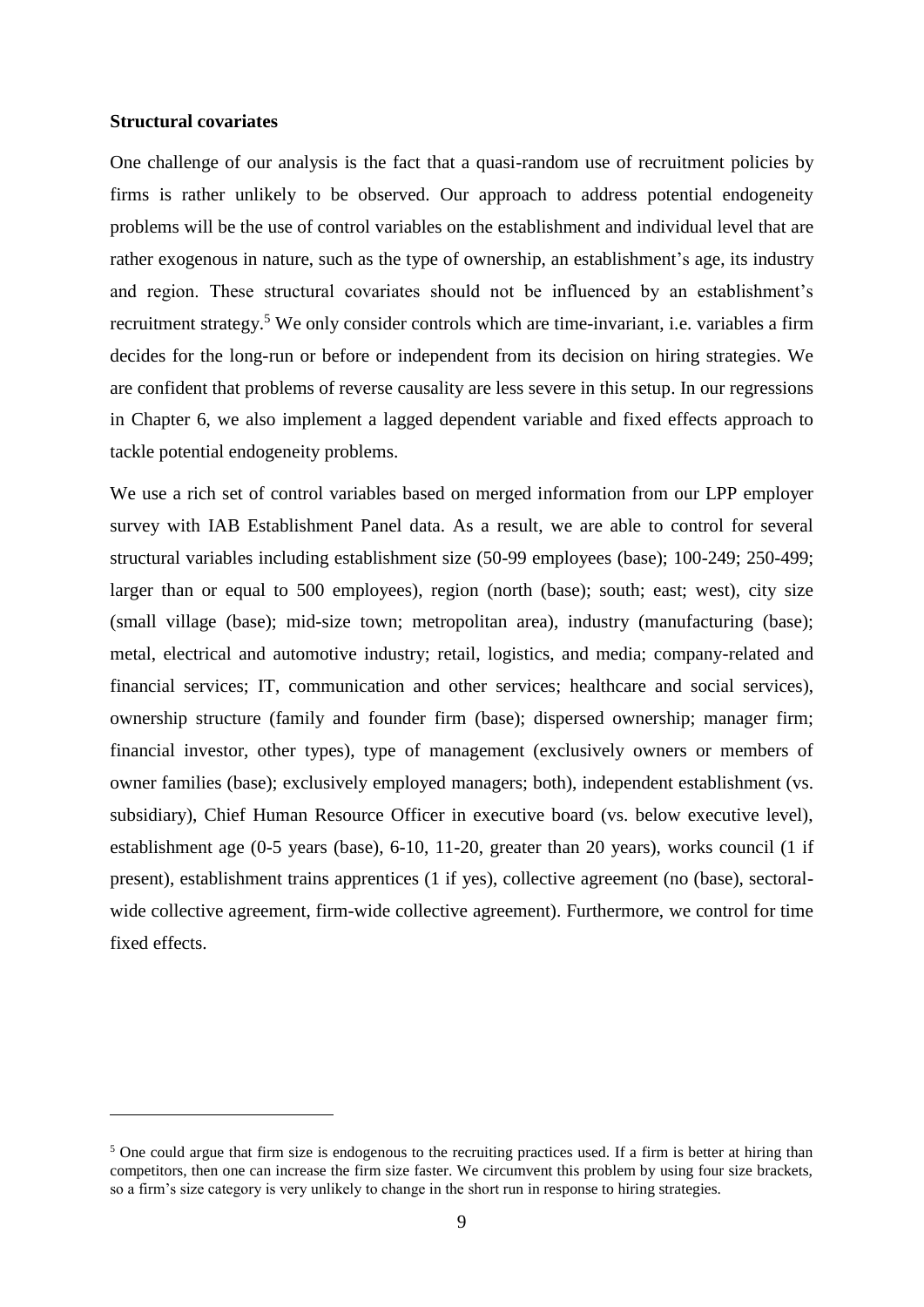#### **Establishment-level outcome variables**

To measure the impact of establishments' hiring policies, we look at different establishmentlevel outcomes, reflecting the explorative character of our study. From the LPP, we use the number of applications per open position and involuntary turnover during probationary period (as described above). From the IAB Establishment Panel, we use expectations of establishment managers regarding potential staffing problems. The item reads as follows: "Which personnel problems do you expect for your establishment within the next two years?" We use the following three response categories: high employee turnover, difficulties to recruit required skilled employees from the labour market, and staff shortages. Furthermore, we use the number of open vacancies for qualified positions in the first half of the fiscal year, which require vocational training, comparable professional experience or a university degree. Finally, we employ the total number of employees an establishment is trying to recruit immediately.

As a proxy for individual productivity or ability of employees, we calculate time-invariant individual wage premia (which we call individual fixed effects) based on the framework by Abowd et al. (1999), and as applied to German establishments by Card et al. (2013). We employ the average of those estimated individual fixed effects for full-time employees per establishment (Bender et al., 2018) as an outcome variable that we interpret as the average productivity of an employer's staff. Since the individual fixed effects are time-invariant by design, changes over time can only result from alterations in workforce composition. To tackle potential endogeneity concerns, we calculate individual fixed effects for the period 2003 through 2010, i.e. prior to our estimation period. Summary statistics for all dependent and independent variables are shown in [Table 11](#page-48-0) in the appendix.

#### <span id="page-11-0"></span>**4 The prevalence of recruitment and employee selection instruments**

This chapter gives a detailed, representative overview of the instruments German establishments use to recruit, screen, and select new employees. We categorize the different survey items with respect to three stages of a typical staffing process. These stages start with the opening of a vacant position and finish with the resulting employer-employee job match after the probationary period. The first part of this process is the recruitment process comprising activities such as recruiting and addressing candidates via online and social networks, as well as poaching activities via head-hunters or employment agencies (EA). After having received applications by potential candidates, firms start to screen and test their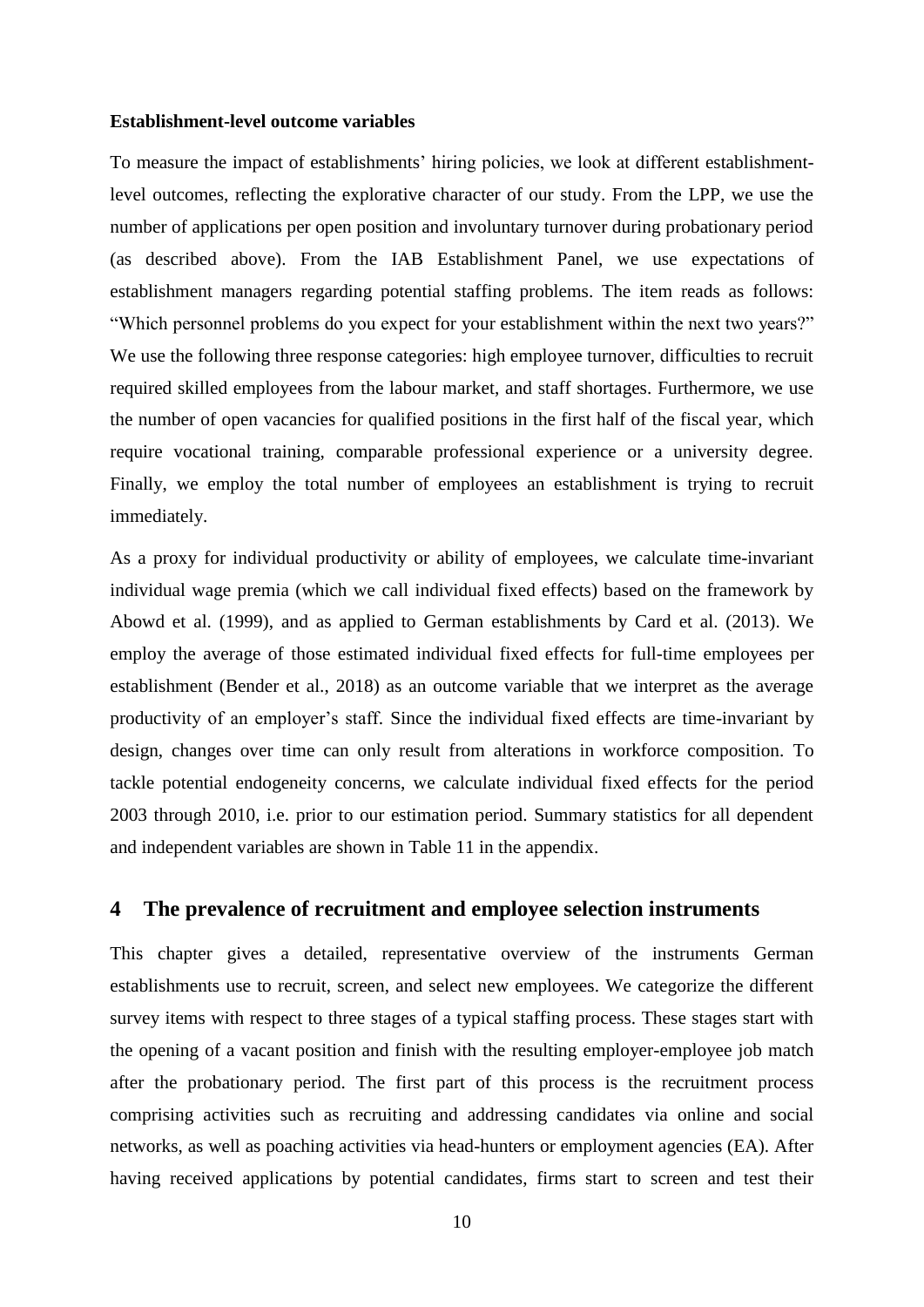applicants, which constitutes the second phase of the staffing process. Here, we are interested in the use of selection instruments, the importance of different selection criteria, and the heterogeneity in screening intensity, i.e. the total amount of time an establishment invests into testing and screening of applicants. The last step of the staffing process deals with on-the-job screening. Due to German dismissal legislation, we are particularly interested in employee turnover during the probationary period, i.e. within the first six months of an employment relationship. For this paper, we put a special focus on voluntary and involuntary quits during probation.

For the following analyses, we use an unbalanced panel data set of all LPP establishments from 2012 to 2018. Furthermore, we calculate weighted averages to provide representative results (recall that our results are representative for German establishments with at least 50 employees liable to social security in each wave of the survey).

#### **4.1 Employer search**

The job search strategies of firms encompass a wide range of traditional instruments, such as advertising in newspapers or using employee networks to recruit potential applicants. As young professionals increasingly use the World Wide Web and, especially, social media to communicate and search for jobs, we also expect firms to react to this trend.

As shown in [Figure 1,](#page-43-0) the use of social networks for recruitment purposes has risen sharply during the last decade. While only 27% of establishments used social networks in 2012, this proportion has doubled, such that more than half of the establishments (54%) use this tool in 2018. We can also go into further detail on how employers use social networks as a recruitment tool. Conditional on using social networks for recruiting, [Figure 6](#page-53-0) in the Appendix shows that the vast majority of establishments uses social networks as a means to list vacancies (85% in 2018), followed by representation and advertising motives of the company (71% in 2018). Slightly more than half of the establishments in 2018 state that they use social networks for search, selection and direct approach of potential recruits.

A more direct approach for the use of social media as a recruitment tool is the personal contact of workers already employed in other firms via social networks such as XING or LinkedIn. The share of firms having used this method has been fairly stable over time at just below or at 30 %, with the exception of 2016, where it has been at just below 40 %. Fairly stable over time has also been the use of head-hunters or employment agencies, with a slight increase in the two most recent waves, leading to a usage rate of 28% in 2018.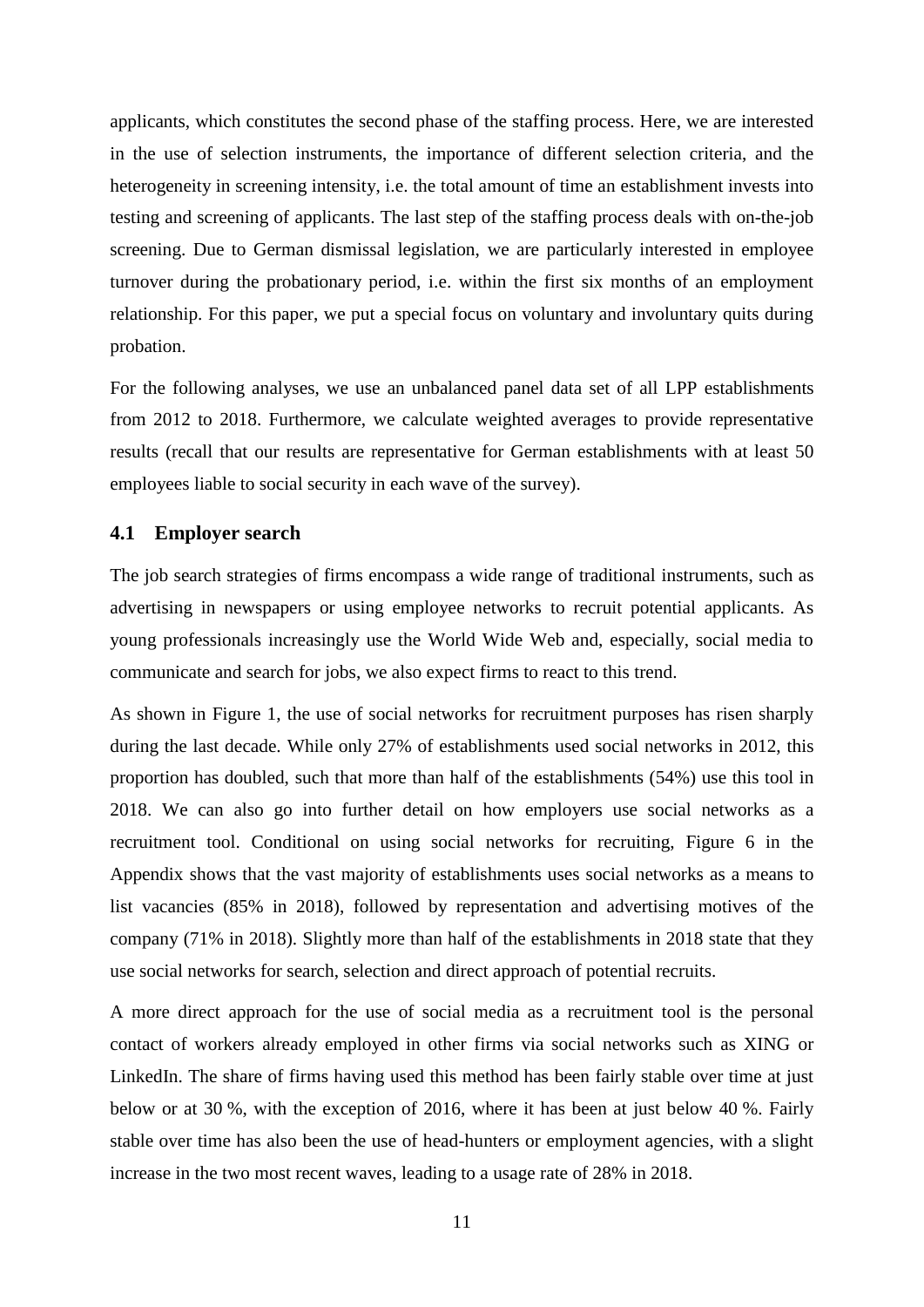An advantage of our data is that we can separate our items addressing potential new hires via social networks and poaching using an agency or a head-hunter into managerial and nonmanagerial employees. Further analyses show that slightly more establishments among those employing this strategy use it for head-hunting managerial employees rather than for nonmanagerial employees (65-73% versus 52-59%). Also, roughly 25% of establishments between 2012 and 2016 and 32% of establishments in 2018 use head-hunters and employment agencies for both types of employees (multiple answers were possible). So while the use of social networks in general has sharply risen over time as a (new) hiring tool, other new forms of job search strategies remain stable.

\*\*\* Insert [Figure 1](#page-43-0) about here \*\*\*

#### **4.2 Employee selection**

 $\overline{a}$ 

We now turn to the second phase of a typical staffing process, namely the employee selection process. The incidence of possible instruments used to screen workers in the selection process is laid out in [Figure 2,](#page-43-1) while the intensity of the selection process is laid out in Figure  $3.6$ From [Figure 2](#page-43-1) we can see that almost all establishments use job interviews to screen workers ex-ante. The share ranges between 85% in 2014 and 87% in 2018, and is rather constant across time. On the contrary, only a minority of establishments uses assessment centres, cognitive ability (general mental ability (GMA)) tests, or personality tests during their employee selection process. The share of establishments using assessment centres is again rather constant over time, whereas for cognitive and personality tests, we see a sharp decline. The usage rate of GMA tests almost halves (decrease of 9 percentage points) from 2014 to 2018. This is surprising given the fact that "GMA can be considered the primary personnel measure for hiring decisions" (Schmidt and Hunter, 1998, p. 266), as it shows the highest validity (correlations between test scores and desired job outcomes) and lowest application cost. The share of personality and integrity tests shows a decrease of about 70% (decrease of 8 percentage points), which is again not in line with academic research showing that personality and integrity tests show high validities (Ones et al., 2007). One explanation for the decreasing trend in establishments might be the problem of transferring academic results into practitioner-oriented sources of information or a reluctance of applicants against these tests (Rynes et al., 2007; Alonso, 2018).

<sup>&</sup>lt;sup>6</sup> Note that information on selection instruments is available since wave 2014.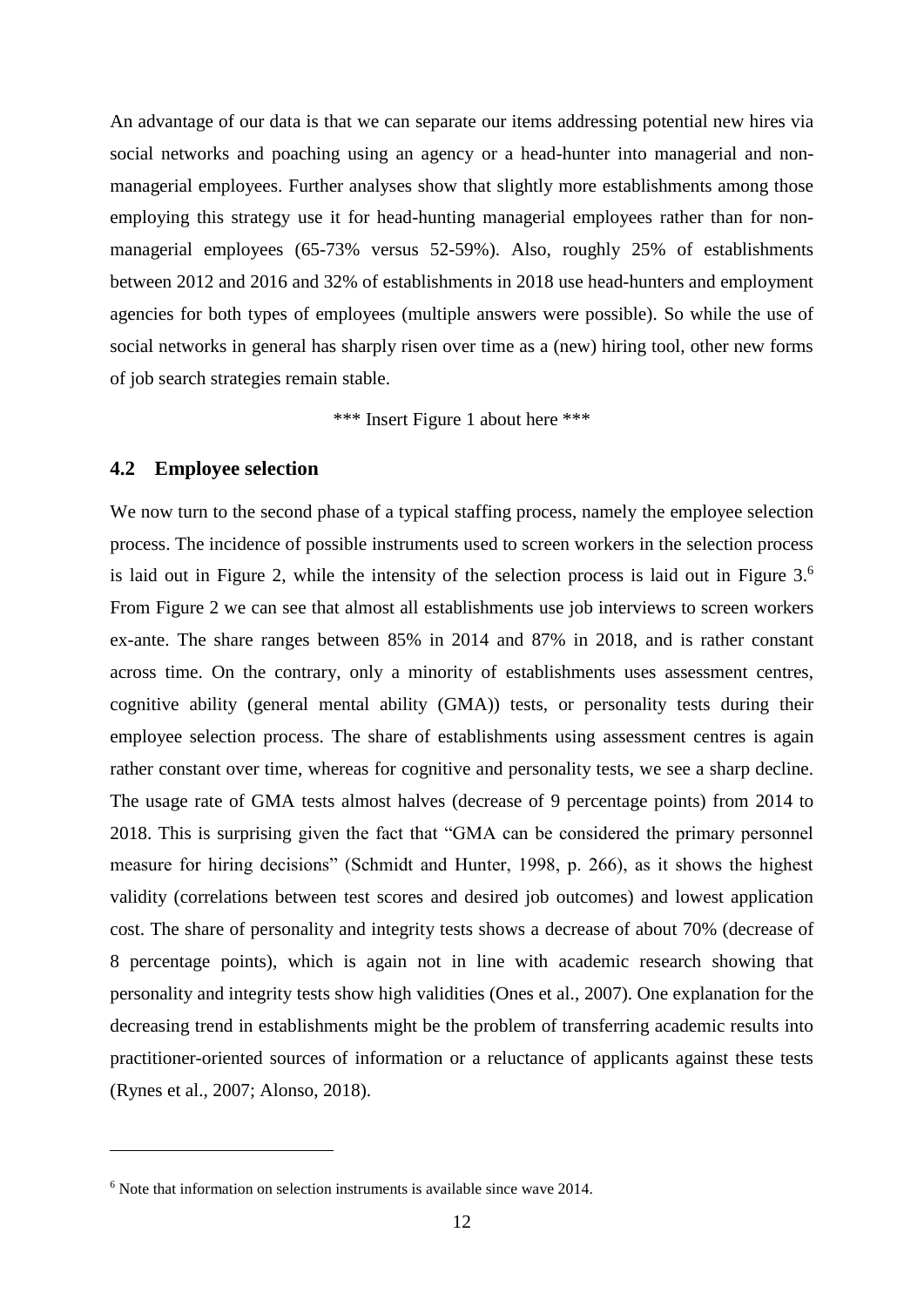The importance of short work samples is rather constant over time, ranging from 52% in 2014 to 57% in 2018. Concerning the use of new technologies, the LPP employer questionnaire 2018 asks for the first time about the use of algorithms for determining suitable candidates during the recruitment process. We observe that only about 2% of establishments make use of this new technology.

\*\*\* Insert [Figure 2](#page-43-1) about here \*\*\*

Looking at screening intensity in [Figure 3,](#page-44-0) our results reveal differences in the time used to screen managers and non-managerial employees. While for non-managers between 2.6 and 3.2 hours of screening are allocated on average, this amount is much higher for managerial employees (between 4.5 and 5.4 hours). The graph also shows that there is no clear time trend observable.

\*\*\* Insert [Figure 3](#page-44-0) about here \*\*\*

#### **4.3 On-the-job screening**

The final stage in firms' hiring policies is on-the-job screening, which some firms might use to assess employees' skills, effort, and output while working. The German Protection Against Dismissal Act (KSchG) allows on-the-job screening for a so-called probationary period of six months. During these six months working contracts can be terminated relatively easy. In contrast, after this period, terminations become much more difficult, if even almost impossible. This kind of employer learning may act as a substitute for pre-hire screening activities, which will be assessed in Chapter 6 of the study.

[Figure 4](#page-44-1) shows the share of individuals who left the establishment during the probationary period, either voluntarily (left panel) or involuntarily (right panel). We observe that voluntary quits as well as involuntary quits are less frequently used in recent years, ranging at 4.5% and 7.4% at the end of 2018, respectively. A feature of our data is that from survey wave 2016 onwards, we can further distinguish between the following four reasons for involuntary quits during the probationary period: not suited for job (professional and/or personal reasons), new workers not needed due to changing economic conditions, gross misconduct of employee (extraordinary termination), and other reasons (e.g., severe illness).<sup>7</sup> [Figure 7](#page-53-1) in the Appendix shows that the vast majority of involuntary quits during probationary periods are caused by an employee-job mismatch (around 80), whereas severe misbehaviour plays a minor, but

 $\overline{a}$ 

<sup>7</sup> Note that the relative proportions sum up to 100%.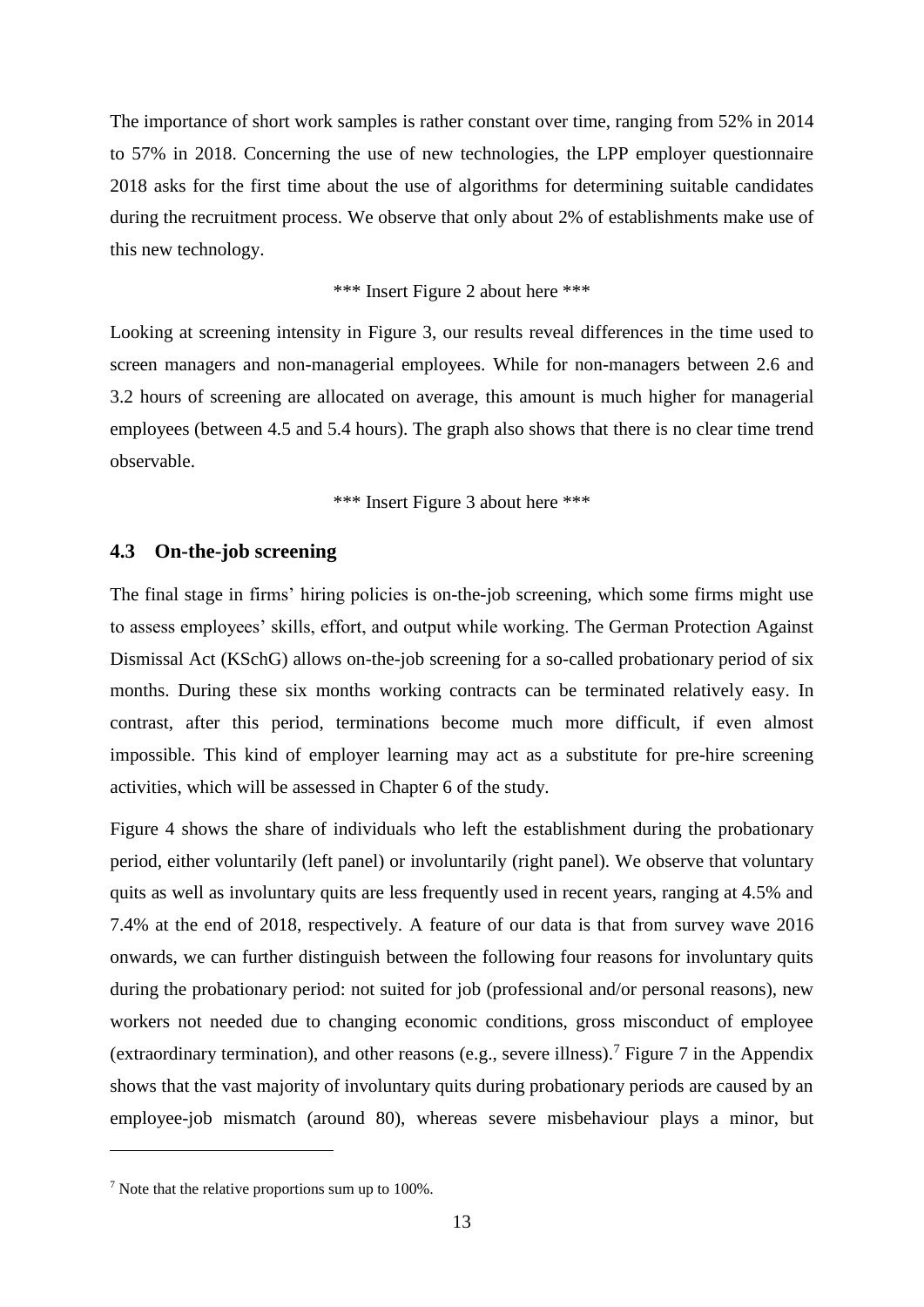growing role (12% in 2016 and 14% in 2018). Thus, we can assume unsuitability to be the driving force behind involuntary quits during probationary periods in the remainder of the paper. This validates the use of involuntary turnover during probation as a proxy for match quality.

\*\*\* Insert [Figure 4](#page-44-1) about here \*\*\*

#### **4.4 Importance of personal characteristics**

Apart from different hiring strategies, establishments can have certain attitudes towards hiring employees, which are characterised in the following. We measure the importance of the following individual characteristics for the hiring process: professional competence, personal competence, ethical standards and cognitive ability. The items were asked in 2016 and 2018 and are measured on a five-point Likert scale from 1 "not important at all" to 5 "very important". [Figure 5](#page-45-0) shows a similar, slight downward trend in the importance of all hiring criteria. Professional and personal competence are the most important criteria for recruitment decisions (4.4 and 4.1 in 2018), followed by cognitive ability. Ethical standards are of lowest importance (3.6 in 2018). This is actually in line with the results in [Figure 2,](#page-43-1) which shows a declining use of cognitive ability and personality tests. This result might be a bit surprising as cognitive ability but also different facets of personality can be tested nowadays by means of rather cheap and standardized test instruments (Schmidt and Hunter, 1998).

\*\*\* Insert [Figure 5](#page-45-0) about here \*\*\*

#### **5 Hiring behaviour and establishment characteristics**

The descriptive analyses above suggest that not all employers use the same or the same amount of hiring methods, i.e. there is heterogeneity across establishments. In the following, we show in more detail which establishment characteristics determine the use of specific hiring policies. As dependent variables, we use each of the staffing and recruitment instruments described in Chapter [4.](#page-11-0) To investigate the extent of cross-sectional heterogeneity, we run multivariate, pooled logistic and OLS regressions. In case of logistic regressions, we report average marginal effects (AME) to interpret the coefficients in magnitude. Standard errors are clustered at the establishment level. The general specification explains the recruitment strategies as binary variables in a logistic regression (where F is a logistically distributed cdf), or as continuous variables using OLS (where F is a linear function), on the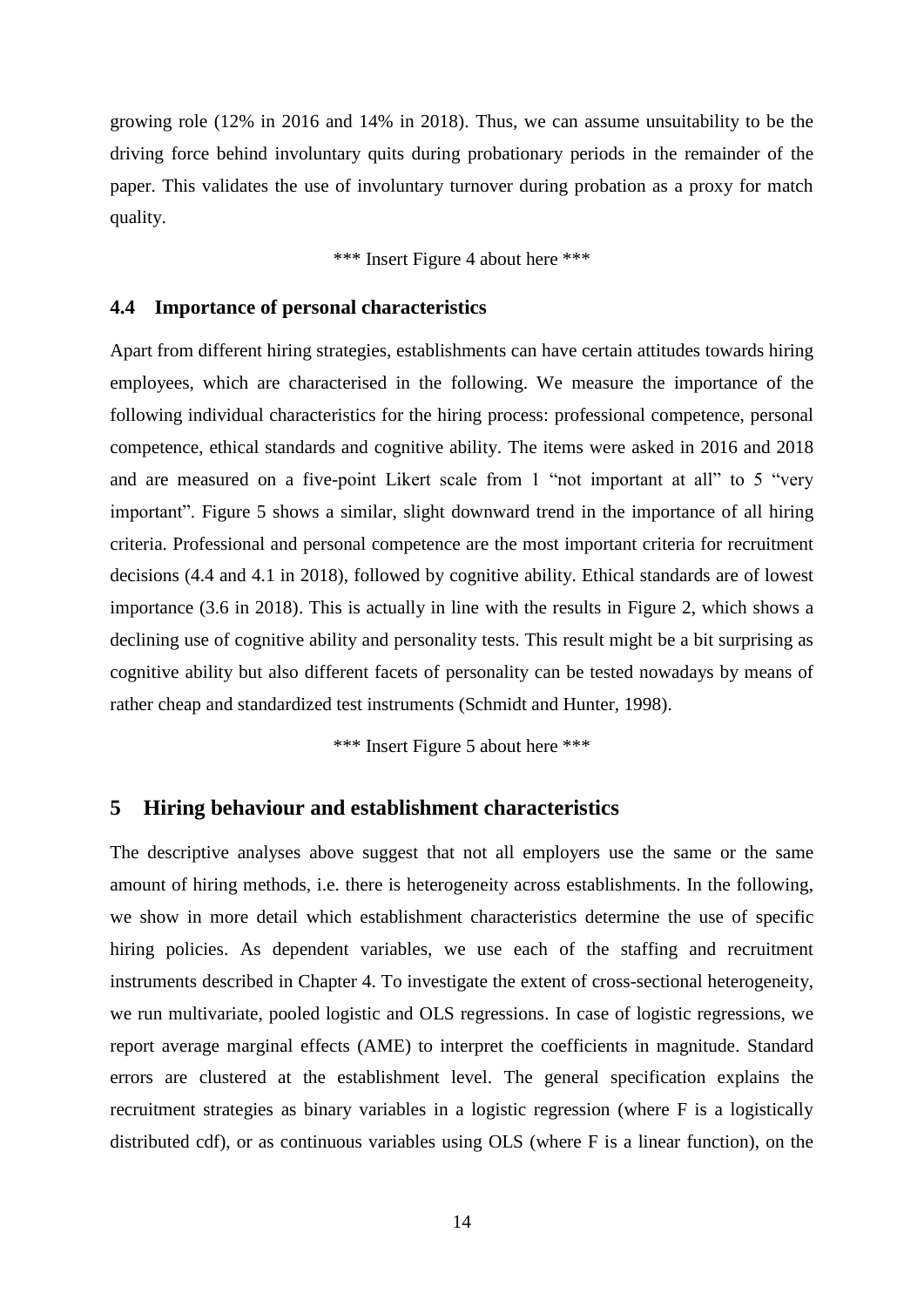structural covariates of interest, other structural covariates as controls, as well as time and region fixed effects,

### $F^{-1}(RecruitStrategy_f) = \beta_0 + \beta_1 Sector_f + \beta_2 Sie_f + \beta_3 Ownership_f + \gamma X_f + \theta_r + \vartheta_t + \varepsilon_{f,t}.$

We use our rich set of independent variables, which has been presented in Chapter [3.2.](#page-9-0) The covariates cover a broad range of establishment-level characteristics usually applied in previous literature (e.g., DeVaro, 2005). In detail, we are interested in the sector, establishment size, and the ownership structure, as these have shown to have significant impact on search behaviour of firms (Rebien et al., 2017) and the take-up of management practices (Bloom and van Reenen, 2007). We also control for management structure, region, time effects, size of city where the firm is located, whether the establishment is independent, whether the chief human resource officer is a member of the executive board, the establishment age, whether there is a works council, whether the establishment trains apprentices, and the membership to collective bargaining agreements.<sup>8</sup>

#### **5.1 Employer search**

 $\overline{a}$ 

The results in column 1 of [Table 1](#page-17-0) show that service sector establishments are significantly more likely to use social networks as a means to recruit employees than the manufacturing sector (reference category), holding observable factors constant. For instance, the companyrelated services & financial services and IT & communication sector establishments are, on average, 23 and 26 percentage points (pp) more likely to use social networks. For the retail, logistics and media sector, we find a 9 pp higher likelihood. This constitutes an economically sizeable difference. However, this pattern does not apply to health and social sector establishments, where the coefficient is not statistically significant.

Columns 2 and 3 reveal that sectoral differences in addressing and poaching employees of other companies using social networks are by far not as large. Only the company-related services & financial services sector is around 10 pp more likely to address potential recruits on social networks, compared to manufacturing establishments. For poaching activities via employment agencies or head-hunters, we observe almost no statistically significant industry differences.

<sup>&</sup>lt;sup>8</sup> An important further control variable is competition in the industry an establishment is operating in. We handcollected information on imports from the UN Comtrade database at the two-digit sector level, and merged this information to our data. Including these variables as a robustness check shows that all results remain qualitatively the same.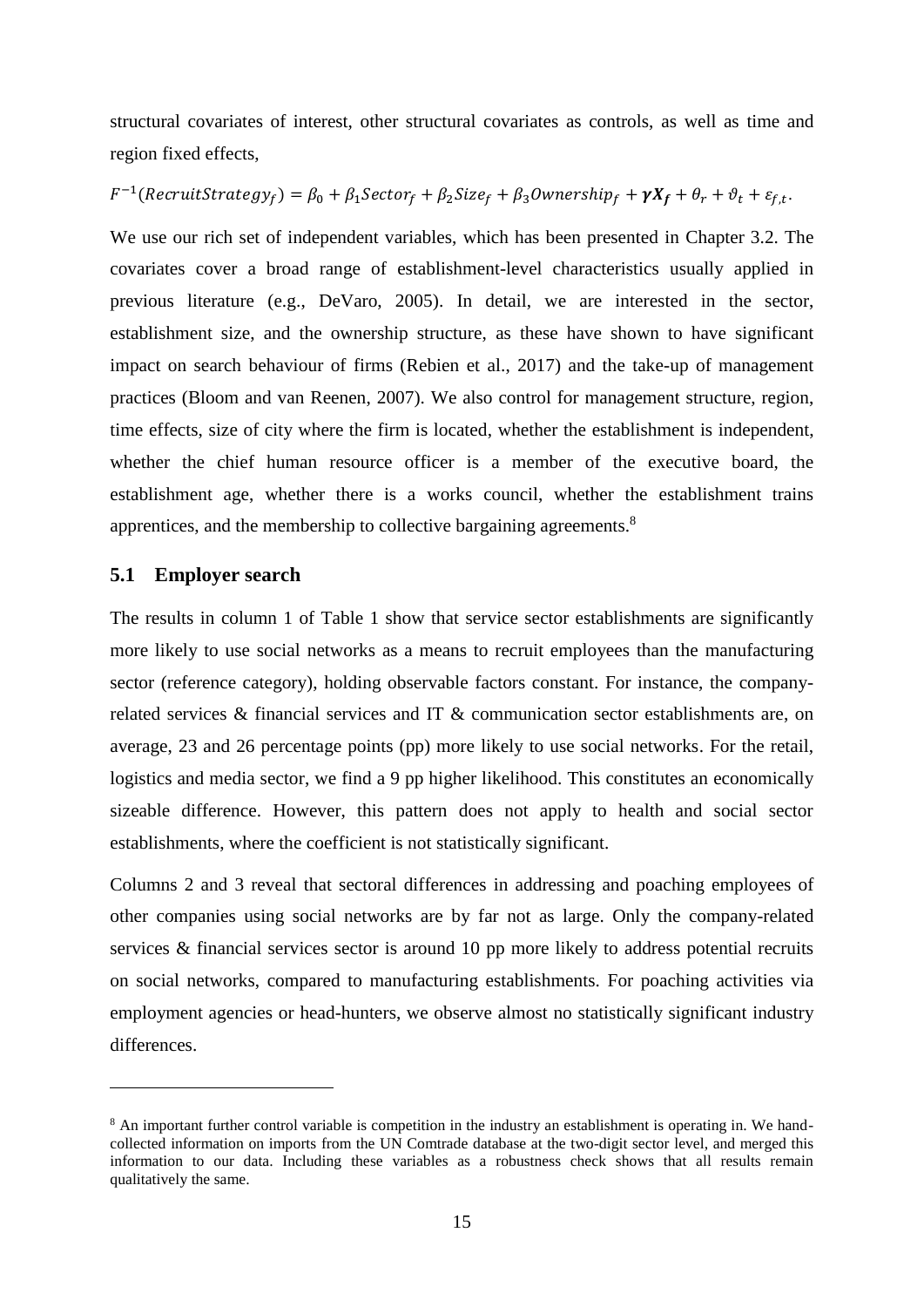|                                             | (1)                     | (2)                | (3)                |
|---------------------------------------------|-------------------------|--------------------|--------------------|
|                                             | Recruiting via social   | Address via social | Poaching via EA or |
|                                             | networks                | networks           | head-hunter        |
| Metal, electrical, automotive               | 0.0373                  | $-0.0282$          | 0.0395             |
|                                             | (0.0247)                | (0.0243)           | (0.0248)           |
| Retail, logistics, media                    | $0.0946***$             | 0.0321             | $-0.0520*$         |
|                                             | (0.0301)                | (0.0295)           | (0.0281)           |
| Company-related & financial services        | $0.2260***$             | 0.0959***          | $-0.0203$          |
|                                             |                         |                    |                    |
|                                             | (0.0333)<br>$0.2596***$ | (0.0329)<br>0.0466 | (0.0300)<br>0.0123 |
| IT, communication, other services           |                         |                    |                    |
|                                             | (0.0477)                | (0.0443)           | (0.0455)           |
| Healthcare & social services                | 0.0431                  | 0.0047             | 0.0390             |
|                                             | (0.0434)                | (0.0495)           | (0.0493)           |
| Est. size (100-249 empl.)                   | $0.0862***$             | $0.0818***$        | $0.1037***$        |
|                                             | (0.0218)                | (0.0205)           | (0.0217)           |
| Est. size (250-499 empl.)                   | $0.1527***$             | $0.1078***$        | $0.1573***$        |
|                                             | (0.0301)                | (0.0272)           | (0.0307)           |
| Est. size $(>=500$ empl.)                   | $0.2705***$             | $0.1784***$        | $0.3460***$        |
|                                             | (0.0383)                | (0.0351)           | (0.0386)           |
| Est. age $(6 \text{ to } 10 \text{ years})$ | $-0.0706$               | 0.0512             | $-0.0387$          |
|                                             | (0.0568)                | (0.0567)           | (0.0534)           |
| Est. age (11 to 20 years)                   | $-0.1156**$             | 0.0293             | $-0.0748$          |
|                                             | (0.0550)                | (0.0501)           | (0.0471)           |
| Est. age $(>20$ years)                      | $-0.1510***$            | 0.0294             | $-0.0756*$         |
|                                             | (0.0519)                | (0.0468)           | (0.0440)           |
| Manager firm                                | $-0.0377$               | 0.0060             | $-0.0296$          |
|                                             | (0.0260)                | (0.0255)           | (0.0259)           |
| Financial investor                          | $-0.0017$               | $0.1118***$        | $0.1602***$        |
|                                             | (0.0366)                | (0.0378)           | (0.0390)           |
| Dispersed ownership                         | $0.0931**$              | 0.0672             | 0.0007             |
|                                             | (0.0410)                | (0.0414)           | (0.0385)           |
| Other form of ownership                     | $-0.0838***$            | $-0.0220$          | $-0.0546**$        |
|                                             | (0.0279)                | (0.0279)           | (0.0278)           |
| Observations                                | 3,431                   | 2,140              | 3,469              |
| Pseudo R-squared                            | 0.128                   | 0.167              | 0.093              |

#### <span id="page-17-0"></span>**Table 1: Determinants of employer search instruments**

This table reports average marginal effects of a logistic regression using the unbalanced panel. Additional control variables include collective agreements (3 dummies), works council, apprenticeship training firm, CHRO in executive board, city size (3 dummies), type of management, independent establishment, year and region fixed effects. Robust standard errors clustered on establishment-level in parentheses. \*  $p < 0.1$ , \*\*  $p < 0.05$ , \*\*\*  $p < 0.01$ .

For all employer search instruments, we observe a frequency of use that strongly increases in establishment size. Size effects are largest for the use of poaching agencies (35 pp more likely to be used by large establishments), followed by recruiting via social networks (27 pp), and lower for addressing workers directly online (18 pp). Controlling for establishment size, we find that establishment age is negatively correlated with the use of social networks as a recruitment tool. Furthermore, the ownership type is a good predictor of employer search activities. Establishments with dispersed ownership are 9 pp more likely to use social networks compared to family and founder firms. An interesting pattern can be observed for establishments owned by financial investors. These firms are 11 pp more likely to address employees via social networks, and even 16 pp more likely to poach employees using an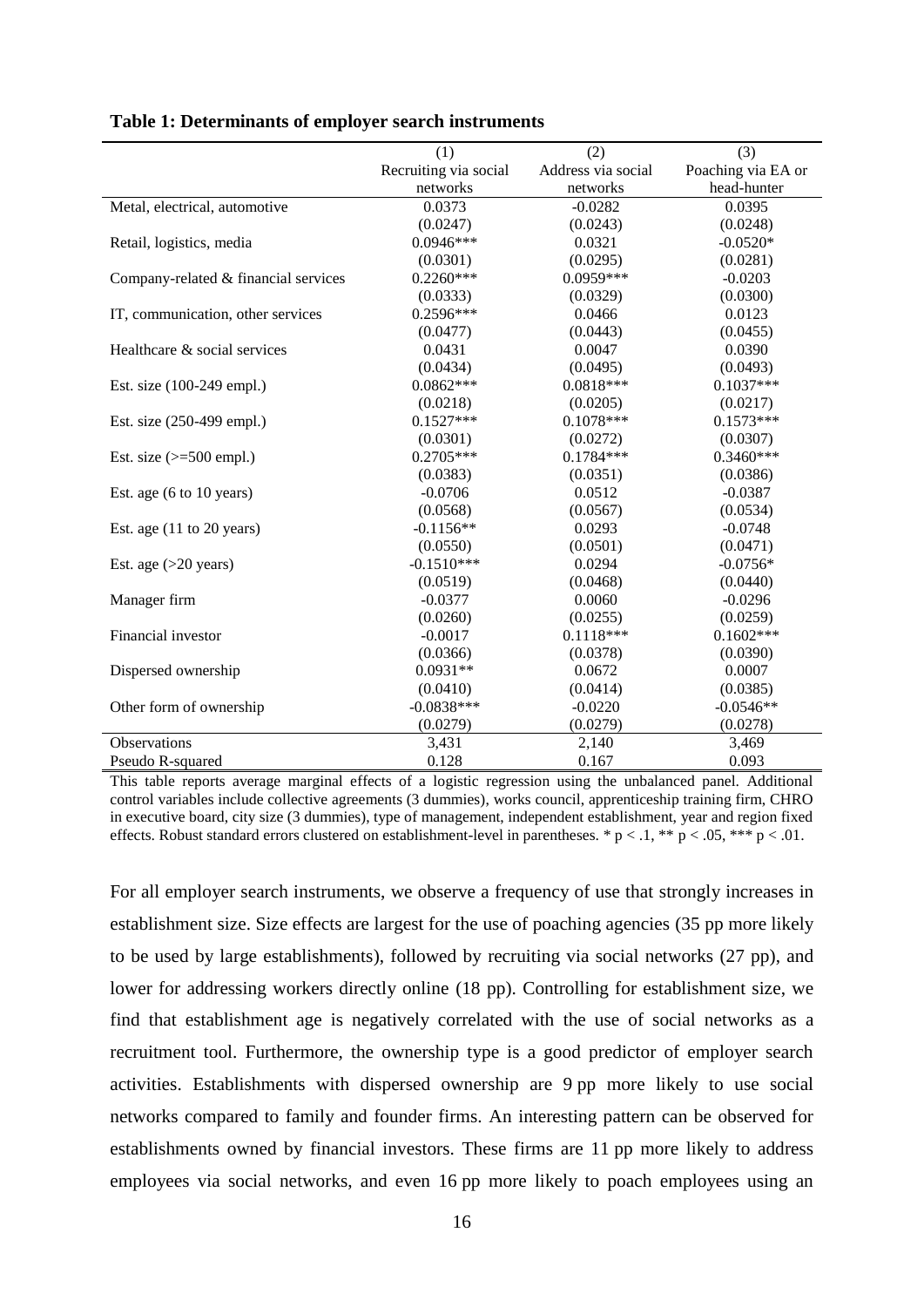agency or a head-hunter compared to the reference group. This reveals that more direct and targeted recruitment behaviour can rather be found in establishments owned by capital investors.

Differentiating between managerial and non-managerial employees, regression results (untabulated) show that the heterogeneity in establishment size (i.e. higher usage rates in larger establishments) is largely driven by managerial employees as a target group. Besides these results, we observe no distinctive patterns between managerial and non-managerial employees. Potentially, firms need a higher level of talent for higher positions, and aim to attract more workers to apply for managerial positions. Assignment models of managers to firms predict that managers with a larger degree of talent can run firms with a higher amount of capital and labour. In this setting, larger establishments have a higher return than smaller firms in finding more talented managers, if their talent is a factor of production, and thus aim to find more applicants (Gabaix and Landier, 2008).

#### **5.2 Employee selection**

In [Table](#page-20-0) 2, we address the use of various pre-hire screening (employee selection) measures used at the hiring stage. Concerning the use of employment interviews, we observe no significant differences across industries, but the use of employment interviews is positively correlated with establishment size. Establishments with over 500 employees are 12 pp more likely to use them compared to the smallest establishments. Compared to the base category of family and founder firms, owner-managed establishments are 5 pp less likely to use interviews, and establishments with dispersed ownership are around 8 pp more likely to use interviews.

The use of assessment centres (ACs) is more heterogeneous between industries. ACs are significantly more likely to be used in service-related sectors than in manufacturing. Establishment size is also positively correlated with the use of assessment centres, stronger than for employment interviews. Large establishments are, on average, 20 pp more likely to use them than smallest establishments. A potential explanation is that assessment centres have more setup costs, i.e. fixed costs, involved than cognitive ability and other standardized, less customized tests (Schmidt and Hunter, 1998). Thus, returns to using an AC may be greater for larger firms. We again find that establishments with dispersed ownership show a significantly higher usage rate compared to family and founder firms (around 7 pp).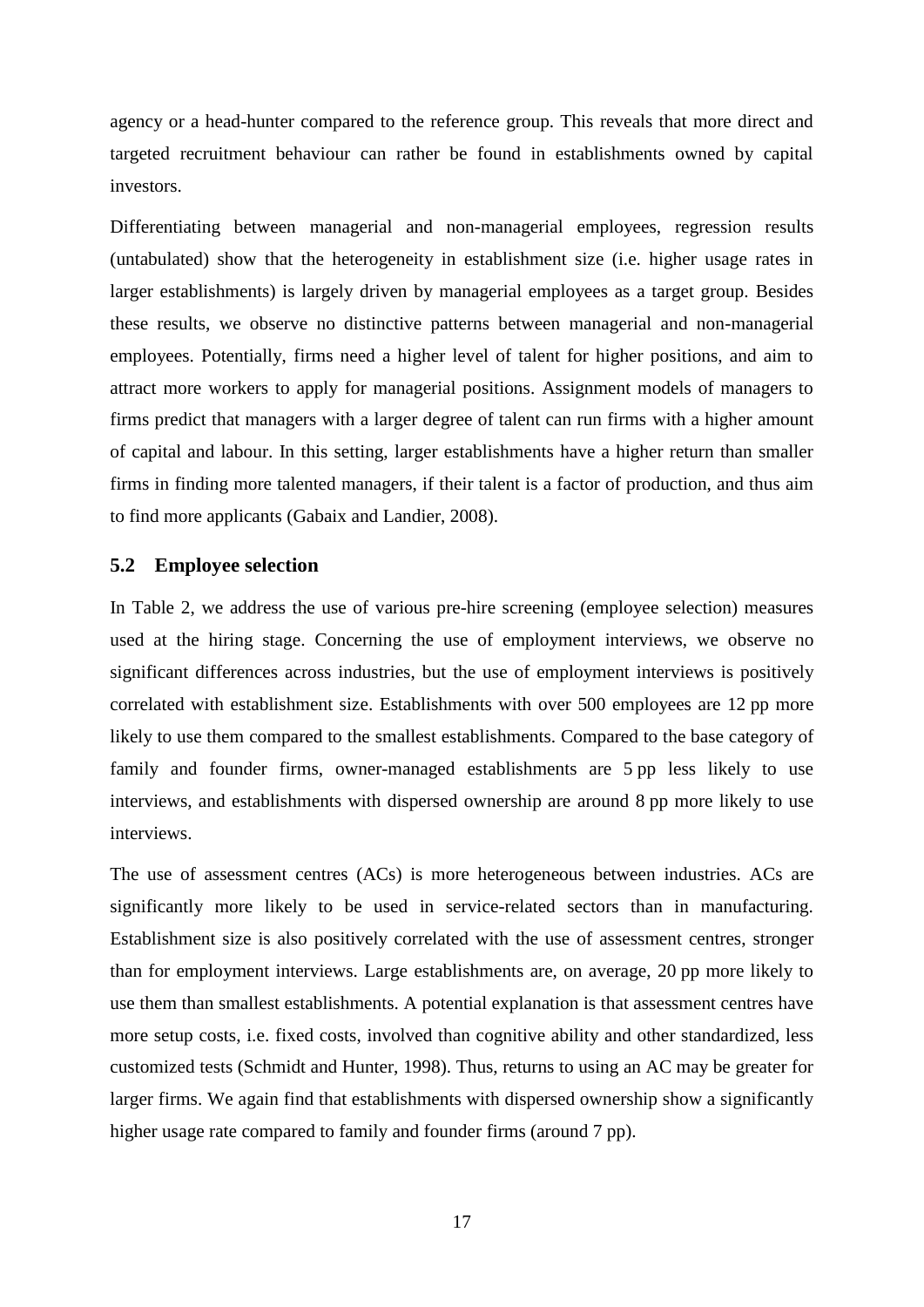There is almost no observable heterogeneity based on the structural covariates across establishments in the use of cognitive ability testing, as shown in column 3. One striking result is that establishments in the healthcare and social services sector are 12 pp less likely to use standardized GMA tests compared to manufacturing. Similarly, there are only few significant establishment characteristics that explain the use of personality and integrity tests. One exception is that the retail, logistics, and media sectors are 9 pp more likely to use these tests. One potential explanation is that these industries, particularly retailing and logistics, are characterized by high levels of customer interaction, for which certain personality types and ethical behaviour can be important. Additionally, there is a slight tendency that personality tests are rather used in larger establishments.

Turning to the use of short work samples, the IT and communication sector as well as healthcare and social services are 15 pp and 25 pp more likely to ask for short work samples during recruitment, respectively. Taken together with the results in column 3, the health care and social services sector shows the following pattern: It is reasonable to expect that social skills are more important in those jobs than cognitive ability, which might explain why IQ tests are significantly less used in this sector, but the sector shows the highest coefficient in magnitude when it comes to short work samples. This indicates that health and social sector establishments try to assess their required social skills with the use of work samples.

Concerning the use of algorithms for determining suitable candidates during recruitment, we see almost no statistically significant differences across establishments. One striking result is the missing coefficient for the healthcare and social services sector indicating that there is no single establishment in this sector which makes use of algorithms during the recruitment process. Overall, one has to note that due to the low number of observations that already use this recruitment technology, we most likely have a problem of statistical power.

The results until now support the interpretation that establishment characteristics are correlated with different facets of hiring behaviour, but there is no homogeneous pattern for each of our considered employer search and selection instruments.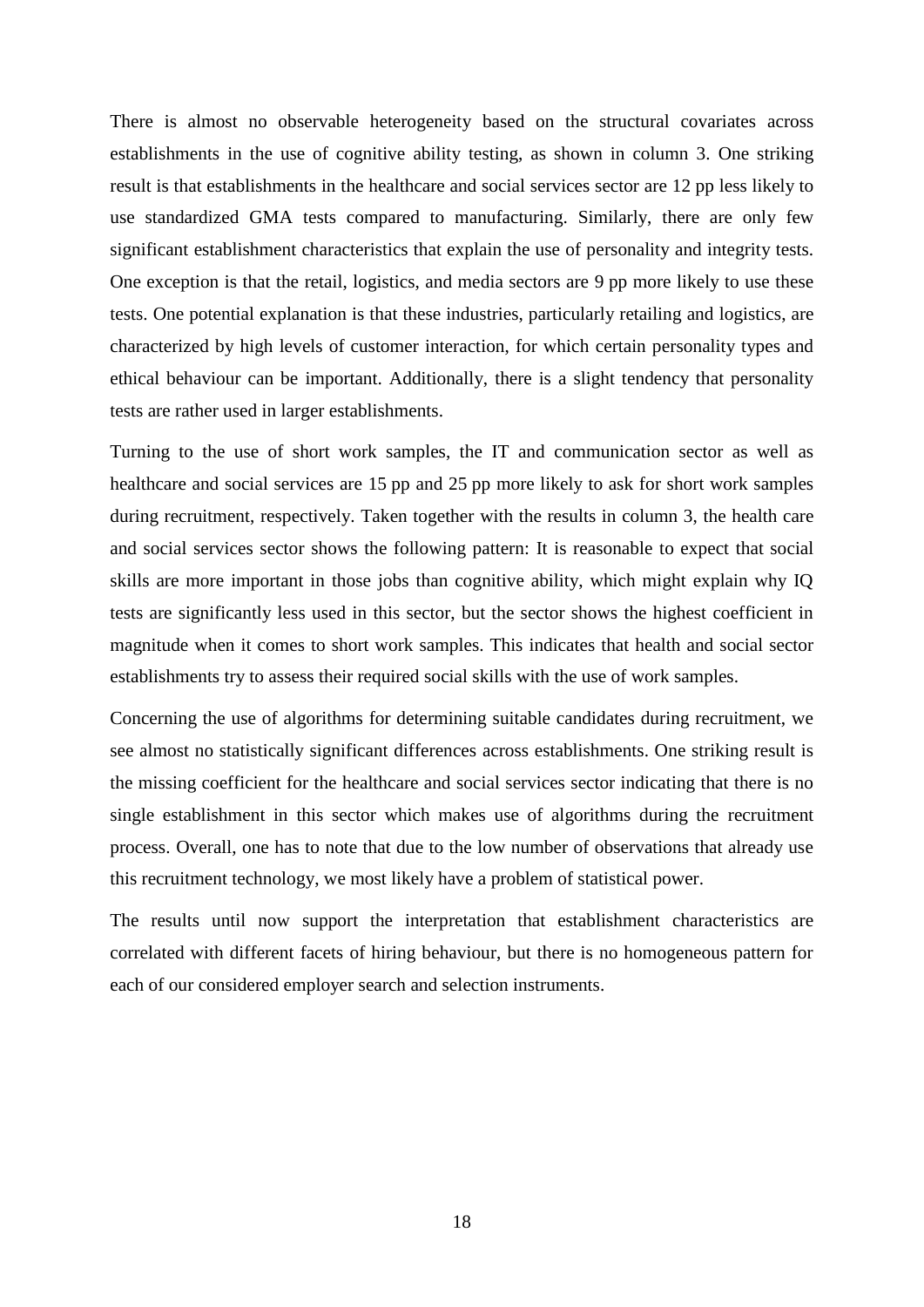|                                             | (1) Employment | (2) Assessment | (3) Cognitive | (4) Personality or | (5) Short work | (6) Selection |
|---------------------------------------------|----------------|----------------|---------------|--------------------|----------------|---------------|
|                                             | interview      | centre         | ability (GMA) | integrity test     | sample         | algorithms    |
| Metal, electrical, automotive               | 0.0176         | $0.0315*$      | $-0.0250$     | 0.0024             | 0.0004         | 0.0126        |
|                                             | (0.0199)       | (0.0181)       | (0.0223)      | (0.0226)           | (0.0322)       | (0.0177)      |
| Retail, logistics, media                    | $-0.0277$      | $0.1160***$    | 0.0433        | $0.0856***$        | $0.0708*$      | $-0.0172$     |
|                                             | (0.0267)       | (0.0255)       | (0.0304)      | (0.0299)           | (0.0382)       | (0.0257)      |
| Company-related & financial                 | 0.0319         | $0.1093***$    | $-0.0186$     | $-0.0000$          | $-0.0166$      | 0.0335        |
| services                                    | (0.0247)       | (0.0309)       | (0.0272)      | (0.0267)           | (0.0406)       | (0.0209)      |
| IT, communication, other services           | 0.0466         | $0.0885**$     | 0.0211        | 0.0291             | $0.1531***$    | 0.0087        |
|                                             | (0.0296)       | (0.0420)       | (0.0423)      | (0.0386)           | (0.0528)       | (0.0352)      |
| Healthcare & social services                | $-0.0588$      | $-0.0152$      | $-0.1159***$  | $-0.0238$          | $0.2536***$    |               |
|                                             | (0.0414)       | (0.0286)       | (0.0238)      | (0.0347)           | (0.0467)       |               |
| Est. size (100-249 empl.)                   | $0.0630***$    | $0.0406**$     | 0.0036        | $-0.0365*$         | $-0.0011$      | $0.0418*$     |
|                                             | (0.0201)       | (0.0175)       | (0.0206)      | (0.0189)           | (0.0284)       | (0.0217)      |
| Est. size (250-499 empl.)                   | $0.0697***$    | $0.0923***$    | 0.0120        | 0.0325             | $-0.0143$      | $0.0383*$     |
|                                             | (0.0260)       | (0.0232)       | (0.0277)      | (0.0295)           | (0.0374)       | (0.0230)      |
| Est. size $(>=500$ empl.)                   | $0.1197***$    | $0.2022***$    | 0.0230        | $0.0773*$          | $-0.0539$      | 0.0402        |
|                                             | (0.0237)       | (0.0394)       | (0.0363)      | (0.0425)           | (0.0469)       | (0.0258)      |
| Est. age $(6 \text{ to } 10 \text{ years})$ | 0.0297         | 0.0997         | 0.0796        | 0.0621             | $-0.0273$      | $-0.0275$     |
|                                             | (0.0478)       | (0.0659)       | (0.0644)      | (0.0644)           | (0.0873)       | (0.0447)      |
| Est. age $(11$ to 20 years)                 | $-0.0145$      | 0.0149         | 0.0013        | $-0.0395$          | 0.0154         | $-0.0383$     |
|                                             | (0.0472)       | (0.0547)       | (0.0574)      | (0.0573)           | (0.0799)       | (0.0412)      |
| Est. age $(>20$ years)                      | 0.0024         | 0.0180         | 0.0015        | $-0.0243$          | $-0.0092$      | $-0.0420$     |
|                                             | (0.0444)       | (0.0508)       | (0.0539)      | (0.0546)           | (0.0758)       | (0.0380)      |
| Manager firm                                | $-0.0487**$    | 0.0196         | $-0.0122$     | $-0.0053$          | $-0.0523$      | $-0.0096$     |
|                                             | (0.0221)       | (0.0199)       | (0.0215)      | (0.0222)           | (0.0320)       | (0.0216)      |
| Financial investor                          | 0.0260         | 0.0191         | $-0.0289$     | 0.0417             | 0.0312         | $-0.0016$     |
|                                             | (0.0284)       | (0.0297)       | (0.0286)      | (0.0362)           | (0.0456)       | (0.0242)      |
| Dispersed ownership                         | $0.0814***$    | $0.0721**$     | 0.0361        | $-0.0147$          | $-0.0874*$     | $-0.0307$     |
|                                             | (0.0279)       | (0.0303)       | (0.0387)      | (0.0343)           | (0.0474)       | (0.0380)      |
| Other form of ownership                     | 0.0179         | 0.0351         | $-0.0120$     | $-0.0041$          | $-0.0675*$     | 0.0149        |
|                                             | (0.0225)       | (0.0251)       | (0.0250)      | (0.0275)           | (0.0389)       | (0.0180)      |
| Observations                                | 2,264          | 2,264          | 2,264         | 2,264              | 2,264          | 699           |
| Pseudo R-squared                            | 0.090          | 0.156          | 0.034         | 0.034              | 0.062          | 0.150         |

<span id="page-20-0"></span>This table reports average marginal effects of a logistic regression using the unbalanced panel. Additional control variables include collective agreements (3 dummies), works council, apprenticeship training firm, CHRO in executive board, city size (3 dummies), type of management, independent establishment, year and region fixed effects. Robust standard errors clustered on establishment-level in parentheses.  $p < 0.1$ ,  $p < 0.05$ ,  $p = 0.01$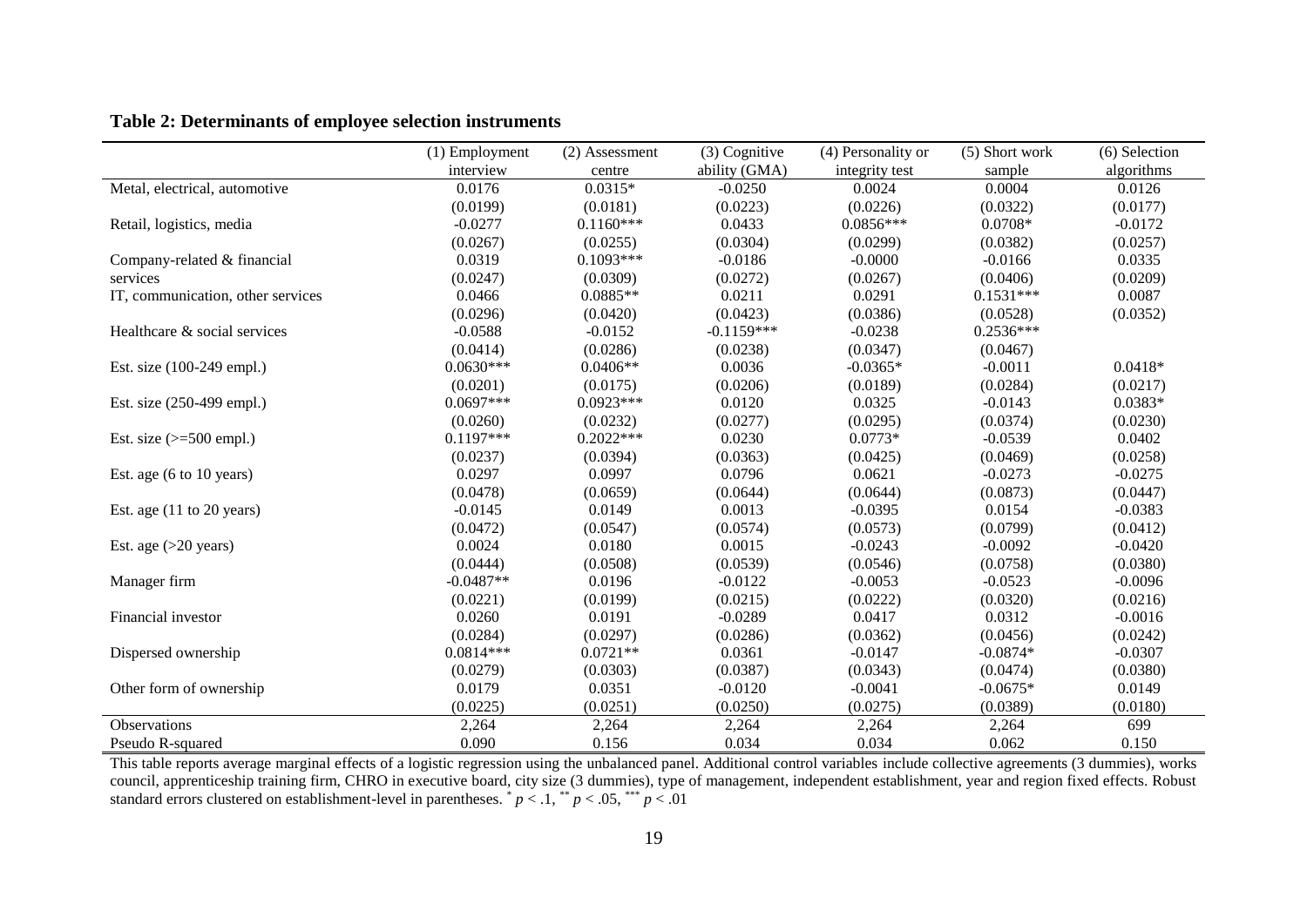#### **5.3 Importance of personal characteristics**

We now assess whether there is also cross-sectional heterogeneity in the importance of personal criteria for the hiring process. Here, we regress the importance of these recruitment criteria, which are measured on a five-point Likert scale, on our set of establishment characteristics using pooled OLS.<sup>9</sup> Column 1 of [Table 3](#page-22-0) shows that the retail, logistics, and media sector as well as company-related and financial services sector put less weight on professional competencies than the manufacturing sector, whereas the health and social services sector put significantly higher weight on this competence. Furthermore, establishments with dispersed ownership put a significantly larger weight on professional competencies than family and founder firms.

Turning to the importance of personal competencies for recruitment, results in column 2 show that mid-size establishments with 250-499 employees put a higher weight on personal competencies. Furthermore, there is a tendency that younger establishments put more weight on personal competencies. Interestingly, we only find two significant coefficients for ethical values. First, ethical standards are significantly more important for recruitment decisions in the healthcare and social services sector, which is intuitively in line with prosocial types being more likely to work in this area (Brock et al., 2016). The magnitude of the correlation (0.50 scale points) is also very large, compared to our other results. Also, manager-owned establishments put more weight on ethical values compared to family and founder firms. Surprisingly, our last criterion, cognitive ability, shows no statistically significant heterogeneity among establishments based on observables. To conclude, we observe much less heterogeneity across establishments in the importance of recruitment criteria compared to the use of recruitment and selection instruments.

 $\overline{a}$ 

<sup>&</sup>lt;sup>9</sup> Here, we can only interpret the sign and not the magnitude of the correlation, as we cannot be sure that there is a linear effect. However, the results remain qualitatively similar if we use Poisson regressions or ordered logistic regression models.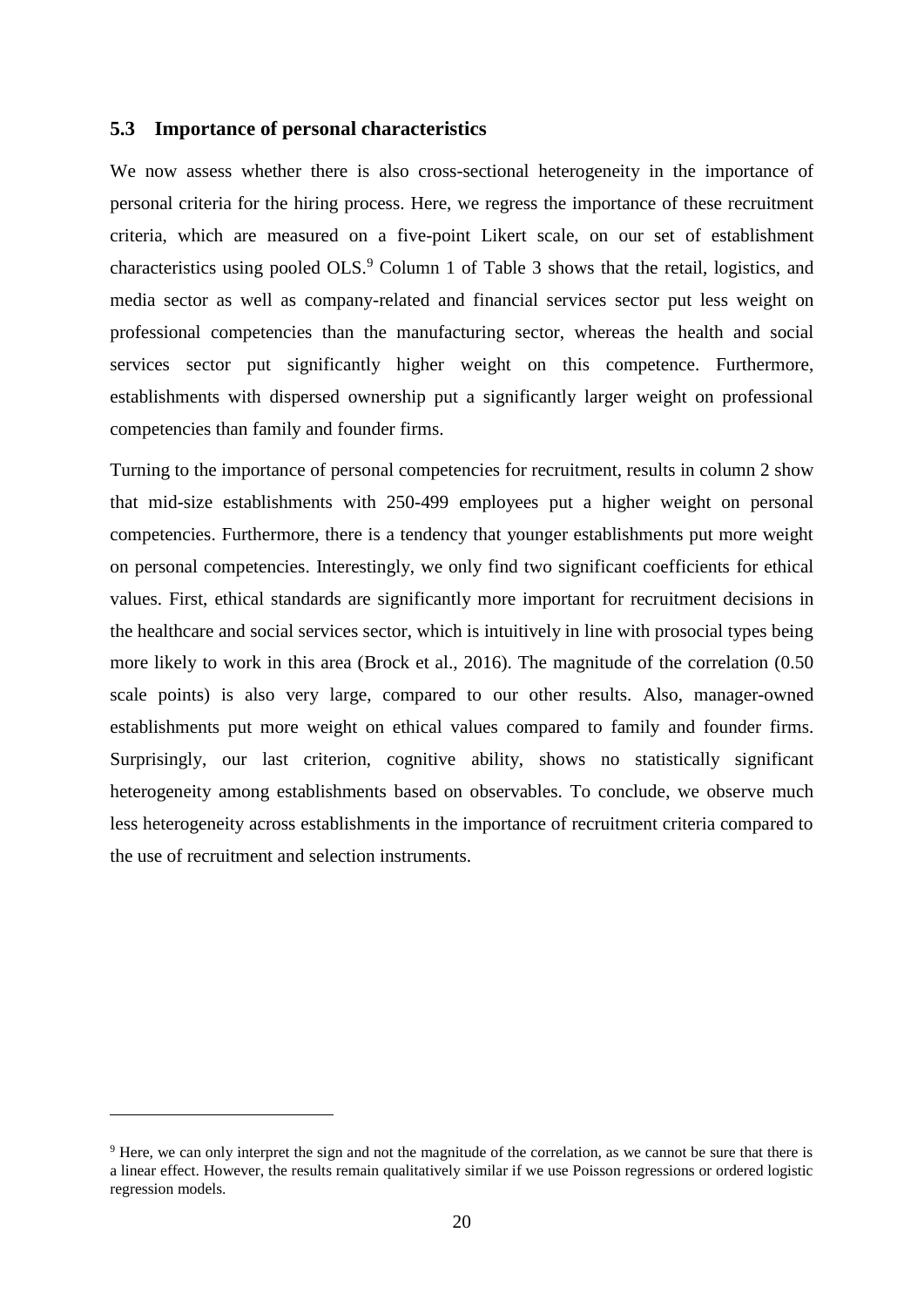|                                             | (1)          | (2)         | (3)        | (4)       |
|---------------------------------------------|--------------|-------------|------------|-----------|
|                                             | Professional | Personal    | Ethical    | Cognitive |
|                                             | competence   | competence  | standards  | ability   |
| Metal, electrical, automotive               | $0.0905*$    | $-0.0245$   | 0.0341     | 0.0650    |
|                                             | (0.0544)     | (0.0578)    | (0.0700)   | (0.0520)  |
| Retail, logistics, media                    | $-0.1959***$ | $-0.0121$   | 0.0123     | $-0.0446$ |
|                                             | (0.0700)     | (0.0699)    | (0.0795)   | (0.0636)  |
| Company-related & financial services        | $-0.1581**$  | 0.0278      | $-0.0012$  | $-0.1089$ |
|                                             | (0.0803)     | (0.0788)    | (0.0884)   | (0.0684)  |
| IT, communication, other services           | $-0.0769$    | 0.1744      | 0.0448     | 0.1210    |
|                                             | (0.1200)     | (0.1087)    | (0.1112)   | (0.0970)  |
| Healthcare & social services                | $0.1741**$   | 0.1284      | 0.4986***  | 0.0029    |
|                                             | (0.0828)     | (0.1037)    | (0.0978)   | (0.0928)  |
| Est. size (100-249 empl.)                   | 0.0032       | 0.0564      | $-0.0111$  | $-0.0252$ |
|                                             | (0.0546)     | (0.0536)    | (0.0615)   | (0.0479)  |
| Est. size (250-499 empl.)                   | 0.0478       | $0.2095***$ | $-0.0003$  | 0.0159    |
|                                             | (0.0663)     | (0.0657)    | (0.0853)   | (0.0647)  |
| Est. size $(>=500$ empl.)                   | $-0.0320$    | 0.0910      | 0.1262     | $-0.0282$ |
|                                             | (0.0928)     | (0.0869)    | (0.0959)   | (0.0752)  |
| Est. age $(6 \text{ to } 10 \text{ years})$ | $-0.0318$    | $-0.2779**$ | $-0.2424$  | $-0.1736$ |
|                                             | (0.1634)     | (0.1392)    | (0.1761)   | (0.1549)  |
| Est. age $(11$ to 20 years)                 | $-0.0482$    | $-0.1773$   | $-0.0827$  | $-0.0357$ |
|                                             | (0.1346)     | (0.1293)    | (0.1672)   | (0.1461)  |
| Est. age $(>20$ years)                      | 0.0442       | $-0.2021$   | $-0.1002$  | 0.0519    |
|                                             | (0.1265)     | (0.1231)    | (0.1572)   | (0.1394)  |
| Manager firm                                | 0.0678       | 0.0240      | $0.1559**$ | 0.0327    |
|                                             | (0.0641)     | (0.0639)    | (0.0685)   | (0.0560)  |
| Financial investor                          | 0.0230       | $-0.0142$   | 0.0085     | $-0.0316$ |
|                                             | (0.0938)     | (0.0772)    | (0.1055)   | (0.0739)  |
| Dispersed ownership                         | $0.2062**$   | 0.0457      | 0.1267     | 0.0916    |
|                                             | (0.0820)     | (0.0893)    | (0.1046)   | (0.0781)  |
| Other form of ownership                     | $-0.0091$    | 0.0079      | 0.0678     | 0.0189    |
|                                             | (0.0686)     | (0.0683)    | (0.0797)   | (0.0655)  |
| Observations                                | 1,564        | 1,563       | 1,562      | 1,562     |
| <b>Adjusted R-squared</b>                   | 0.029        | 0.026       | 0.037      | 0.013     |

#### <span id="page-22-0"></span>**Table 3: Determinants of recruitment criteria**

l,

This table reports results of a pooled OLS regression of the importance of various recruitment criteria measured on a five-point Likert scale on our set of controls using the unbalanced panel. Additional control variables include collective agreements (3 dummies), works council, apprenticeship training firm, CHRO in executive board, city size (3 dummies), type of management, independent establishment, year and region fixed effects. Robust standard errors clustered on establishment-level in parentheses.  $p < 0.1$ ,  $p < 0.05$ ,  $p < 0.01$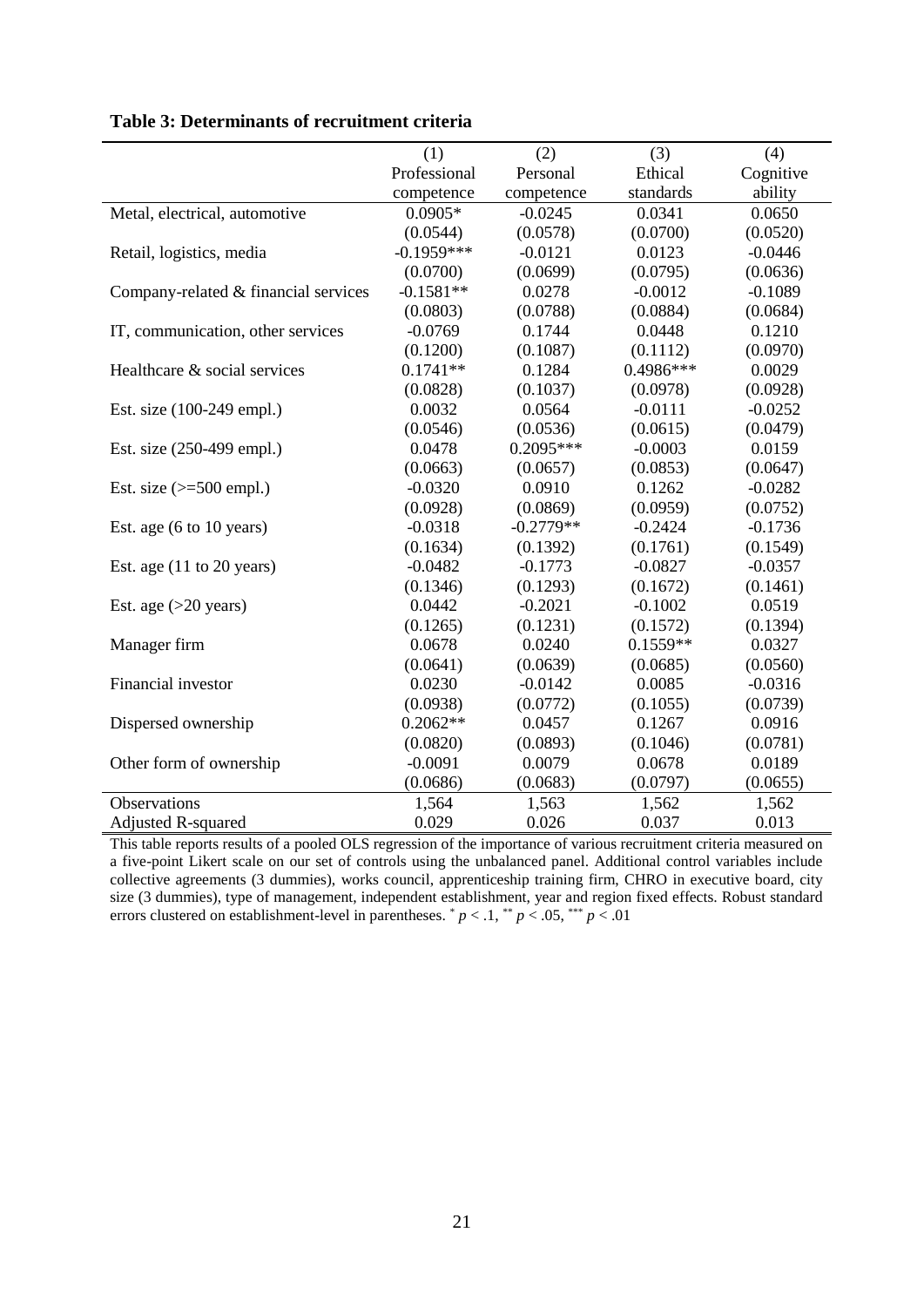#### **5.4 Pre-hire screening intensity**

Our final measure of pre-hire screening activities is screening intensity, measured as the logarithm of the average number of hours spent on testing a successful applicant during the employee selection process. Columns 1 and 2 of [Table 4](#page-24-0) present the corresponding OLS regression results, differentiated between managerial and non-managerial employees. We observe strong correlations of establishment size and the logarithm of screening intensity mainly for managerial employees. For this group, the largest establishments invest, on average,  $31\%$ <sup>10</sup> more time into testing an applicant in the selection process than the smallest establishments, mid-size establishments (250-499 employees) spend about 20% more time. This result again seems intuitively in line with larger firms having more capacity to screen workers, and returns to managerial talent increasing in firm size (Gabaix and Landier, 2008). Our previous results, which show that larger establishments are more likely to address and poach managerial employees (and not non-managerial ones), are also in line with this interpretation.

[Table 4](#page-24-0) shows that the size effects are much weaker for job testing of non-managerial employees. Here, the size of the coefficient for the largest establishments amounts to 14% for screening intensity of non-managerial employees, whereas the coefficients for the other size dummies are statistically and economically not significant. Interestingly, establishments with dispersed ownership and financial investor ownership show higher screening intensity for both types of employees.

 $\overline{a}$ 

 $10 (e^{0.2722} - 1) \cdot 100$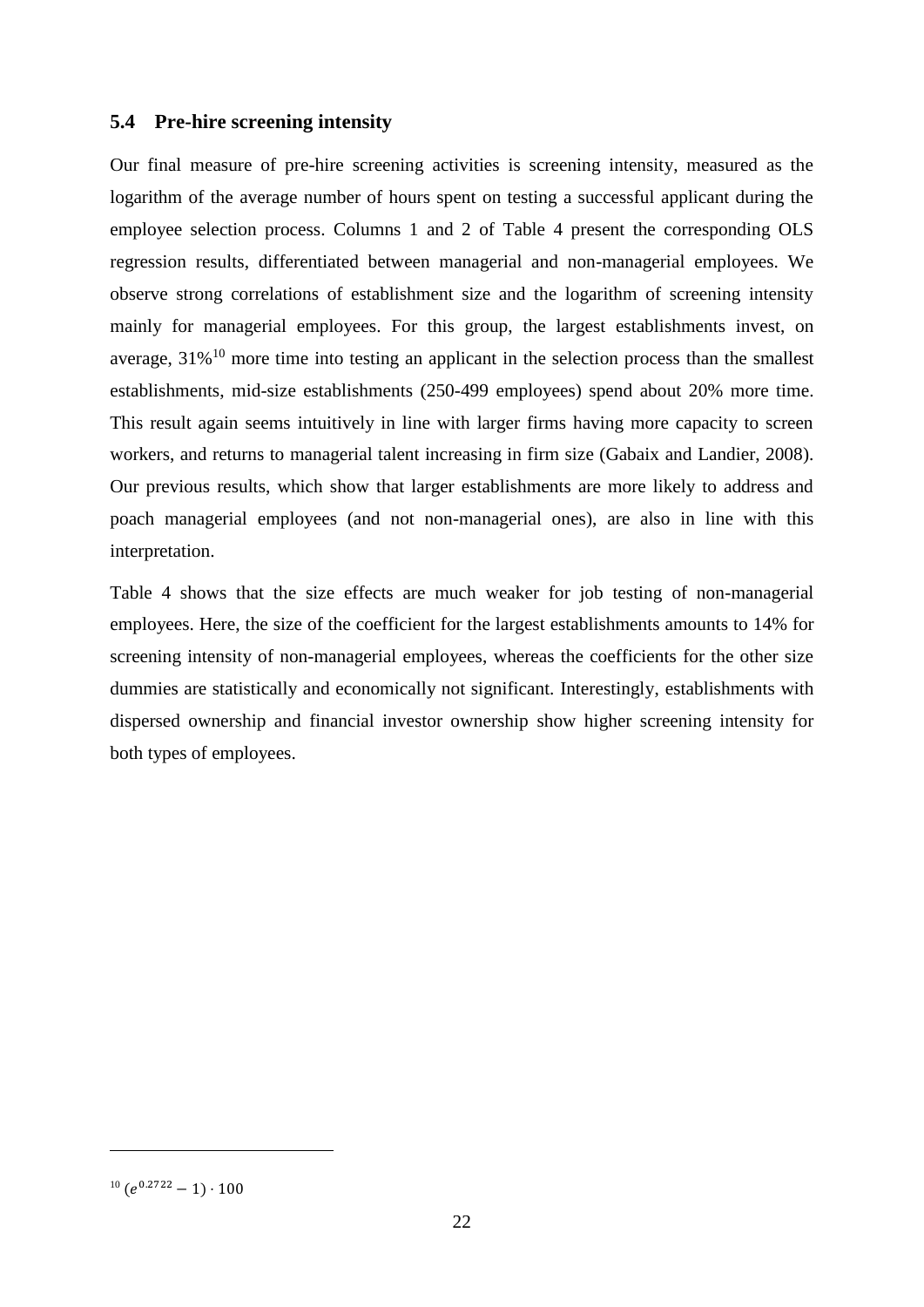|                                      | (1)         | (2)                 | (3)         | (4)                 |  |  |
|--------------------------------------|-------------|---------------------|-------------|---------------------|--|--|
| Dep. var.:                           |             | Screening intensity |             | Turnover during     |  |  |
|                                      |             |                     |             | probationary period |  |  |
|                                      | Managerial  | Non-manag.          |             |                     |  |  |
|                                      | employees   | employees           | Voluntary   | Involuntary         |  |  |
| electrical,<br>Metal,<br>automotive  | $-0.0196$   | $-0.0009$           | $-0.4242$   | $-1.0787*$          |  |  |
| industry                             |             |                     |             |                     |  |  |
|                                      | (0.0365)    | (0.0304)            | (0.5500)    | (0.6210)            |  |  |
| Retail, logistics, communication     | $-0.0756$   | $-0.0194$           | 1.2859*     | 2.0386**            |  |  |
|                                      | (0.0482)    | (0.0404)            | (0.7231)    | (0.9618)            |  |  |
| $\&$<br>financial<br>Company-related | $-0.1115**$ | $-0.0126$           | 3.7340***   |                     |  |  |
| services                             |             |                     |             | $6.7131***$         |  |  |
|                                      | (0.0512)    | (0.0436)            | (0.7963)    | (1.1208)            |  |  |
| IT, communication, other services    | $-0.1218$   | 0.0717              | 1.2278      | 1.4762              |  |  |
|                                      | (0.0808)    | (0.0675)            | (1.1770)    | (1.5114)            |  |  |
| Healthcare and social services       | $-0.0759$   | $-0.0426$           | 3.6425***   | 2.5776              |  |  |
|                                      | (0.0735)    | (0.0648)            | (1.3682)    | (0.1236)            |  |  |
| Est. size (100-249 empl.)            | $0.1450***$ | 0.0095              | $-0.4062$   | $-0.3957$           |  |  |
|                                      | (0.0366)    | (0.0305)            | (0.6266)    | (0.7552)            |  |  |
| Est. size (250-499 empl.)            | $0.1822***$ | 0.0076              | 0.1705      | 0.0538              |  |  |
|                                      | (0.0456)    | (0.0374)            | (0.7312)    | (0.9371)            |  |  |
| Est. size $(>=500$ empl.)            | $0.2722***$ | $0.1218***$         | 0.0854      | $-0.3081$           |  |  |
|                                      | (0.0487)    | (0.0437)            | (0.8826)    | (1.0842)            |  |  |
| Est. age (6 to 10 years)             | 0.0258      | 0.0560              | $-1.5444$   | $-2.3519$           |  |  |
|                                      | (0.0896)    | (0.0720)            | (1.5178)    | (2.5767)            |  |  |
| Est. age $(11$ to 20 years)          | $-0.0289$   | 0.0070              | $-1.6079$   | $-2.2451$           |  |  |
|                                      | (0.0843)    | (0.0643)            | (1.4225)    | (2.4412)            |  |  |
| Est. age $(>20$ years)               | 0.0088      | 0.0481              | $-2.0522$   | $-5.1432**$         |  |  |
|                                      | (0.0781)    | (0.0613)            | (1.3506)    | (2.2885)            |  |  |
| Manager firm                         | $-0.0281$   | 0.0094              | $-0.8742$   | $-0.5267$           |  |  |
|                                      | (0.0420)    | (0.0352)            | (0.5741)    | (0.8817)            |  |  |
| Financial investor                   | $0.1259**$  | $0.1046**$          | $-0.1659$   | 0.4493              |  |  |
|                                      | (0.0533)    | (0.0477)            | (0.9968)    | (1.3282)            |  |  |
| Dispersed ownership                  | $0.0977*$   | $0.0859*$           | $-1.0448$   | $-2.8857***$        |  |  |
|                                      | (0.0555)    | (0.0505)            | (0.7369)    | (0.8078)            |  |  |
| Other form of ownership              | 0.0020      | $-0.0021$           | $-1.3220**$ | $-2.3895***$        |  |  |
|                                      | (0.0437)    | (0.0368)            | (0.6709)    | (0.8777)            |  |  |
| Observations                         | 3,088       | 3,330               | 3,214       | 3,212               |  |  |
| <b>Adjusted R-squared</b>            | 0.063       | 0.040               | 0.038       | 0.062               |  |  |

#### <span id="page-24-0"></span>**Table 4: Determinants of screening intensity and employee turnover during probation**

This table reports results of a pooled OLS regression of the logarithm of the number of hours spent on testing a successful applicant during the employee selection process (columns 1 and 2) and turnover during probationary period (columns 3 and 4) on our set of controls using the unbalanced panel. Additional control variables include collective agreements (3 dummies), works council, apprenticeship training firm, CHRO in executive board, city size (3 dummies), type of management, independent establishment, year and region fixed effects. Robust standard errors clustered on establishment-level in parentheses.  $p < 0.1$ ,  $\frac{p}{p} < 0.05$ ,  $\frac{p}{p} < 0.01$ .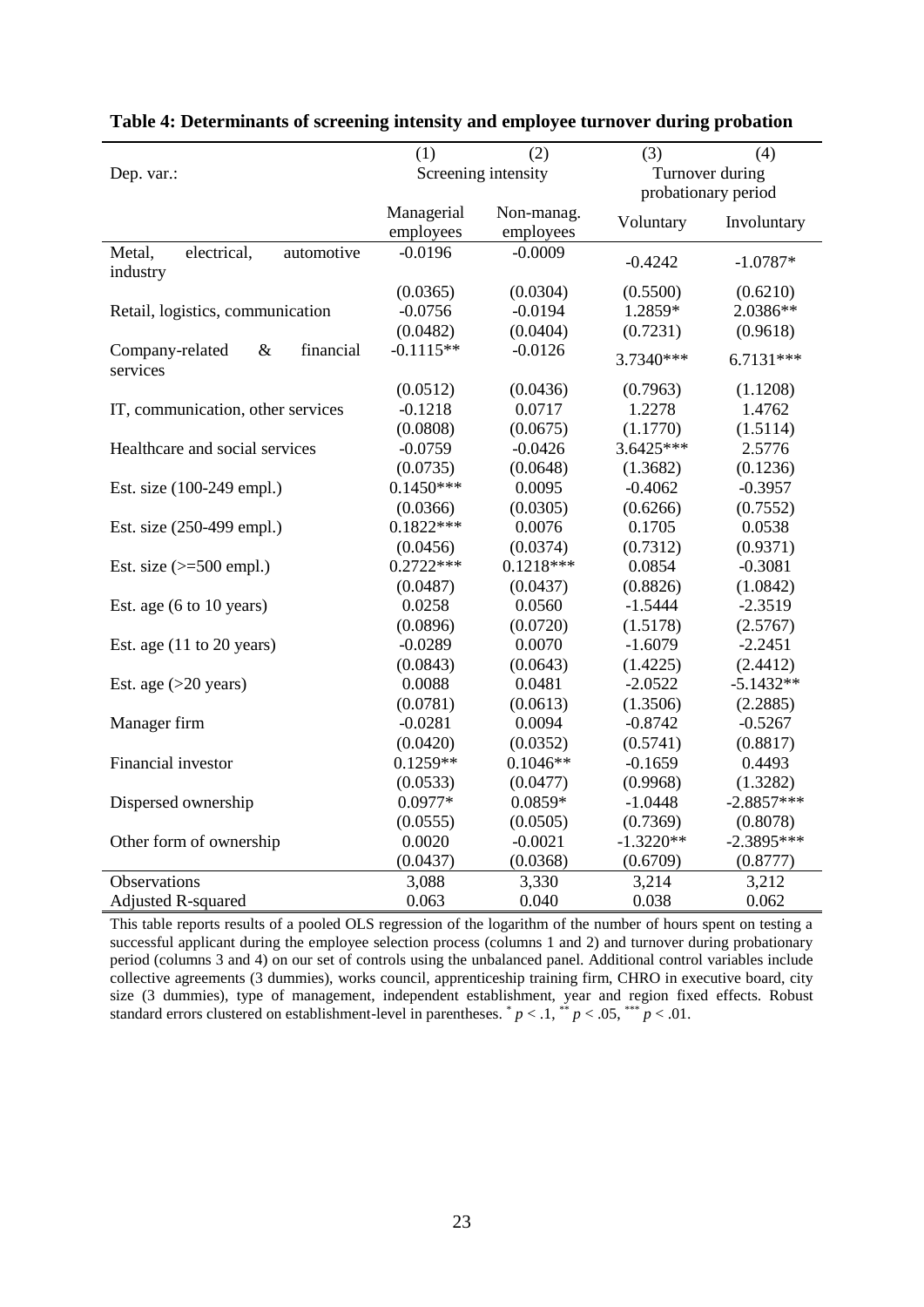#### **5.5 On-the job screening**

Now we turn to the last phase of the recruitment process, which is on-the-job screening, and assess which observable establishment characteristics explain turnover during probationary periods. Here, we are able to distinguish between voluntary, i.e. employee-initiated, and involuntary turnover, and for the latter, also know more about the reasons. As can be seen in columns 3 and 4 of [Table 4,](#page-24-0) both types of turnover are more likely in the retail, logistics, and media sector as well as in company-related and financial services. These correlations are also of economically significant magnitude, ranging from 1.3 to 6.7 percentage points. Voluntary turnover is also significantly higher (3.6 pp) in healthcare and social services compared to manufacturing. We also find some evidence that older establishments and those with dispersed ownership make less use of involuntary turnover.

#### **5.6 The role of establishment fixed effects**

Finally, we analyse inter-establishment variation in our outcome variables in more detail. Similar to Haylock and Kampkötter (2019), column 2 of [Table 12](#page-50-0) in the Appendix shows incremental changes in the explanatory power of our estimation mode, measured via pseudo (adjusted) R-squared, when adding establishment fixed effects. To further illustrate the influence of establishment characteristics in explaining total variation, we quantify the relative importance of establishment fixed effects by dividing incremental pseudo (adj.) Rsquared from column 2 by total pseudo (adj.) R-squared. The results in column 4 show that the relative importance of establishment fixed effects is highest for recruitment criteria, screening intensity, and variations in turnover during probationary period. Here, establishment fixed effects explain a large proportion of total variation, even after controlling for industry, size, ownership, and other structural characteristics. However, time-constant establishment effects in explaining employment interviews and assessment centres or poaching behaviour via head-hunters or agencies are rather small. To conclude, we observe considerable heterogeneity between establishments in their use of recruitment strategies.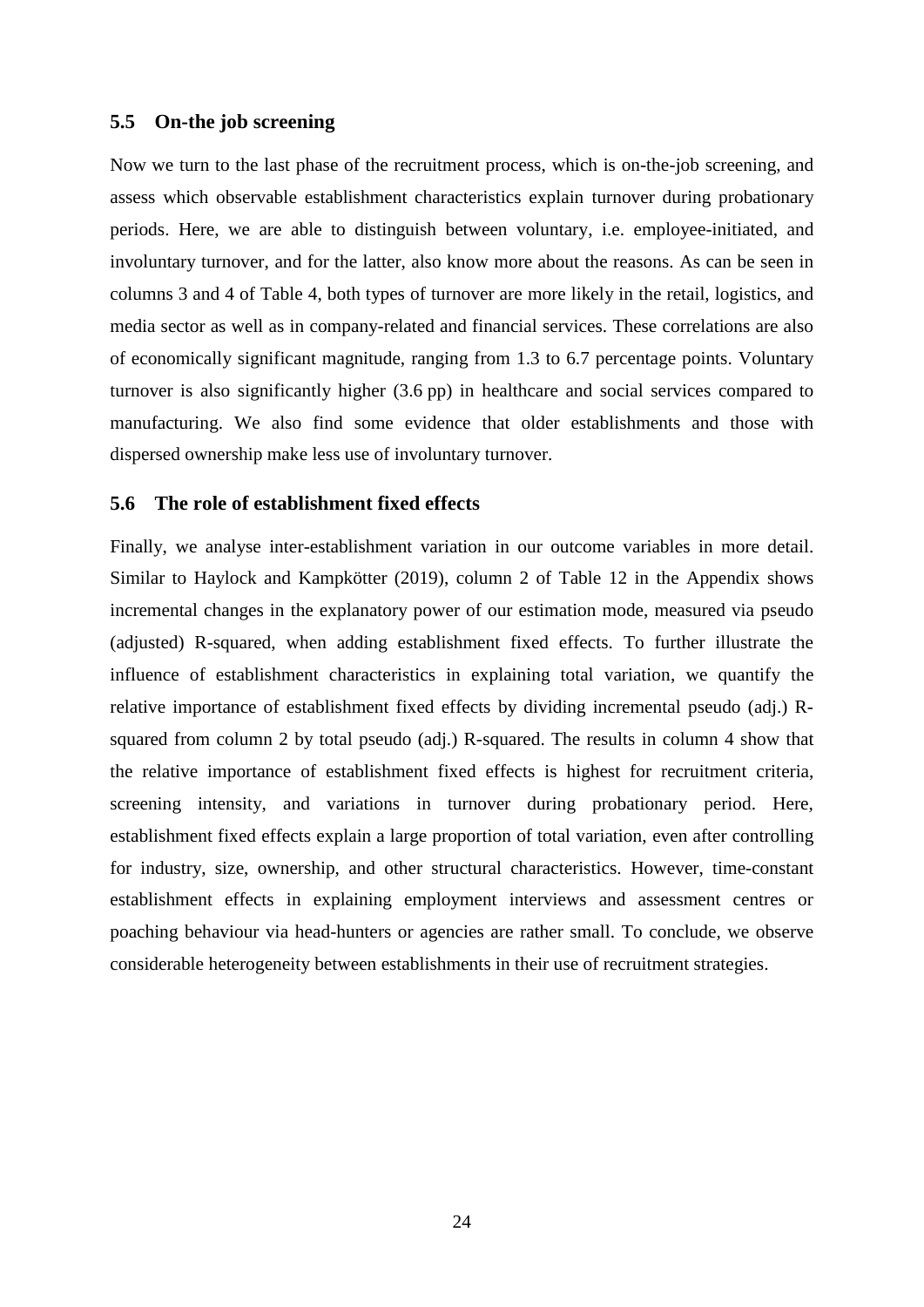#### <span id="page-26-0"></span>**6 The performance of recruitment strategies**

In this chapter we investigate the relationship between an establishment's use of recruitment strategies and its success in hiring the right employees. Apart from measuring the quality of the workforce and the matches, we focus on the ability to fill vacancies and the evaluation of the establishment's own hiring policy.

Our main hypotheses for the effects of firm's recruitment strategies are the following. First, we hypothesize that, after weighing costs and benefits, a recruitment strategy generally leads to an increase in a firm's hiring success. This is equivalent to saying filling a vacancy is beneficial for a firm, but that due to frictions it cannot reap the whole value of it. Hiring success is measured by worker quality, match quality, (an inverse measure of) vacancies and (the absence of) HRM problems associated with recruiting. Second, we hypothesize that formal employer search strategies, such as poaching, benefit establishments more than informal strategies, such as recruiting via social networks. Establishments potentially face a trade-off in a sense that informal strategies (formal strategies) may attract more (fewer) employees for a given position, but these employees might be less (better) suited to the job. Accordingly, formal strategies, such as poaching, have higher costs per applicant, making them potentially more cost-effective for high-skilled jobs. Third, we hypothesize that pre-hire screening intensity is associated with a decrease in turnover during the probationary period. We focus on the probationary period here, as firms potentially substitute pre-hire and posthire screening.

We estimate cross-sectional and panel regressions using the different recruitment strategies, as well as structural establishment characteristics as independent variables. Our first specification is purely contemporaneous, i.e. we explain outcome variables in period  $t$  using recruitment practices and control variables from the same period. To address a potential reverse causality problem, we switch to dependent variables in period  $t + 1$  (lead dependent variable) in the second specification and follow it up using a lagged dependent variable approach in the third specification. Finally, the fourth specification is a panel regression with establishment fixed effects controlling for time-constant heterogeneity such as the skill composition of the workforce. However, we caution that this approach requires withinvariation to identify an effect, i.e. variation of certain hiring strategies over time, which is not always present (see Chapter [4](#page-11-0) and [Table 13](#page-51-0) in the Appendix, which decomposes variation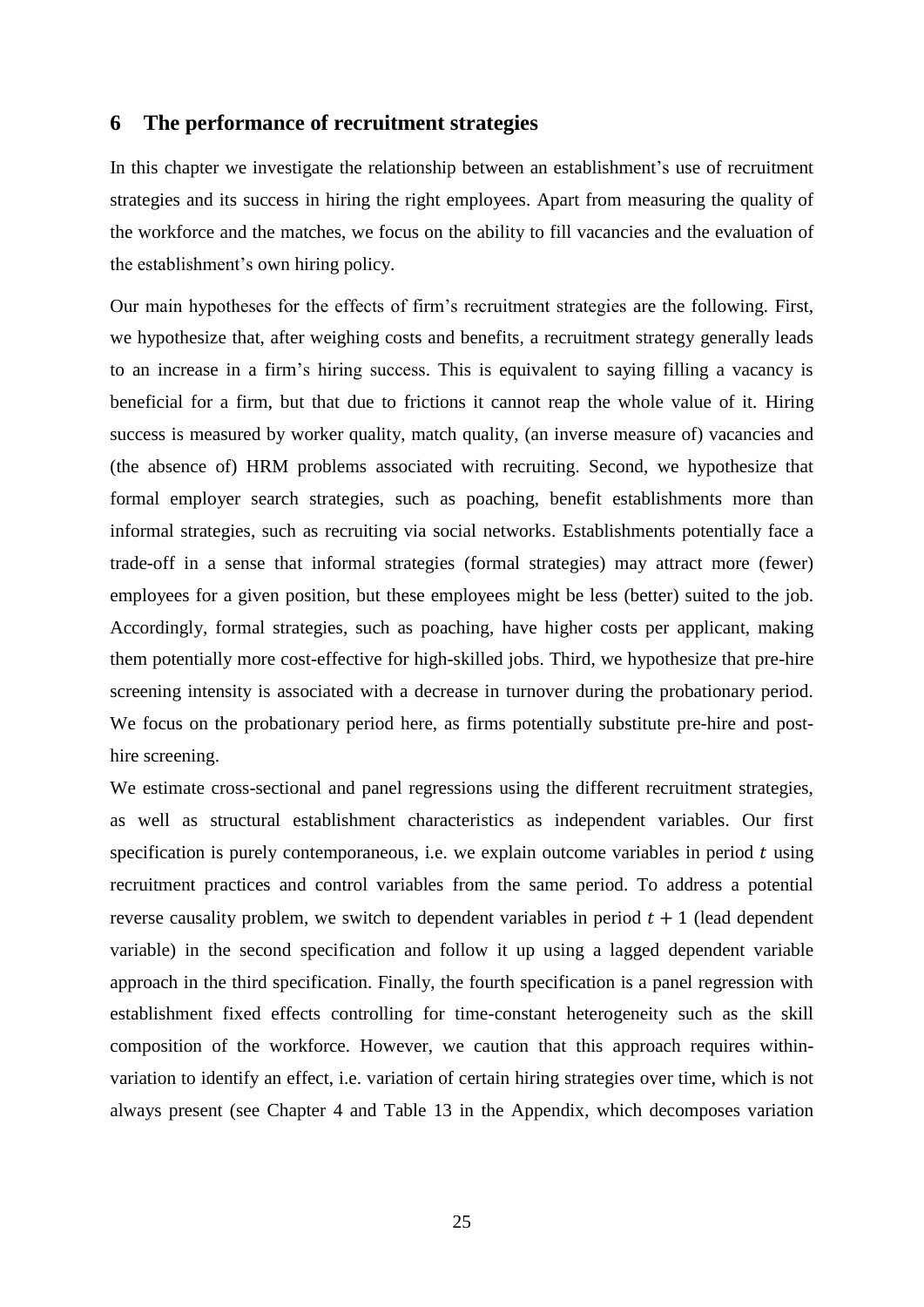into between and within components).<sup>11</sup> Standard errors are clustered at the establishment level.

#### **6.1 Employee quality**

 $\overline{a}$ 

We first test which recruitment strategies affect the average worker ability in an LPP establishment, as proxied by the standardised average employee fixed effect  $p$  per establishment. Importantly, we measure productivity for each employee  $i$  in the establishment f at time  $t$  in the time frame 2003 to 2010 from their Individual Employment Biography data. This ensures that the worker-level productivity is predefined and thus exogenous to the establishment hiring the worker. Since worker productivity is fixed, if the outcome variable changes, this must be due to new hires entering and/or incumbent workers leaving the establishment in fixed effects specifications. Specifically, we regress

$$
\frac{1}{N}\sum_{i=1}^N p_{i,t}^{IEB,2003-2010} = \beta_0 + \beta_{1-3} Search_{f,t} + \beta_{4-9} Select_{f,t} + \beta_{10} Intensity_{f,t} + \gamma X_{f,t} + \vartheta_t + \varepsilon_{f,t},
$$

in the baseline OLS specification, where our explanatory variables are divided into search and selection instruments as well as screening intensity. Depending on the specification, a different model is used. We also include all controls in our vector  $X$  of covariates, which includes time dummies.

Results in [Table 5](#page-28-0) reveal a relatively coherent picture for three recruitment practices across our set of specifications. First, poaching via EAs or head-hunters, on average, increases the composition of average worker ability in the establishment. This relationship is also of economic significance, showing a 5% of a SD increase in the composition of employee productivity in the fixed effects specification. One potential explanation of the use and success of poaching agencies is that they have better access to workers in other firms. Poaching agencies can sell knowledge of which employees may suit other employers to hiring firms, making them a valuable labour market intermediary.

Positive coefficients can also be found for employment interviews; its use is associated with a 3% of a SD increase in the composition of worker productivity in fixed effects specifications. Time-variation in the use of employment interviews is rather small, suggesting this is a lower bound. Nevertheless, the relatively large coefficient of almost 20% of a standard deviation for

<sup>&</sup>lt;sup>11</sup> Furthermore, using survey data in fixed effects estimations may likely cause an attenuation bias due to measurement error in the independent variable (Angrist and Pischke, 2008).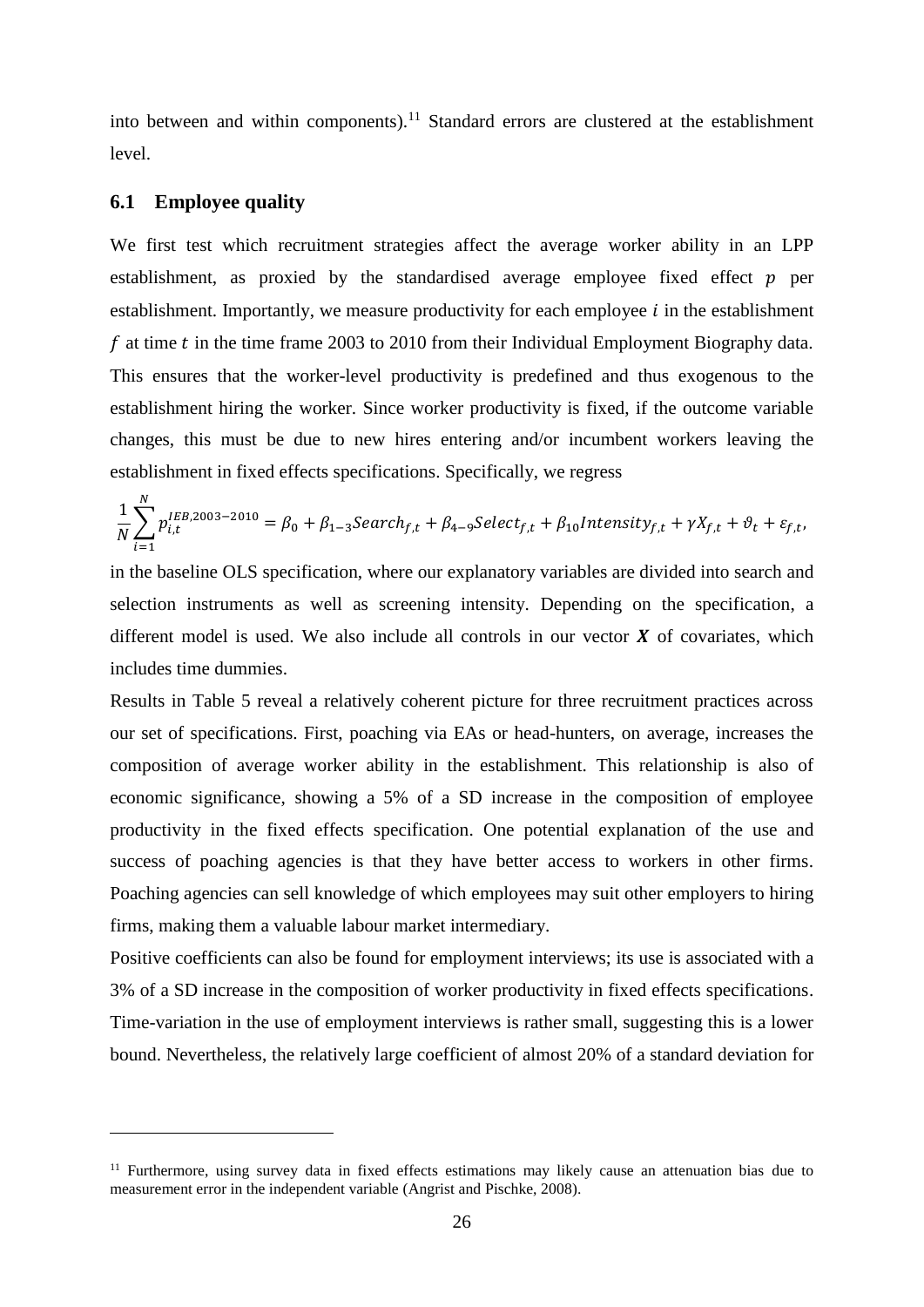the baseline OLS specification suggests that employment interviews indeed work well on average, which is in line with the findings of Schmidt and Hunter (1998).

Third, the use of short work samples decreases average worker ability, indicating that short work samples generally identify lower ability workers. The size of the coefficient ranges from 3.6% (LDV) to 15% (OLS) of a SD decrease. Since work samples are typically rather short, they do not reflect the worker's long-run performance. A worker may put in a substantially larger amount of effort into a short work sample, only to later slack-off on the job, reducing the effectivity of this hiring practice. This runs contrary to predictions from personnel psychology literature showing that work samples have very high predictive validity (Schmidt and Hunter, 1998). However, we caution that our measure of individual ability might suffer from measurement error and, hence, attenuation bias.

| Dep. var.:                           | Average individual fixed effects (pre-period) per |             |             |            |  |  |  |  |
|--------------------------------------|---------------------------------------------------|-------------|-------------|------------|--|--|--|--|
|                                      | establishment and year (standardised)             |             |             |            |  |  |  |  |
|                                      | (1)                                               | (2)         | (3)         | (4)        |  |  |  |  |
|                                      | Contemp.                                          | Lead DV     | LDV         | FE         |  |  |  |  |
| Recruiting via social networks       | 0.0334                                            | 0.0329      | 0.0074      | 0.0178     |  |  |  |  |
|                                      | (0.0565)                                          | (0.0960)    | (0.0181)    | (0.0160)   |  |  |  |  |
| Address via social networks          | $0.1701*$                                         | 0.0433      | 0.0109      | $-0.0223$  |  |  |  |  |
|                                      | (0.0910)                                          | (0.1483)    | (0.0336)    | (0.0237)   |  |  |  |  |
| Poaching via EA or head-hunter       | $0.1181**$                                        | $0.1917**$  | 0.0071      | $0.0468**$ |  |  |  |  |
|                                      | (0.0498)                                          | (0.0913)    | (0.0134)    | (0.0226)   |  |  |  |  |
| Employment interview                 | $0.2029***$                                       | $0.2042**$  | 0.0110      | $0.0342*$  |  |  |  |  |
|                                      | (0.0645)                                          | (0.0982)    | (0.0178)    | (0.0208)   |  |  |  |  |
| Assessment centre                    | 0.0154                                            | 0.0031      | $-0.0087$   | $-0.0045$  |  |  |  |  |
|                                      | (0.0819)                                          | (0.1214)    | (0.0258)    | (0.0274)   |  |  |  |  |
| Cognitive ability test               | 0.0168                                            | $-0.0266$   | $-0.0001$   | 0.0117     |  |  |  |  |
|                                      | (0.0675)                                          | (0.1150)    | (0.0237)    | (0.0168)   |  |  |  |  |
| Personality or integrity test        | 0.0207                                            | 0.1017      | $-0.0139$   | $-0.0013$  |  |  |  |  |
|                                      | (0.0646)                                          | (0.0887)    | (0.0231)    | (0.0186)   |  |  |  |  |
| Short work sample                    | $-0.1472***$                                      | $-0.1652**$ | $-0.0356**$ | $-0.0110$  |  |  |  |  |
|                                      | (0.0477)                                          | (0.0798)    | (0.0151)    | (0.0122)   |  |  |  |  |
| Others                               | $-0.0264$                                         | $-0.0141$   | 0.0040      | $-0.0026$  |  |  |  |  |
|                                      | (0.0572)                                          | (0.1011)    | (0.0171)    | (0.0153)   |  |  |  |  |
| Average pre-hire screening intensity | 0.0056                                            | 0.0064      | 0.0010      | $-0.0001$  |  |  |  |  |
|                                      | (0.0059)                                          | (0.0100)    | (0.0015)    | (0.0016)   |  |  |  |  |
| Observations                         | 1,446                                             | 478         | 1,169       | 1,446      |  |  |  |  |
| Adjusted R-squared (within)          | 0.402                                             | 0.378       | 0.940       | 0.041      |  |  |  |  |

#### <span id="page-28-0"></span>**Table 5: Recruitment practices and employee quality**

Additional control variables: log establishment size, collective agreements (3 dummies), works council, apprenticeship training firm, establishment age, ownership type, CHRO in executive board, type of management, independent establishment, industry, year and region fixed effects. Robust standard errors clustered on establishment-level in parentheses. \*  $p < 0.1$ , \*\*  $p < 0.05$ , \*\*\*  $p < 0.01$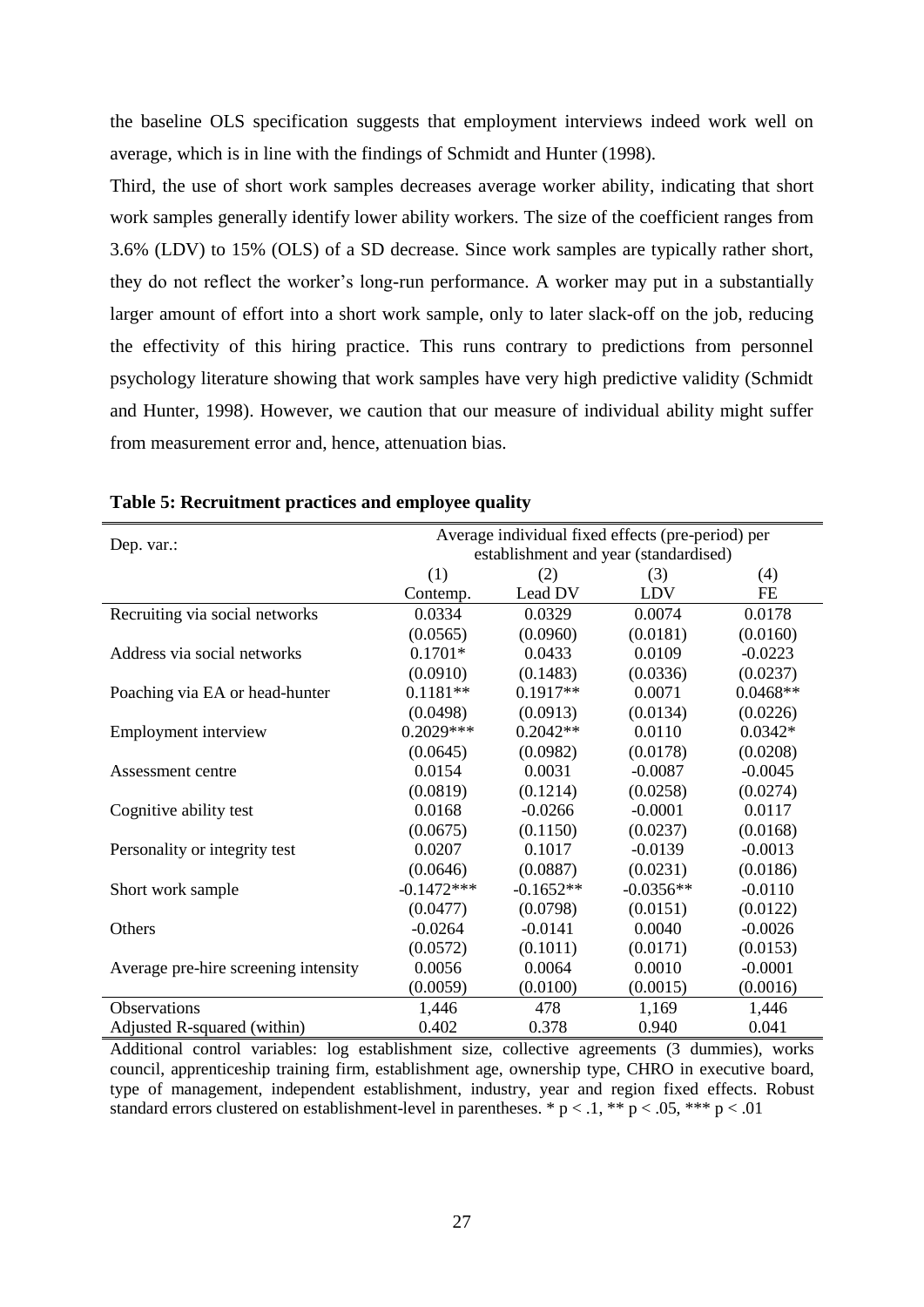Assessment centres and cognitive ability tests are not significant determinants of the composition of worker-level productivity. Assessment centres may select workers more on grit or endurance required to go through a long recruitment process, and less on ability, which may still be beneficial (Duckworth and Seligman, 2005, Borghans et al., 2008, Almlund et al., 2011).

#### **6.2 Match quality**

We next test which recruitment strategies affect the percentage share of involuntary turnover during the probationary period in establishment  $f$  in time  $t$  to measure the firm's ability to fill a position with a well-suited worker. Specifically, we estimate an analogous regression to the above specification. Results in [Table 6](#page-30-0) show that the use of personality or integrity tests is, on average, associated with a 1.6-2.1 pp reduction (columns 1-3) in the share of workers being fired within their probationary period. The size of this correlation is quite large, as we observe 7.4-8.7% of workers leaving firms involuntarily on average, depending on the survey wave. The magnitude and sign of the coefficient in the fixed effects regression is consistent with these findings, but we do not find a significant effect there, presumably due to low withinvariation.

Short work samples tend to be associated with an increase of involuntary turnover by about 1.5 pp to 1.8 pp, consistently estimated across our cross-sectional specifications. This result reflects that short work samples may sort lower ability workers into the firm, who may be sorted out during the probationary period, which might act here as an employer-learning device. Again, once we account for unobserved heterogeneity across establishments, the coefficient approaches zero and estimates become noisy.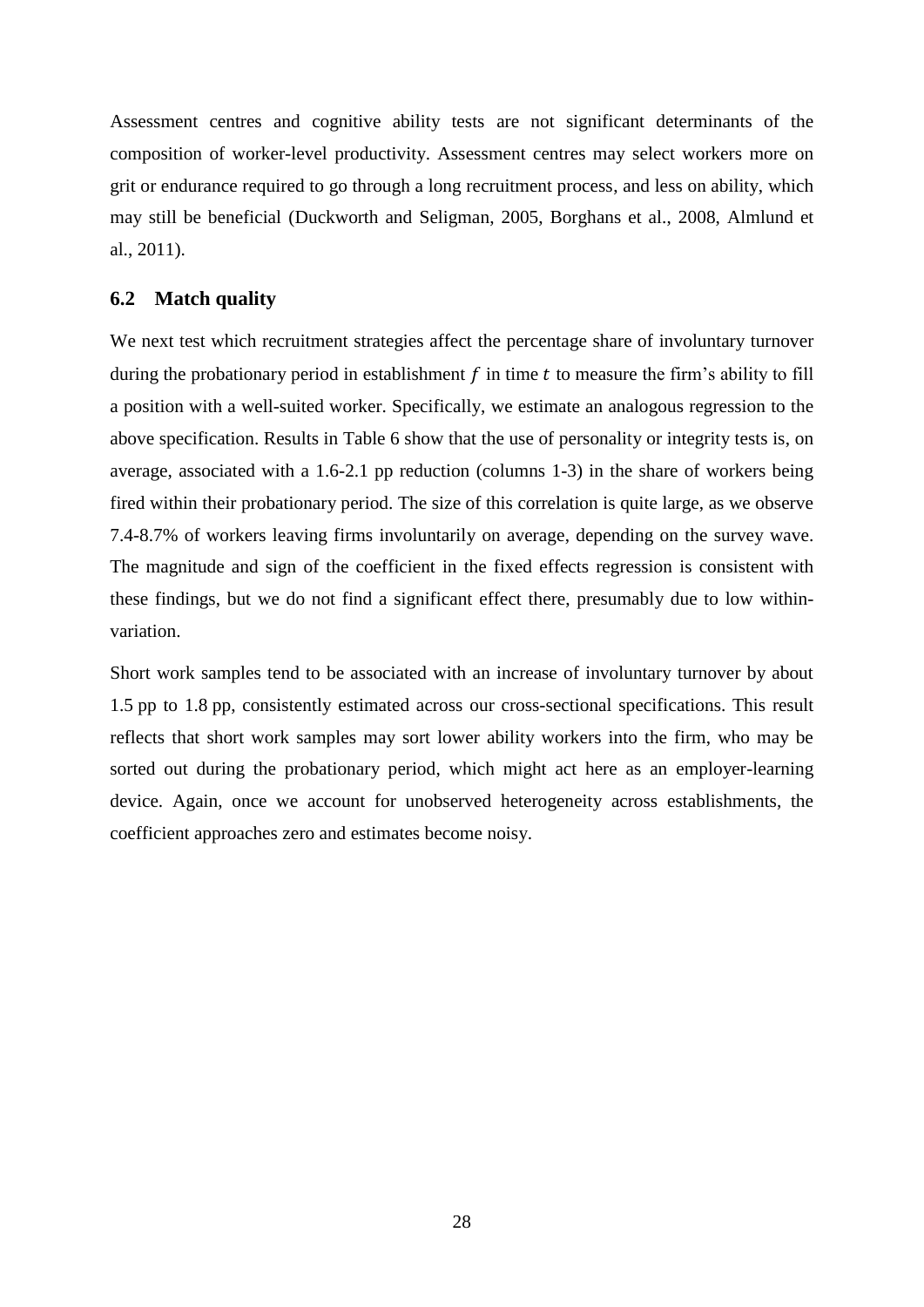| Dep. var.:                     | Involuntary turnover during probationary period |            |             |           |  |  |  |
|--------------------------------|-------------------------------------------------|------------|-------------|-----------|--|--|--|
|                                | (1)                                             | (2)        | (3)         | (4)       |  |  |  |
|                                | Contemp.                                        | Lead DV    | LDV         | <b>FE</b> |  |  |  |
| Recruiting via social networks | $-0.2213$                                       | 0.3297     | $-0.7394$   | $-0.5051$ |  |  |  |
|                                | (0.8077)                                        | (1.1609)   | (0.8504)    | (1.4008)  |  |  |  |
| Address via social networks    | 0.2450                                          | $-0.8967$  | 1.1583      | $-0.0137$ |  |  |  |
|                                | (1.0947)                                        | (1.6327)   | (1.2775)    | (1.8286)  |  |  |  |
| Poaching via EA or head-hunter | 0.7606                                          | $-1.2047$  | 0.8514      | 3.5497**  |  |  |  |
|                                | (0.7618)                                        | (1.1332)   | (0.8532)    | (1.7288)  |  |  |  |
| Selection interview            | $-0.4291$                                       | $-1.5048$  | $-0.5667$   | $-0.1169$ |  |  |  |
|                                | (1.1311)                                        | (1.7734)   | (1.2904)    | (2.2568)  |  |  |  |
| Assessment centre              | 0.0680                                          | 0.0367     | $-0.6940$   | $-1.0643$ |  |  |  |
|                                | (1.0566)                                        | (1.3272)   | (1.0278)    | (1.6294)  |  |  |  |
| Cognitive ability test         | $-0.6359$                                       | $-0.4579$  | $-1.0562$   | $-0.1947$ |  |  |  |
|                                | (0.8587)                                        | (1.1702)   | (0.9427)    | (1.4717)  |  |  |  |
| Personality or integrity test  | $-1.5795*$                                      | $-1.8502*$ | $-2.1076**$ | $-1.0218$ |  |  |  |
|                                | (0.8712)                                        | (1.0056)   | (0.9951)    | (1.7656)  |  |  |  |
| Short work sample              | 1.5767**                                        | 1.7577*    | 1.4665**    | 0.1592    |  |  |  |
|                                | (0.6767)                                        | (0.9730)   | (0.7278)    | (1.3147)  |  |  |  |
| Others                         | 0.2657                                          | 1.0241     | 0.3579      | 0.3465    |  |  |  |
|                                | (1.0151)                                        | (1.4860)   | (1.1962)    | (2.1303)  |  |  |  |
| Average pre-hire intensity     | 0.0152                                          | 0.0112     | 0.1511      | 0.1124    |  |  |  |
|                                | (0.0931)                                        | (0.1285)   | (0.1130)    | (0.1944)  |  |  |  |
| Observations                   | 2,068                                           | 897        | 1,475       | 2,068     |  |  |  |
| <b>Adjusted R-squared</b>      | 0.068                                           | 0.082      | 0.083       | 0.014     |  |  |  |

<span id="page-30-0"></span>**Table 6: Recruitment practices and match quality**

Additional control variables: log establishment size, collective agreements (3 dummies), works council, apprenticeship training firm, establishment age, ownership type, CHRO in executive board, type of management, independent establishment, industry, year and region fixed effects. Robust standard errors clustered on establishment-level in parentheses. \*  $p < 0.1$ , \*\*  $p < 0.05$ , \*\*\*  $p < .01$ .

#### **6.3 Vacancy duration**

In [Table 7,](#page-31-0) we test whether recruitment strategies have an impact on the average time required to fill a position for qualified tasks (4 categories: less than 1 month, from 1 up to under 3 months, from 3 up to under 6 months, 6 months or more). Note that we control for the average pre-hiring screening intensity per establishment here. Poaching instruments significantly increase the time needed to fill a position. This highlights a central trade-off made by establishments: using poaching firms to fill vacancies takes considerably longer to fill vacancies, although it, on average, leads to higher worker quality. This is in line with recent literature on directed search and firm's hiring strategies (Wolthoff, 2018). Furthermore, use of social networks, interviews and assessment centres can be significant determinants of time to fill a position, but do not have a causal effect. Thus, firms aiming to fill vacancies with higher qualified workers must wait longer to fill the position.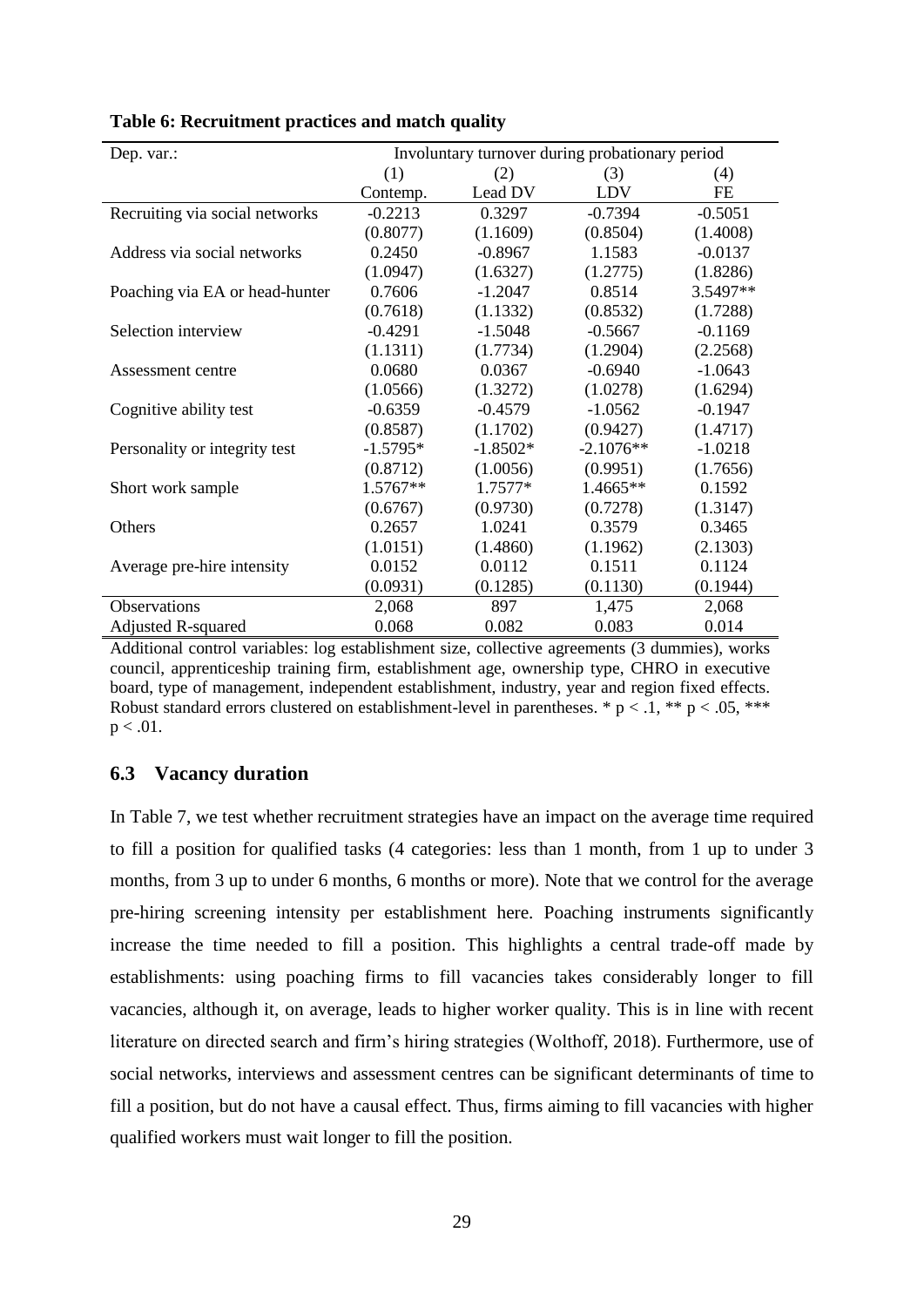| Dep. var.:                     | Average time required to fill vacancies for qualified tasks |           |            |             |  |  |
|--------------------------------|-------------------------------------------------------------|-----------|------------|-------------|--|--|
|                                | (1)                                                         | (2)       | (3)        | (4)         |  |  |
|                                | Contemp.                                                    | Lead DV   | <b>LDV</b> | FE          |  |  |
| Recruiting via social networks | 0.0793                                                      | 0.0794    | 0.1051     | 0.0430      |  |  |
|                                | (0.0643)                                                    | (0.1050)  | (0.0746)   | (0.0755)    |  |  |
| Address via social networks    | $0.1959**$                                                  | 0.1572    | 0.1614     | $0.1945*$   |  |  |
|                                | (0.0854)                                                    | (0.1478)  | (0.1042)   | (0.1005)    |  |  |
| Poaching via EA or head-hunter | $0.1927***$                                                 | $0.1684*$ | $0.1321*$  | $0.2523***$ |  |  |
|                                | (0.0599)                                                    | (0.0924)  | (0.0734)   | (0.0726)    |  |  |
| Employment interview           | $0.1996*$                                                   | 0.2098    | 0.2009     | 0.1909      |  |  |
|                                | (0.1072)                                                    | (0.1582)  | (0.1249)   | (0.1276)    |  |  |
| Assessment centre              | $0.1391*$                                                   | $0.2184*$ | 0.0931     | 0.0876      |  |  |
|                                | (0.0777)                                                    | (0.1196)  | (0.0927)   | (0.0931)    |  |  |
| Cognitive ability test         | $-0.1104$                                                   | $-0.0867$ | $-0.0343$  | $-0.1013$   |  |  |
|                                | (0.0724)                                                    | (0.1110)  | (0.0916)   | (0.0927)    |  |  |
| Personality or integrity test  | $-0.0108$                                                   | $0.2020*$ | $-0.0947$  | $-0.0514$   |  |  |
|                                | (0.0787)                                                    | (0.1186)  | (0.0980)   | (0.0978)    |  |  |
| Short work sample              | $-0.0219$                                                   | $-0.0673$ | $-0.0106$  | $-0.0070$   |  |  |
|                                | (0.0561)                                                    | (0.0874)  | (0.0656)   | (0.0658)    |  |  |
| Others                         | $0.1859**$                                                  | 0.0945    | 0.1469     | $0.2190**$  |  |  |
|                                | (0.0752)                                                    | (0.1175)  | (0.0901)   | (0.0909)    |  |  |
| Average pre-hire intensity     | $-0.0078$                                                   | $-0.0140$ | $-0.0113$  | $-0.0071$   |  |  |
|                                | (0.0076)                                                    | (0.0104)  | (0.0092)   | (0.0093)    |  |  |
| Observations                   | 1,957                                                       | 839       | 1,390      | 1,957       |  |  |
| Pseudo R-squared               | 0.055                                                       | 0.061     | 0.109      |             |  |  |

<span id="page-31-0"></span>**Table 7: Recruitment practices and time to fill vacancies for qualified tasks**

This table reports results of an ordered probit regression (columns 1 to 3) and random-effects ordered probit regression (column 4). Additional control variables: log establishment size, collective agreements (3 dummies), works council, apprenticeship training firm, establishment age, ownership type, CHRO in executive board, type of management, independent establishment, industry, year and region fixed effects. Robust standard errors clustered on establishment-level in parentheses.  $* p < 1$ , \*\*  $p < .05$ , \*\*\*  $p < .01$ .

In [Table 8,](#page-34-0) we test whether recruitment practices affect different vacancy measures, in detail the number of positions to fill for qualified tasks, vacancies to be filled as soon as possible, and the number of applicants per vacancy. The first two variables measure whether the firm has vacancy problems in general, and the last variable shows whether this advertising attracts more attention to the firm. Turning to vacancy problems, we find that in four out of eight specifications, the coefficient on using social networks is positive and significant. The results indicate that establishments, which recruit via social networks, have more vacant positions for qualified tasks in the subsequent period (columns 2) and more positions to fill immediately (column 8) in the fixed effects estimation. Hence, it seems not to be the case that establishments switch to using social networks in recruitment as a response to having many vacant and urgent positions to be filled. Together with our previous findings that recruiting via social networks is not significantly correlated with employee ability, match quality and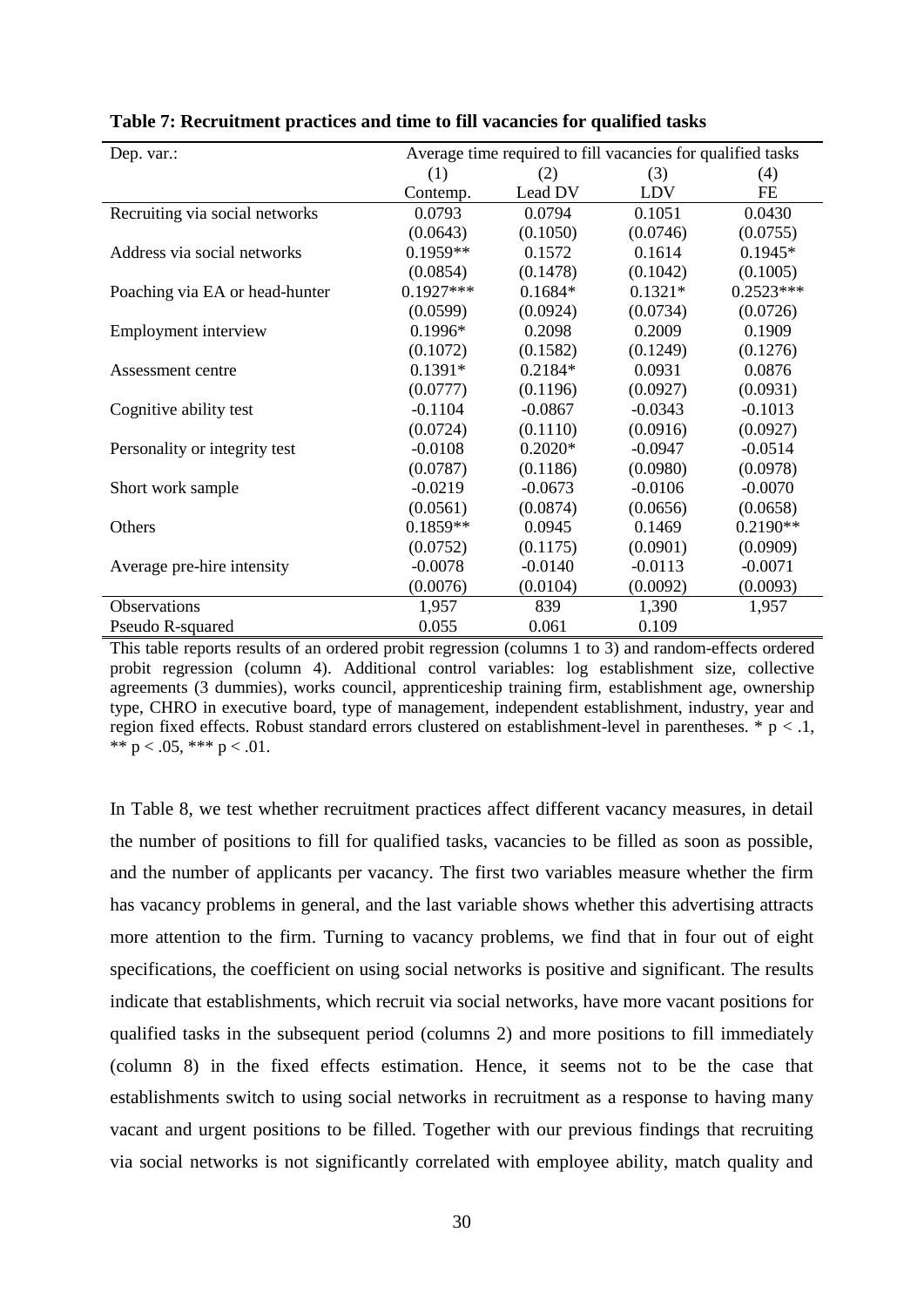vacancy duration, this suggests that recruiting via social networks has not yet been fully worked for the establishments in our sample. Poaching, on the other hand, does not lead to higher vacancies in the future and also seems to lead to an increase in applications per vacancy (with the significance of estimates being more consistent across specifications).

As a robustness check for the above interpretations using quantitative data, we test the impact of recruitment practices on human resource management problems expected during the next two years following a survey interview in [Table 9.](#page-35-0) These outcome variables are indicators of high turnover, difficulties to find qualified personnel, and staff shortages, as expected by the establishment manager. These variables rate the overall success of the hiring strategy from the establishment's own perspective complementary to the quantifiable measures used above. The results are estimated using probit regressions and panel probit regression (random effects probit), with analogous specifications to above regressions.

Using social networks as a recruitment tool is more likely to lead to personnel problems across all outcome variables, with large and significant coefficients in the majority of specifications, which partly supports our previous results. This is a puzzling result, given that this instrument shows the highest increase in usage rates over time (see [Figure 1\)](#page-43-0). One interpretation is that using social networks is a "management fashion" and establishments are triggered by benchmarking surveys or imitating other firms in the market, but many of them are still learning how to effectively use the online job market to recruit the right employees. In line with the findings above, cognitive ability tests are positively correlated with expectations about hiring difficulties. The use of short work samples also increases most HRM problems, in line with findings above that they may increase turnover during probation. Personality and integrity tests show significant relationships only in two specifications, but coefficient signs are all negative, showing that they possibly work well. This is consistent with our above results.

Summing up our analyses, it appears that the recent advent of social networks has not yet been entirely successful in filling vacancies and solving firms' hiring problems in Germany. This may be because they have not yet been implemented properly. Further, our filter question, asking firms whether they directly target workers online from other firms, does not show any effects on vacancies or personnel problems. This supports our suggestion that firms have not successfully implemented online recruitment systems, or that it does not work well as a recruitment strategy in general. The most standard and long used practices, such as using poaching agencies and running employment interviews, seem to identify high-ability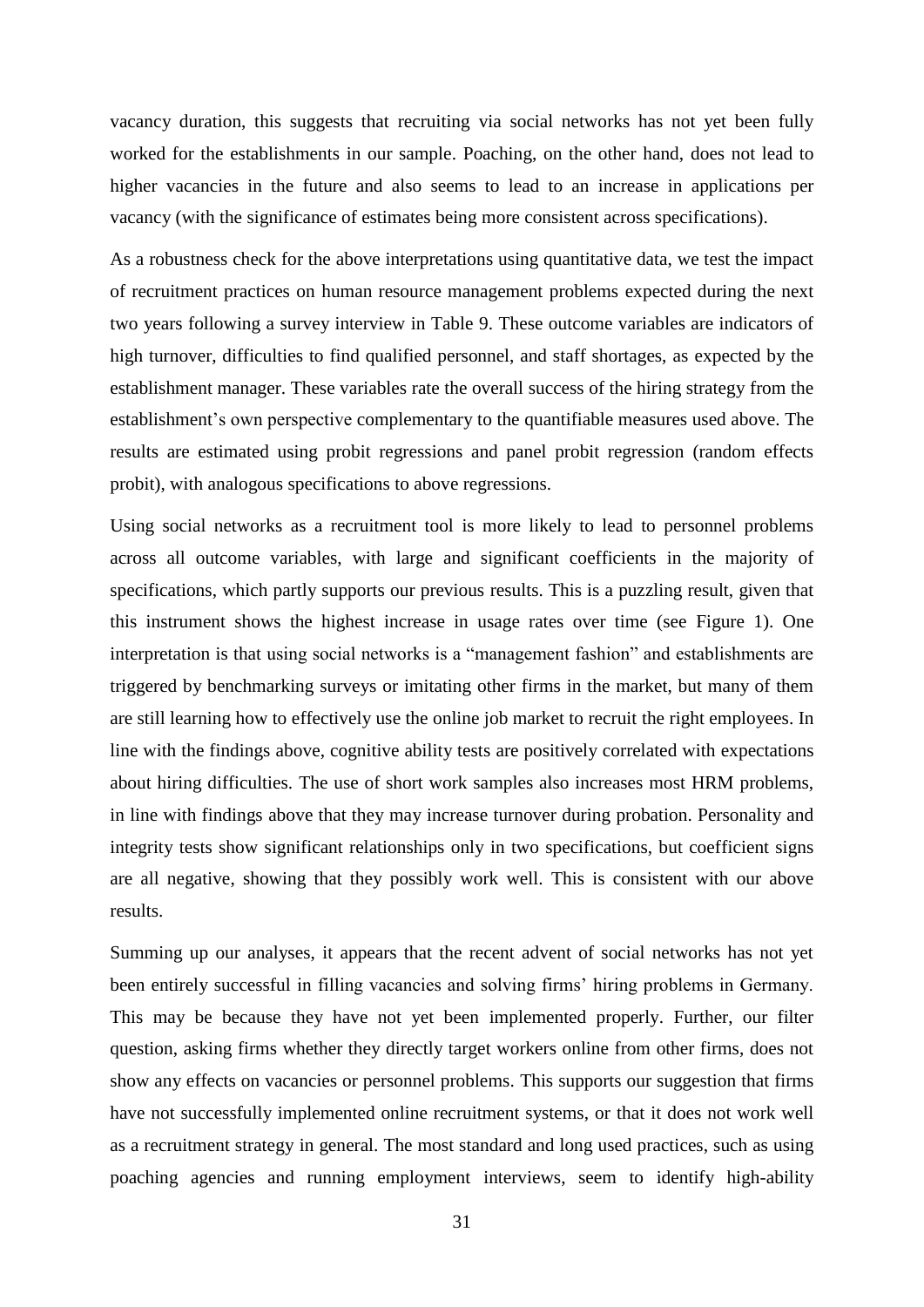personnel quite well, on the contrary. Although the use of personality tests has decreased in recent years, we find a positive relation between their use and match quality. There is also indicative evidence that personality testing reduces turnover in the long run, which is in line with Ones et al. (2007). Interestingly, short work samples seem to sort an adverse selection of lower ability workers into the establishment ultimately leading to higher turnover in the probationary period.

Our most robust null-result belongs to the use of assessment centres, which have nearly zero correlation with worker and match quality over most specifications. This is remarkable, since they are implemented by a stable 11% of establishments. Although one could identify a causal effect of using assessment centres and other tests by running field experiments, we see our evidence as important from a general equilibrium perspective, as applicants are potentially aware of firms using certain kinds of tests and may change their application behaviour. It is likely that this knowledge only dissipates through the labour market over time.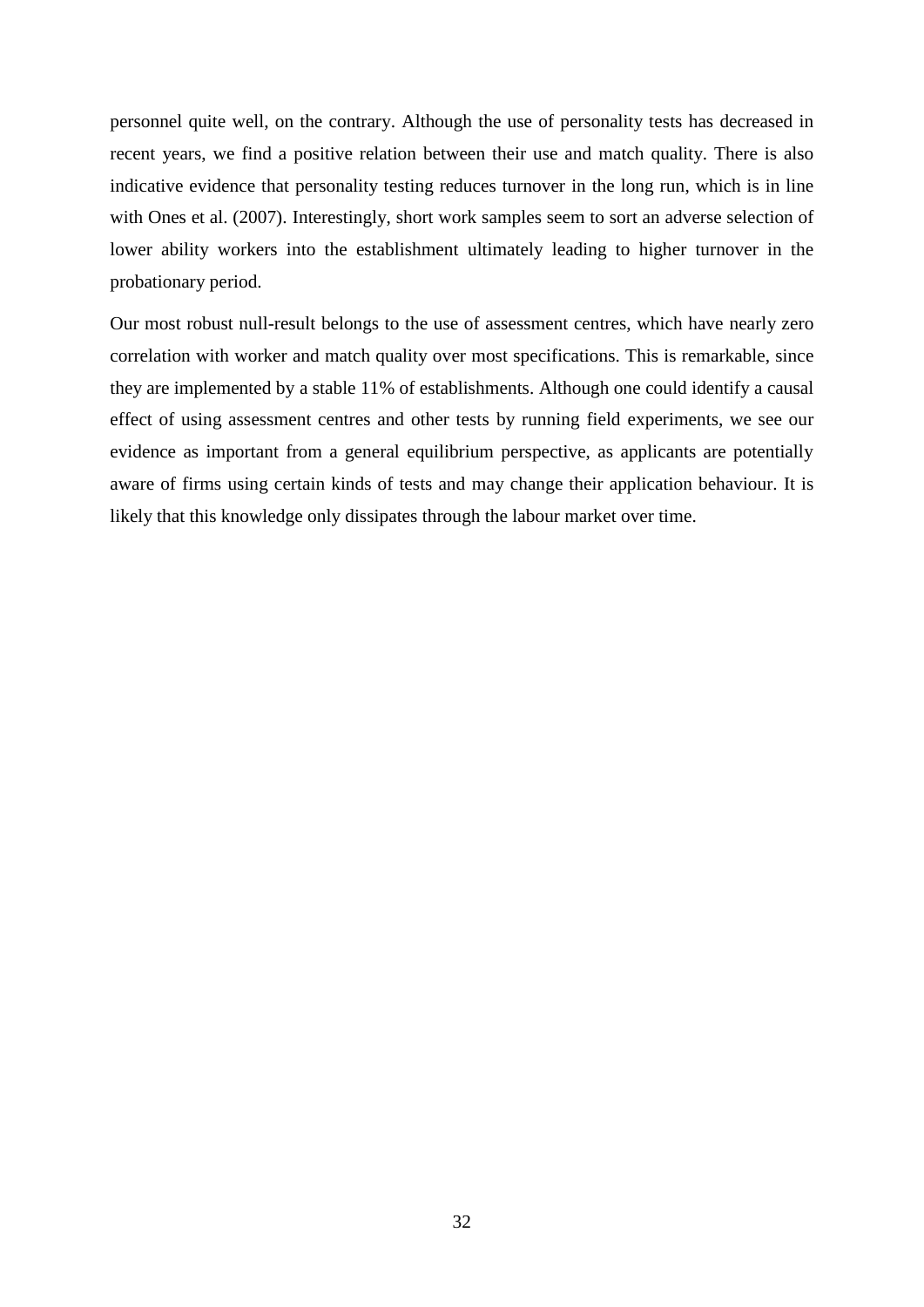| Dep. var.:                     | Vacant positions for qualified tasks |           |           |           | Positions to fill asap |           |           | Applications per vacancy |           |           |          |          |
|--------------------------------|--------------------------------------|-----------|-----------|-----------|------------------------|-----------|-----------|--------------------------|-----------|-----------|----------|----------|
|                                | (1)                                  | (2)       | (3)       | (4)       | (5)                    | (6)       | (7)       | (8)                      | (9)       | (10)      | (11)     | (12)     |
|                                | Contemp.                             | Lead DV   | LDV       | FE        | OLS                    | Lead DV   | LDV       | FE                       | OLS       | Lead DV   | LDV      | FE       |
| Recruiting via social networks | $1.0408***$                          | 1.3130**  | 0.2704    | 0.1672    | $3.4662*$              | 5.7224    | 3.8013    | $1.4760**$               | 2.5480    | 4.0809    | 4.0157*  | 3.0287   |
|                                | (0.3938)                             | (0.6309)  | (0.4491)  | (0.2751)  | (1.9818)               | (3.7830)  | (2.5860)  | (0.7241)                 | (2.2064)  | (3.3532)  | (2.3421) | (1.8606) |
| Address via social networks    | $3.2365***$                          | 1.6686    | 0.8738    | $-0.0210$ | 3.8526                 | $-4.5060$ | $-0.1024$ | .1861                    | $-0.1779$ | $-3.0575$ | 0.5914   | 2.5094   |
|                                | (1.2008)                             | (1.5275)  | (0.5941)  | (0.4187)  | (3.7486)               | (6.8886)  | (3.6300)  | (1.0289)                 | (2.7653)  | (5.3571)  | (3.3545) | (3.6599) |
| Poaching via EA or head-hunter | 0.4163                               | $.1974**$ | $-0.2473$ | $-0.8388$ | $-1.6075$              | 2.3097    | $-3.1828$ | $-2.1880$                | 2.9585*   | 1.0234    | 1.3520   | 3.7544*  |
|                                | (0.4657)                             | (0.5015)  | (0.3419)  | (0.5611)  | (2.5400)               | (1.6261)  | (3.4802)  | (1.6072)                 | (1.6974)  | (1.9650)  | (1.6020) | (2.1599) |
| Observations                   | 3,439                                | 1,723     | 1,702     | 3,439     | 3.468                  | 1,738     | 1,728     | 3,468                    | 3,006     | 1,527     | 1,371    | 3,006    |
| Adjusted R-squared             | 0.150                                | 0.125     | 0.427     | 0.024     | 0.097                  | 0.089     | 0.146     |                          | 0.041     | 0.045     | 0.083    | 0.024    |

#### **Table 8: Recruitment practices and vacancies**

<span id="page-34-0"></span>Additional control variables: log establishment size, collective agreements (3 dummies), works council, apprenticeship training firm, establishment age, ownership type, CHRO in executive board, type of management, independent establishment, industry, year and region fixed effects. Robust standard errors clustered on establishment-level in parentheses. \*  $p < .1$ , \*\*  $p < .05$ , \*\*\* p < .01.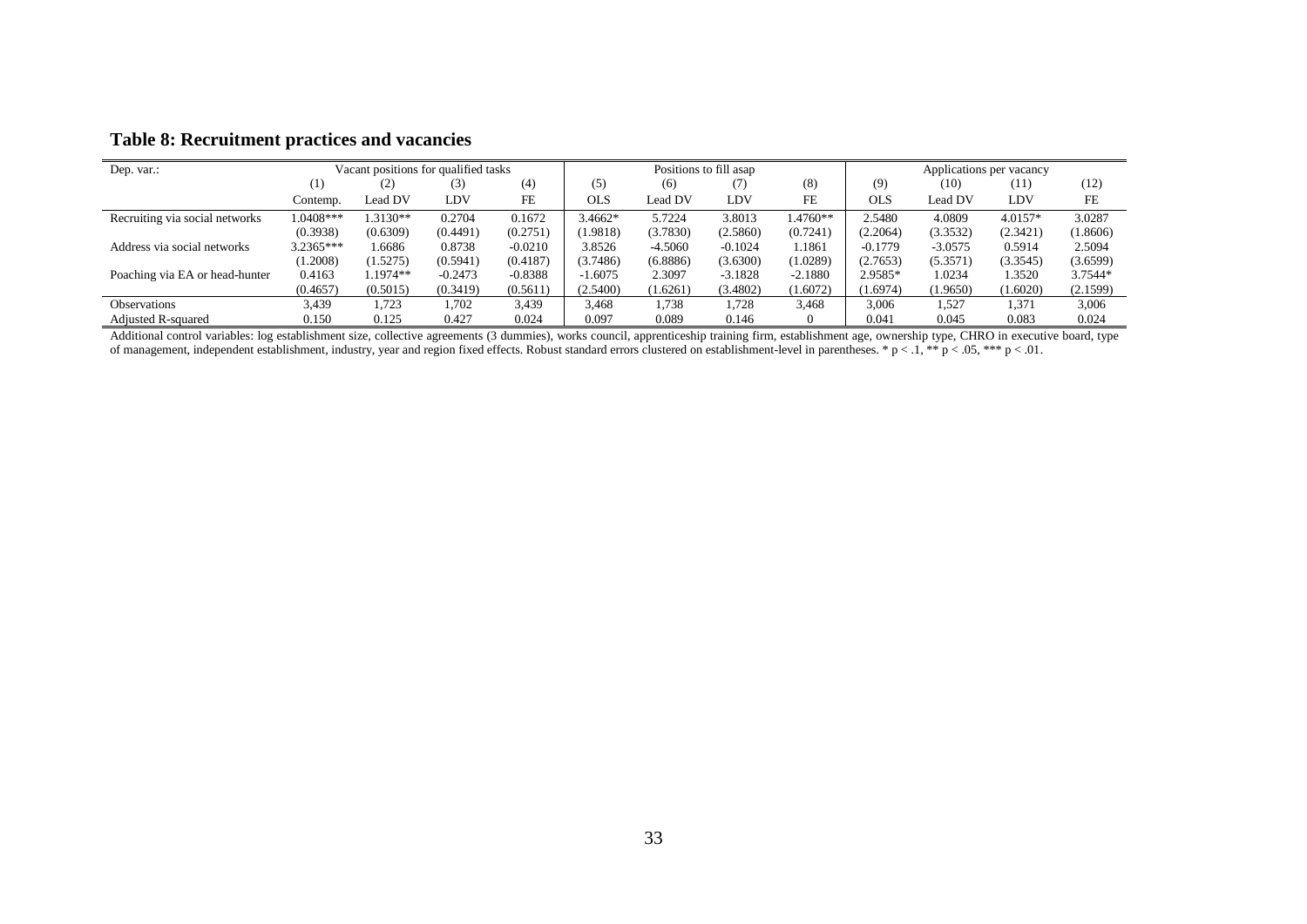| Dep. var.:                     |            | High turnover |            |             |             | Difficult to find qual. personnel |            |            |             | Staff shortage |            |             |
|--------------------------------|------------|---------------|------------|-------------|-------------|-----------------------------------|------------|------------|-------------|----------------|------------|-------------|
|                                | (1)        | (2)           | (3)        | (4)         | (5)         | (6)                               | (7)        | (8)        | (9)         | (10)           | (11)       | (12)        |
|                                | <b>OLS</b> | Lead DV       | LDV        | <b>FE</b>   | <b>OLS</b>  | Lead DV                           | LDV        | <b>FE</b>  | <b>OLS</b>  | Lead DV        | LDV        | FE          |
| Recruiting via social networks | $0.1944**$ | 0.1906        | $0.2066**$ | $0.2604***$ | $0.1418*$   | 0.0702                            | 0.1387     | $0.1733*$  | 0.0936      | $0.2120*$      | $0.1790**$ | 0.0952      |
|                                | (0.0839)   | (0.1375)      | (0.0996)   | (0.1000)    | (0.0757)    | (0.1191)                          | (0.0887)   | (0.0973)   | (0.0774)    | (0.1211)       | (0.0908)   | (0.0928)    |
| Address via social networks    | $-0.0266$  | 0.1463        | 0.0117     | $-0.0435$   | 0.0596      | $-0.1098$                         | $-0.1055$  | 0.0827     | $0.1679*$   | 0.0822         | 0.0881     | $0.2125*$   |
|                                | (0.1108)   | (0.1747)      | (0.1313)   | (0.1277)    | (0.1075)    | (0.1657)                          | (0.1285)   | (0.1400)   | (0.0971)    | (0.1587)       | (0.1168)   | (0.1187)    |
| Poaching via EA or head-hunter | 0.1385     | 0.0400        | 0.1573     | 0.1442      | 0.1122      | 0.1601                            | $-0.0215$  | 0.1058     | $0.2404***$ | 0.1285         | $0.1638*$  | $0.2404**$  |
|                                | (0.0870)   | (0.1275)      | (0.1000)   | (0.1011)    | (0.0719)    | (0.1147)                          | (0.0799)   | (0.0918)   | (0.0776)    | (0.1160)       | (0.0895)   | (0.0938)    |
| Selection interview            | 0.0319     | $-0.1889$     | 0.0839     | 0.0470      | 0.0963      | $-0.0339$                         | 0.0172     | 0.1475     | 0.0643      | 0.0610         | 0.0118     | 0.0105      |
|                                | (0.1200)   | (0.1605)      | (0.1340)   | (0.1416)    | (0.0985)    | (0.1478)                          | (0.1100)   | (0.1259)   | (0.1046)    | (0.1462)       | (0.1186)   | (0.1233)    |
| Assessment centre              | $-0.0140$  | 0.1409        | $-0.0190$  | $-0.0500$   | 0.0580      | 0.0635                            | 0.1151     | $-0.0401$  | 0.0169      | $0.3449**$     | 0.1437     | $-0.0760$   |
|                                | (0.1131)   | (0.1830)      | (0.1277)   | (0.1339)    | (0.1042)    | (0.1627)                          | (0.1173)   | (0.1309)   | (0.1067)    | (0.1637)       | (0.1162)   | (0.1283)    |
| Cognitive ability test         | 0.0877     | $-0.0446$     | 0.0668     | 0.1135      | $0.1909*$   | 0.1226                            | $0.2283**$ | $0.2492**$ | 0.0019      | $-0.0248$      | 0.0573     | $-0.0045$   |
|                                | (0.1050)   | (0.1634)      | (0.1197)   | (0.1247)    | (0.0985)    | (0.1531)                          | (0.1108)   | (0.1258)   | (0.0966)    | (0.1406)       | (0.1099)   | (0.1140)    |
| Personality or integrity test  | $-0.1915*$ | $-0.1175$     | $-0.2243*$ | $-0.2194$   | $-0.0044$   | 0.2127                            | $-0.0292$  | $-0.0047$  | $-0.0744$   | 0.0422         | $-0.1652$  | $-0.0987$   |
|                                | (0.1163)   | (0.1621)      | (0.1319)   | (0.1364)    | (0.0907)    | (0.1367)                          | (0.1044)   | (0.1209)   | (0.0948)    | (0.1443)       | (0.1090)   | (0.1137)    |
| Short work sample              | 0.1265     | 0.0327        | 0.0779     | $0.1807**$  | $0.1660***$ | $0.1806*$                         | 0.0763     | $0.2066**$ | $0.1538**$  | $0.2099**$     | 0.0934     | $0.2179***$ |
|                                | (0.0772)   | (0.1153)      | (0.0881)   | (0.0883)    | (0.0642)    | (0.1005)                          | (0.0733)   | (0.0834)   | (0.0673)    | (0.1005)       | (0.0780)   | (0.0808)    |
| Others                         | $-0.0452$  | $-0.0564$     | 0.0428     | $-0.0294$   | 0.0181      | 0.2053                            | 0.0517     | 0.0434     | 0.1449      | $0.4759***$    | 0.1593     | 0.1660      |
|                                | (0.1031)   | (0.1631)      | (0.1116)   | (0.1208)    | (0.0865)    | (0.1444)                          | (0.0981)   | (0.1121)   | (0.0889)    | (0.1341)       | (0.1030)   | (0.1110)    |
| Average pre-hire intensity     | $-0.0041$  | $-0.0434**$   | $-0.0079$  | $-0.0043$   | 0.0118      | $-0.0244**$                       | 0.0025     | $0.0193*$  | $-0.0053$   | $-0.0149$      | $-0.0074$  | $-0.0059$   |
|                                | (0.0102)   | (0.0181)      | (0.0116)   | (0.0119)    | (0.0084)    | (0.0117)                          | (0.0093)   | (0.0109)   | (0.0091)    | (0.0133)       | (0.0103)   | (0.0113)    |
| Observations                   | 2,204      | 938           | 1,664      | 2,204       | 2,204       | 960                               | 1,669      | 2,204      | 2,195       | 956            | 1,664      | 2,204       |
| Pseudo R-squared               | 0.104      | 0.119         | 0.145      |             | 0.072       | 0.075                             | 0.145      |            | 0.137       | 0.157          | 0.170      |             |

**Table 9: Recruitment practices and human resource management problems**

<span id="page-35-0"></span>This table reports results of probit regressions and random-effects probit regression (columns 4, 8, 12). Additional control variables: log establishment size, collective agreements (3 dummies), works council, apprenticeship training firm, establishment age, ownership type, CHRO in executive board, type of management, independent establishment, industry, year and region fixed effects. Robust standard errors clustered on establishment-level in parentheses. \*  $p < 0.1$ , \*\*  $p < 0.05$ , \*\*\*  $p < 0.01$ .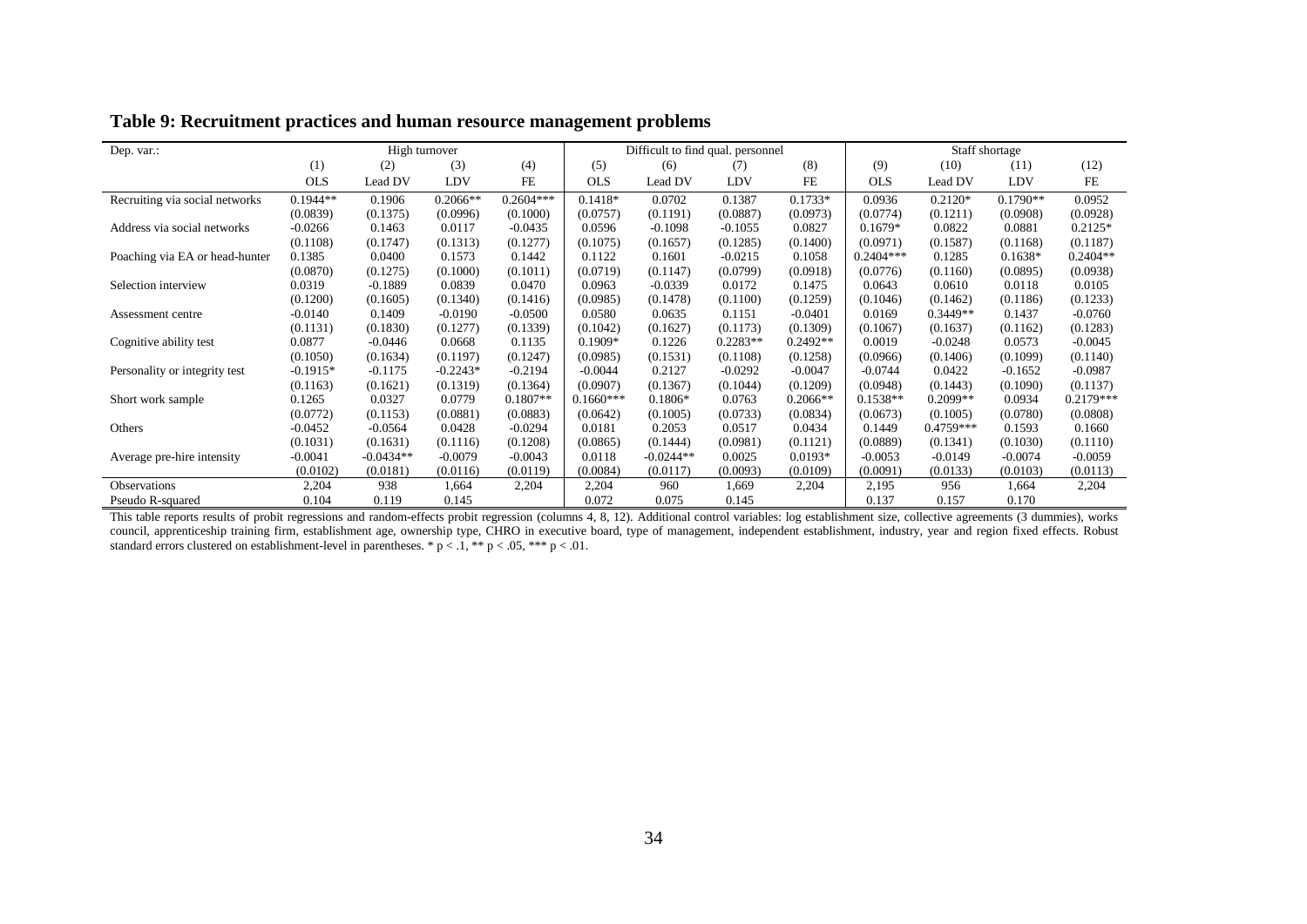#### **7 Conclusion**

Our goal was to provide a representative overview of recruitment strategies for a large industrialised country. We first document across-establishment heterogeneity of hiring practices for a variety of establishments and industries in Germany. Second, we show that heterogeneity is linked to observable and unobservable establishment-level characteristics. Third, we measure the performance of different recruitment strategies using a variety of establishment-level outcomes related to hiring success.

We find that, with some exceptions, the average use of recruitment practices has been quite persistent in recent years. The use of social networks to recruit has increased, and the use of cognitive ability and personality testing has decreased over our observations period of six years in the last decade. We show that differences in recruitment strategies exist between economic sectors, establishment size, and ownership in the cross-section. A substantial amount of variation in recruitment practices remains unexplained, implying that structural covariates do not capture all nuances of establishment-specific effects. Controlling for establishment fixed effects in addition to structural covariates leads to a large increase in explained variation of recruitment strategies, showing how prominent establishment-level heterogeneity (the black box) still is.

Besides the effectiveness of poaching agencies that are rather slow at filling vacancies, a main takeaway of our study is that traditional screening measures such as interviews have the largest positive impact on the composition of worker quality. It remains to be seen, whether algorithms used to test an employee's future productivity can outperform humans in testing for complex jobs with high match specificity. Further, our results emphasize the importance of personality in the recruiting process, as personality testing outperforms cognitive ability testing. This is in line with recent literature advocating personality as a key success factor in the labour market (Duckworth and Seligman, 2005, Borghans et al., 2008, Almlund et al., 2011). One could guess that the hiring channel is mainly determined by the type of the job vacancy. Unfortunately, more detailed information on vacancies is not available in our data sets (LPP and IAB Establishment Panel), but, for instance, in the IAB Vacancy Survey. Unfortunately, it is not possible to merge these data sets.

Further, we show that due to persistence in some hiring strategies, representative causal evidence on the impact of recruitment practices on hiring success can be difficult to identify. Where there are substantial changes in establishment's hiring strategies, we do find some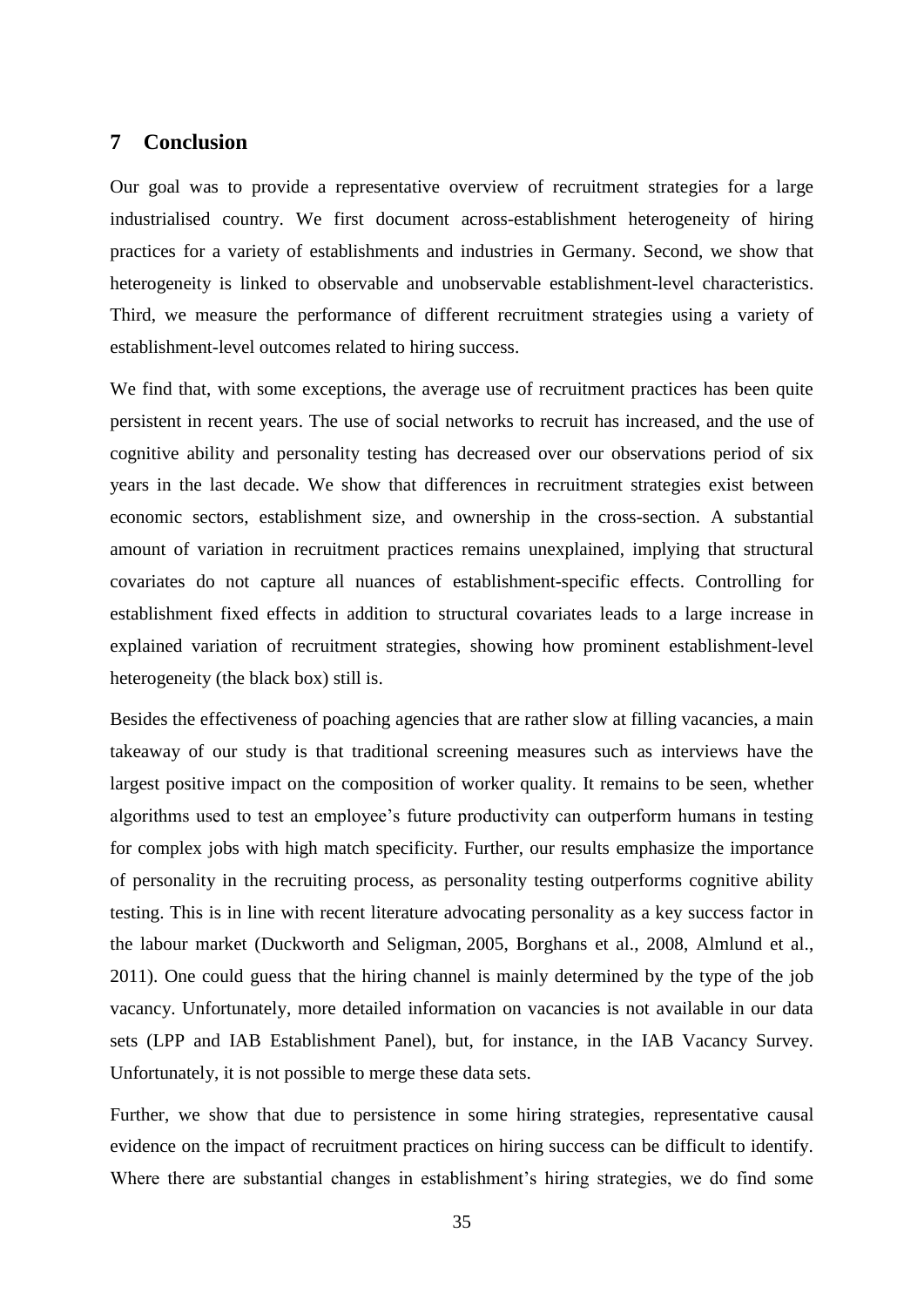economically relevant relationships. It is important from a hiring perspective to answer the question whether establishments can succeed at filling vacancies not only through posting higher wages, but also through searching for workers and screening workers in a different fashion (Kaas and Kircher, 2015). Until now, there is evidence for the importance of different search strategies, but little causal evidence of a positive effect of screening mechanisms.

To conclude, the recruiting behaviour of establishments still remains at least partly a black box. To shed more light on recruitment-related questions, researchers need to apply multiple complementary research methods such as formal economic models on specific mechanisms, laboratory and field experiments, as well as representative employee and firm surveys (Kampkötter and Sliwka, 2016). Our paper has collected representative evidence about the relevance and frequency of recruitment strategies in companies. To understand the underlying mechanisms at work, recent theoretical work on the demand side of the labour market and recruitment strategies is promising (Wolthoff, 2018; Carrillo-Tudela et al., 2020). To estimate causal effects of an implementation of certain practices, we can rely on a rather small, but growing number of field experiments on topics such as the extent of discrimination in hiring practices (Kaas and Manger, 2012; Becker et al., 2019; Carlsson and Eriksson, 2019) or information provision about job search strategies (Altmann et al., 2018).

Future empirical research could collect more detailed information on how screening mechanisms are implemented and which types of employees are targeted with these instruments to test hypotheses at the intensive margin. It is likely that firms are not aware of how well their recruitment strategies work in general, and some costly practices, such as assessment centres, may be inefficient.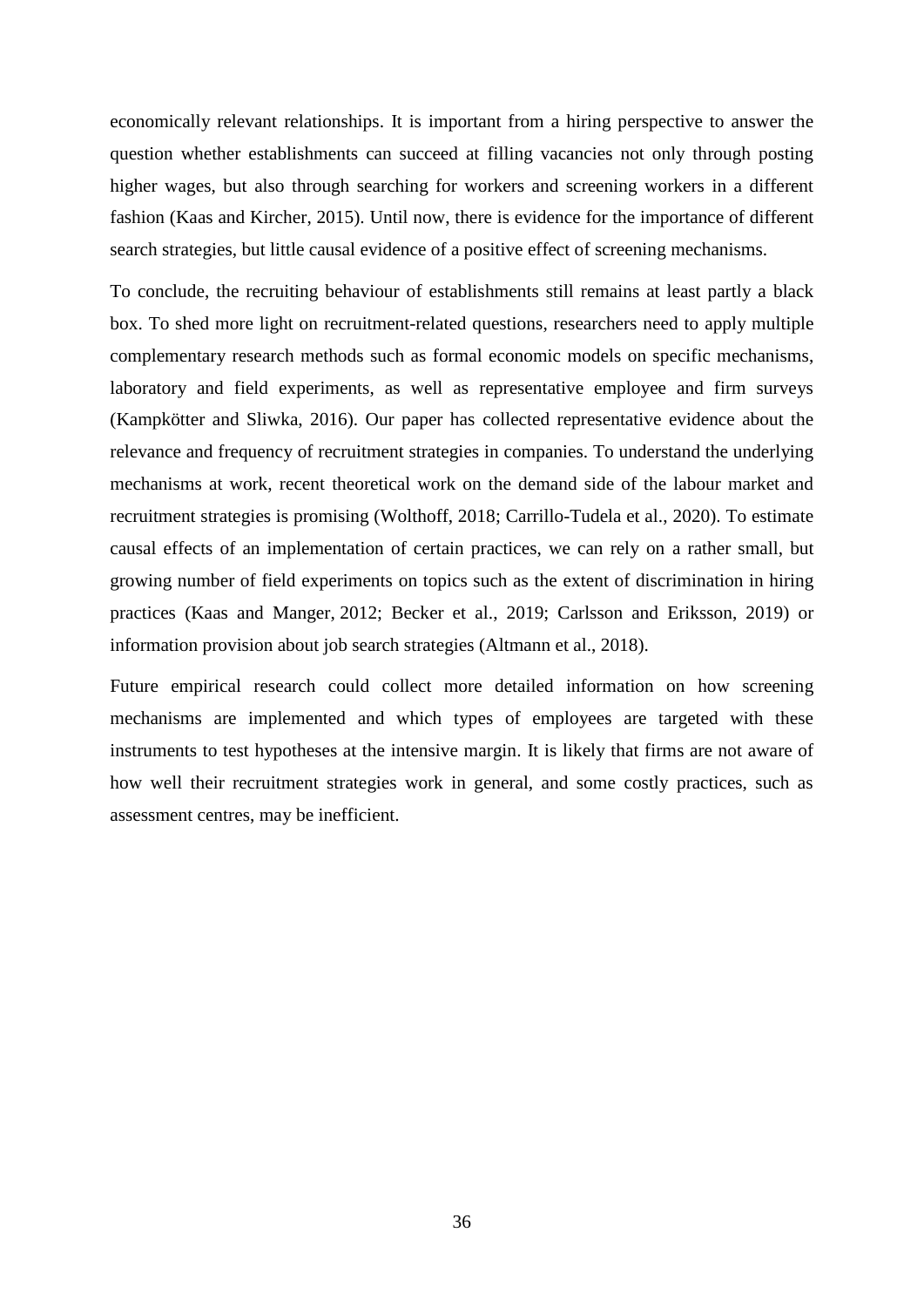#### **References**

Abowd, J. M., Kramarz, F., & Margolis, D. N. (1999). High wage workers and high wage firms. Econometrica, 67(2), 251-333.

Almlund, M., Duckworth, A. L., Heckman, J., & Kautz, T. (2011). Personality psychology and economics. In Handbook of the Economics of Education, Vol. 4, pp. 1-181. Amsterdam: Elsevier.

Alonso, R. (2018). Recruiting and Selecting for Fit. Working paper.

Altmann, S., Falk, A., Jäger, S., & Zimmermann, F. (2018). Learning about job search: A field experiment with job seekers in Germany. Journal of Public Economics, 164, 33-49.

Angrist, J. D., & Pischke, J. S. (2008). Mostly harmless econometrics: An empiricist's companion. Princeton: Princeton University Press.

Autor, D. H. (2001). Why do temporary help firms provide free general skills training?. Quarterly Journal of Economics, 116(4), 1409-1448.

Autor, D.H., & Scarborough, D. (2008). Does Job Testing Harm Minority Workers? Evidence from Retail Establishments. Quarterly Journal of Economics, 123(1), 219-277.

Barron, J. M., Berger, M. C., & Black, D. A. (1997). Employer search, training, and vacancy duration. Economic Inquiry, 35(1), 167-192.

Barron, J., Bishop, J., & Dunkelberg, W. (1985). Employer Search: The Interviewing and Hiring of New Employees. The Review of Economics and Statistics, 67(1), 43-52.

Becker, S. O., Fernandes, A., & Weichselbaumer, D. (2019). Discrimination in hiring based on potential and realized fertility: Evidence from a large-scale field experiment. Labour Economics, 59, 139-152.

Bender, S., Bloom, N., Card, D., Van Reenen, J., & Wolter, S. (2018). Management practices, workforce selection, and productivity. Journal of Labor Economics, 36(S1), S371-S409.

Blasco, S., & Pertold-Gebicka, B. (2013). Employment policies, hiring practices and firm performance. Labour Economics, 25, 12-24.

Bloom, N., & Van Reenen, J. (2007). Measuring and explaining management practices across firms and countries. Quarterly Journal of Economics, 122(4), 1351-1408.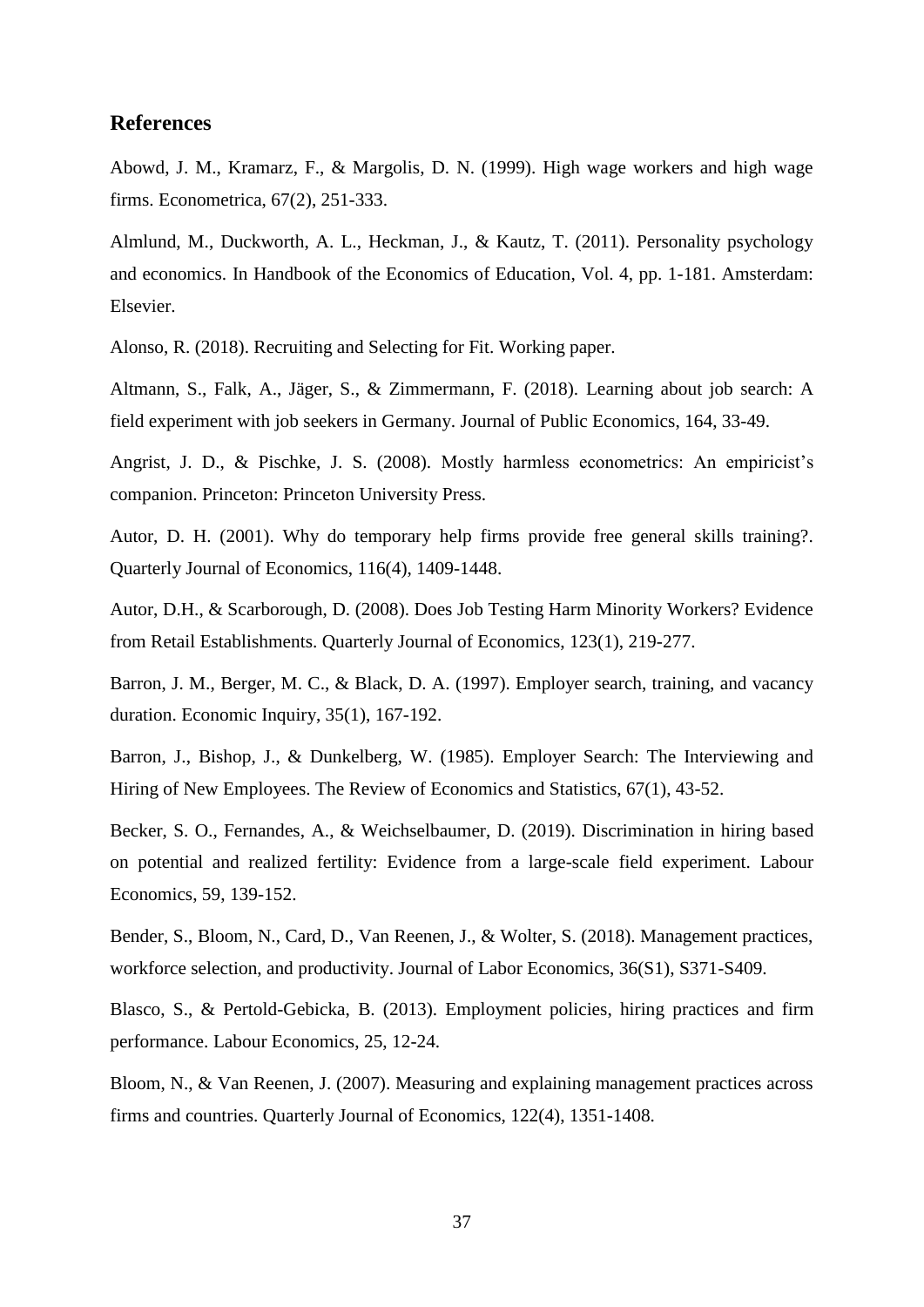Bloom, N., & van Reenen, J. (2010). Why do management practices differ across firms and countries?. Journal of Economic Perspectives 24(1): 203-224.530.

Borghans, L., Duckworth, A. L., Heckman, J. J., & Ter Weel, B. (2008). The economics and psychology of cognitive and non-cognitive traits. Journal of Human Resources, 43(4), 972- 1059.

Breaughe, J. A. (2013). Employee Recruitment. Annual Review of Psychology 64(1): 389- 416.

Brock, J. M., Lange, A., & Leonard, K. L. (2016). Generosity and prosocial behavior in healthcare provision evidence from the laboratory and field. Journal of Human Resources, 51(1), 133-162.

Bull, C., & Tedeschi, P. (1989). Optimal probation for new hires. Journal of Institutional and Theoretical Economics, 627-642.

Burdett, K., & Cunningham, E. J. (1998). Toward a theory of vacancies. Journal of Labor Economics, 16(3), 445-478.

Burks, S. V., Cowgill, B., Hoffman, M., & Housman, M. (2015). The value of hiring through employee referrals. Quarterly Journal of Economics, 130(2), 805-839.

Butschek, S. (2019). Raising the bar: minimum wages and employers' hiring standards. Mimeo.

Cappelli, P. (2004). Why do employers pay for college?. Journal of Econometrics, 121(1-2), 213-241.

Card, D., Heining, J., & Kline, P. (2013). Workplace heterogeneity and the rise of West German wage inequality. Quarterly Journal of Economics, 128(3), 967-1015.

Carlsson, M., & Eriksson, S. (2019). Age discrimination in hiring decisions: Evidence from a field experiment in the labor market. Labour Economics, 59, 173-183.

Carrillo-Tudela, C., Gartner, H., & Kaas, L. (2020). Recruitment Intensity, Hiring Rates and the Vacancy Yield. Working paper.

Casella, A., & Hanaki, N. (2008). Information channels in labor markets: On the resilience of referral hiring. Journal of Economic Behavior & Organization, 66(3-4), 492-513.

DeVaro, J. 2005. Employer recruitment strategies and the labor market outcomes of new hires. Economic Inquiry, 43(2), 263-282.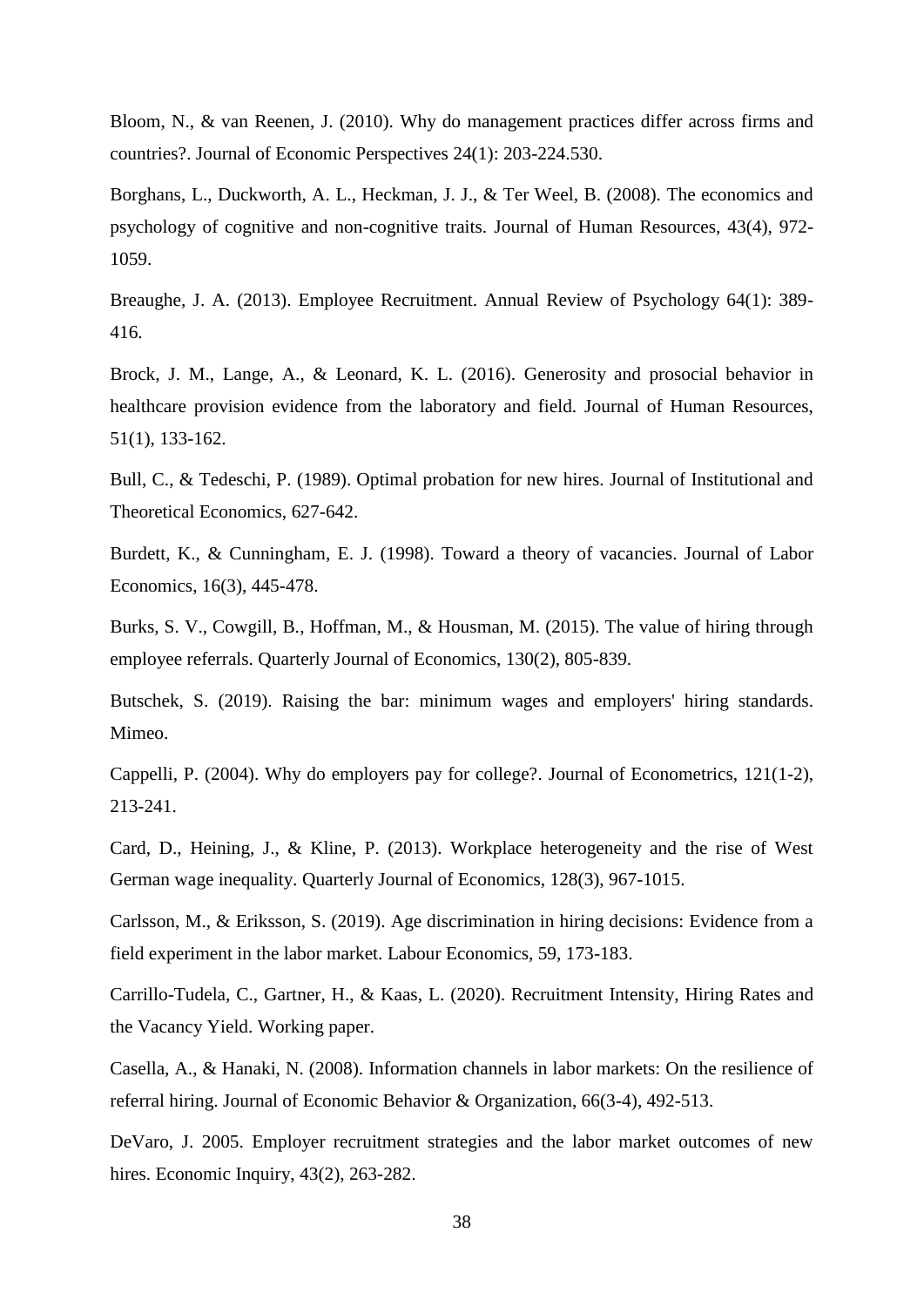DeVaro, J., & Fields, G. S. (2005). Waging the War for Talent: Do Recruitment and Screening Strategies Raise Employee Performance? Cornell University Working Paper.

Duckworth, A. L., & Seligman, M. E. (2005). Self-discipline outdoes IQ in predicting academic performance of adolescents. Psychological Science, 16(12), 939-944.

Dustmann, C., Glitz, A., Schönberg, U., & Brücker, H. (2016). Referral-based job search networks. Review of Economic Studies, 83(2), 514-546.

Eckstein, Z., & Van den Berg, G. J. (2007). Empirical labor search: A survey. Journal of Econometrics, 136(2), 531-564.

Ellguth, P., Kohaut, S., & Möller, I. (2014). The IAB Establishment Panel - methodological essentials and data quality. Journal for Labour Market Research 47(1-2), 27-41.

Erel, I., Stern, L. H., Tan, C., & Weisbach, M. S. (2019). Selecting directors using machine learning. National Bureau of Economic Research Working Paper No. w24435.

Gabaix, X., & Landier, A. (2008). Why has CEO pay increased so much? Quarterly Journal of Economics 123(1), 49-100.

Gaure, S., Røed, K., & Westlie, L. (2012). Job search incentives and job match quality. Labour Economics, 19(3), 438-450.

Haylock, M., & Kampkötter, P. (2019). The role of preferences, attitudes, and personality traits in labor market matching. Economics Letters, 185, 108718.

Hensvik, L., & Skans, O. N. (2016). Social networks, employee selection, and labor market outcomes. Journal of Labor Economics, 34(4), 825-867.

Hoffman, M., Kahn, L.B. & Li, D. (2018). Discretion in hiring. Quarterly Journal of Economics 133(2), 765-800.

Horton, J. J. (2017). The effects of algorithmic labor market recommendations: Evidence from a field experiment. Journal of Labor Economics, 35(2), 345-385.

Huang, F., & Cappelli, P. (2010). Applicant screening and performance-related outcomes. American Economic Review, 100(2), 214-18.

Huselid, M. A. (1995). The impact of human resource management practices on turnover, productivity, and corporate financial performance. Academy of Management Journal, 38(3), 635-672.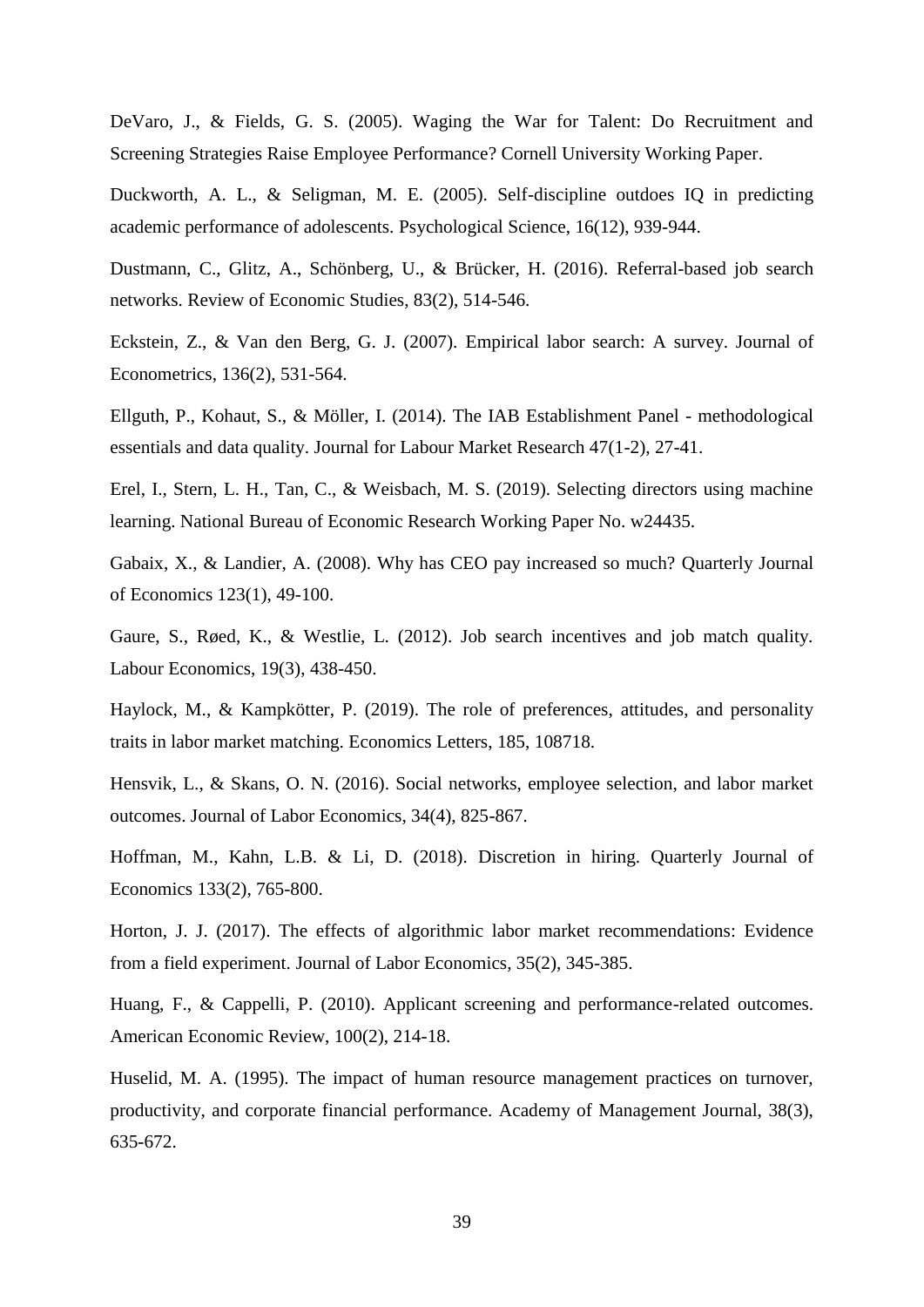Irving, P. G., & Montes, S. D. (2009). Met Expectations: The Effects of Expected and Delivered Inducements on Employee Satisfaction. Journal of Occupational and Organizational Psychology 82(2): 431-451.

Jovanovic, B. (1979). Job matching and the theory of turnover. Journal of Political Economy, 87(5), 972-990.

Kaas, L. and Kircher, P. (2015). Efficient Firm Dynamics in a Frictional Labor Market. American Economic Review, 105 (10): 3030-60.

Kaas, L., & Manger, C. (2012). Ethnic discrimination in Germany's labour market: A field experiment. German Economic Review, 13(1), 1-20.

Kampkötter, P., Mohrenweiser, J. Sliwka, D., Steffes, S., & Wolter, S. (2016). Measuring the use of human resources practices and employee attitudes. Evidence-based HRM: a Global Forum for Empirical Scholarship, 4 (2), 94-115.

Kampkötter, P., & Sliwka, D. (2016). The Complementary Use of Experiments and Field Data to Evaluate Management Practices: The Case of Subjective Performance Evaluations. Journal of Institutional and Theoretical Economics, 172(2), 364-389.

Lazear, E. P. (2000). Performance pay and productivity. American Economic Review, 90(5), 1346-1361.

Manchester, C. F. (2012). General human capital and employee mobility: How tuition reimbursement increases retention through sorting and participation. ILR Review, 65(4), 951- 974.

Montgomery, James D. (1991). Social networks and labor-market outcomes: Toward an economic analysis. American Economic Review 81(5), 1408-1418.

Mortensen, D.T., & Pissarides, C.A. (1999). New developments in models of search in the labor market. In: Ashenfelter,O., Card, D. (Eds.), Handbook of Labor Economics, vol. 3. North-Holland, Amsterdam.

Moser, K. (2005). Recruitment Source and Post-Hire Outcomes: The Mediating Role of Unmet Expectations. International Journal of Selection and Assessment 13(3): 188-197.

Muehlemann, S., & Leiser, M. S. (2018). Hiring costs and labor market tightness. Labour Economics, 52, 122-131.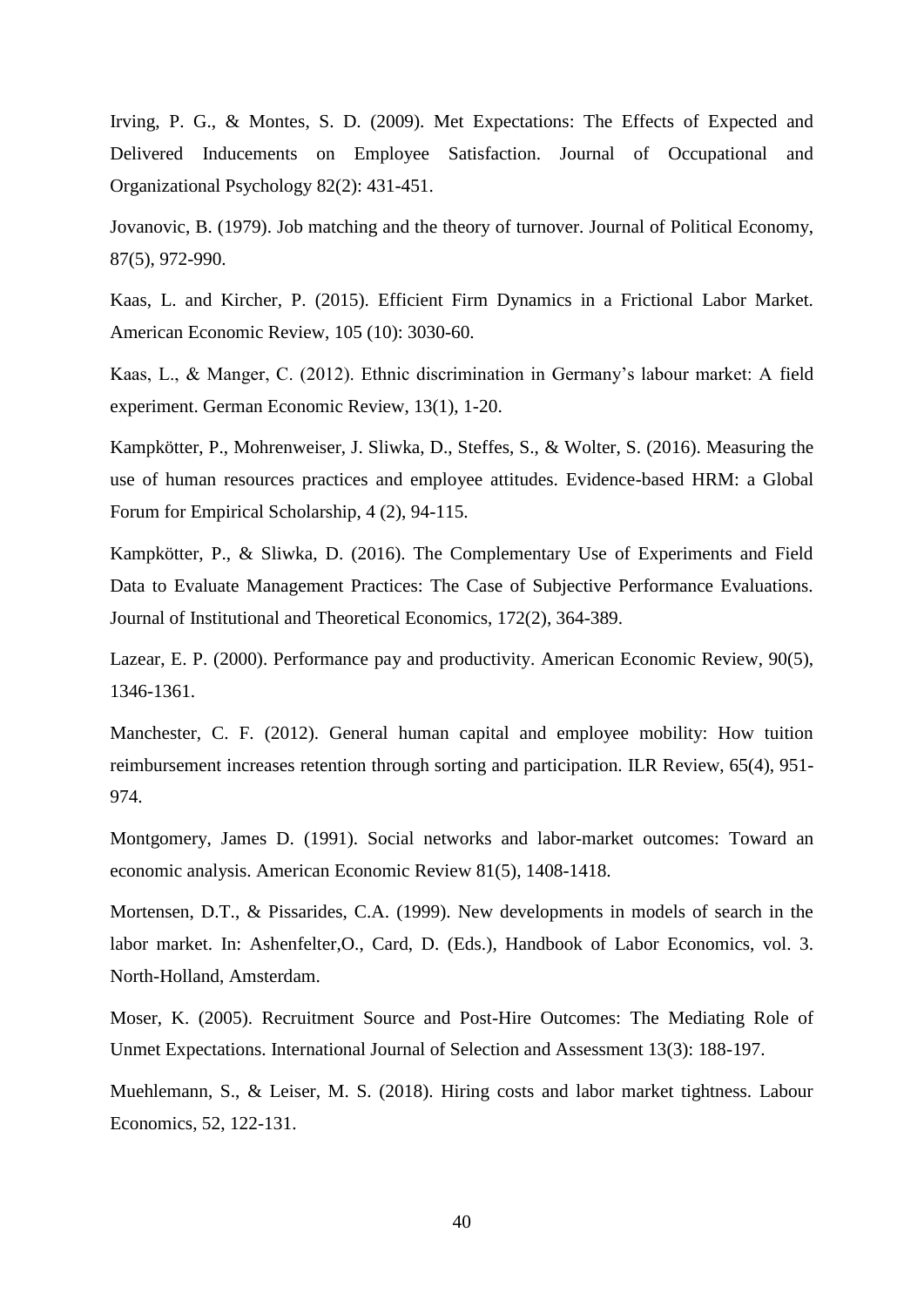Ones, D. S., Dilchert, S., Viswesvaran, C., & Judge, T. A. (2007). In support of personality assessment in organizational settings. Personnel Psychology, 60(4), 995-1027.

Oyer, P., & Schaefer, S. J. (2011). Personnel economics: Hiring and incentives. Handbook of Labor Economics, 4 Part B, 1769-1823.

Rebien, M., Stops, M., & Zaharieva, A. (2017). Formal search and referrals from a firm's perspective (No. 33/2017). IAB-Discussion Paper.

Rees, A. (1966). Information networks in labor markets. American Economic Review, 56(1/2), 559-566.

Rees, A. & Schultz, G. (1970). Workers and Wages in an Urban Labor Market. Chicago: University of Chicago Press.

Rogerson, R., Shimer, R., & Wright, R. (2005). Search-theoretic models of the labor market: A survey. Journal of Economic Literature, 43(4), 959-988.

Rynes, S. L., Giluk, T. L., & Brown, K. G. (2007). The very separate worlds of academic and practitioner periodicals in human resource management: Implications for evidence-based management. Academy of Management Journal, 50(5), 987-1008.

Schmidt, F. L., & Hunter, J. E. (1998). The validity and utility of selection methods in personnel psychology: Practical and theoretical implications of 85 years of research findings. Psychological Bulletin, 124(2), 262.

Van Iddekinge, C. H., Roth, P. L., Raymark, P. H., & Odle-Dusseau, H. N. (2012). The Criterion-Related Validity of Integrity Tests: An Updated Meta-Analysis. Journal of Applied Psychology 97(3): 499-530.

Vom Berge, P., König, M., & Seth, S. (2013), "Sample of integrated labour market biographies (SIAB) 1975-2010", FDZ-Datenreport No. 01/2013, IAB, Nuremberg.

Way, S. A. (2002). High performance work systems and intermediate indicators of firm performance within the US small business sector. Journal of Management, 28(6), 765-785.

Wolthoff, R. (2018). Applications and interviews: Firms' recruiting decisions in a frictional labour market. Review of Economic Studies, *85*(2), 1314-1351.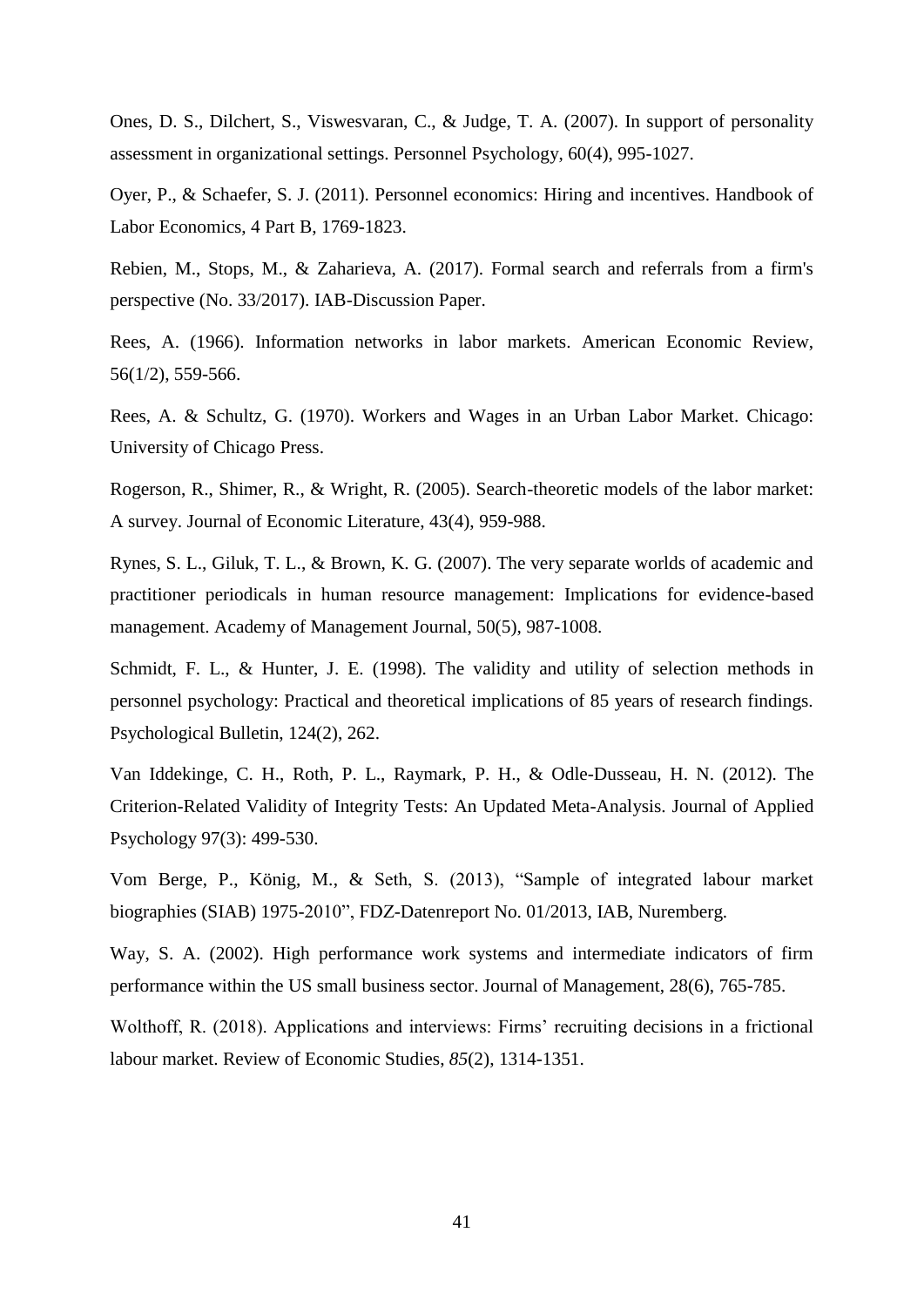# **Figures (to be included in main text)**



<span id="page-43-0"></span>**Figure 1: Employer search instruments by wave (in %)**

Note: Average establishment frequencies (in %) calculated using representative sample weights and an unbalanced panel.



<span id="page-43-1"></span>**Figure 2: Employee selection instruments by wave (in %)**

Note: Average establishment frequencies (in %) calculated using representative sample weights and an unbalanced panel.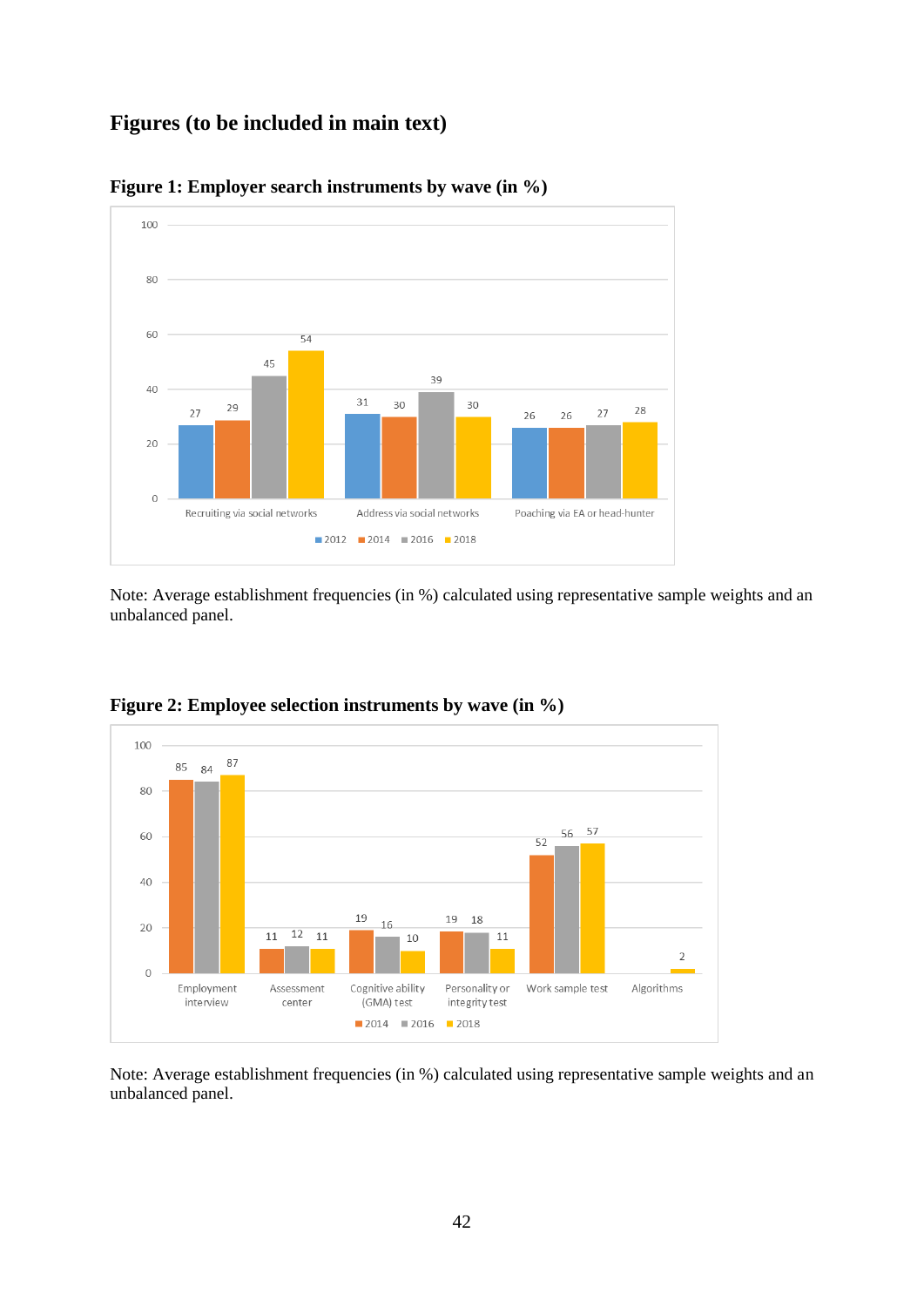

## <span id="page-44-0"></span>**Figure 3: Screening intensity by wave (average hours of screening)**

Note: Average hours of screening per establishment, calculated using representative sample weights and an unbalanced panel.



<span id="page-44-1"></span>**Figure 4: Employee turnover during probationary period (in %)**

Note: Average establishment frequencies (in %) calculated using representative sample weights and an unbalanced panel.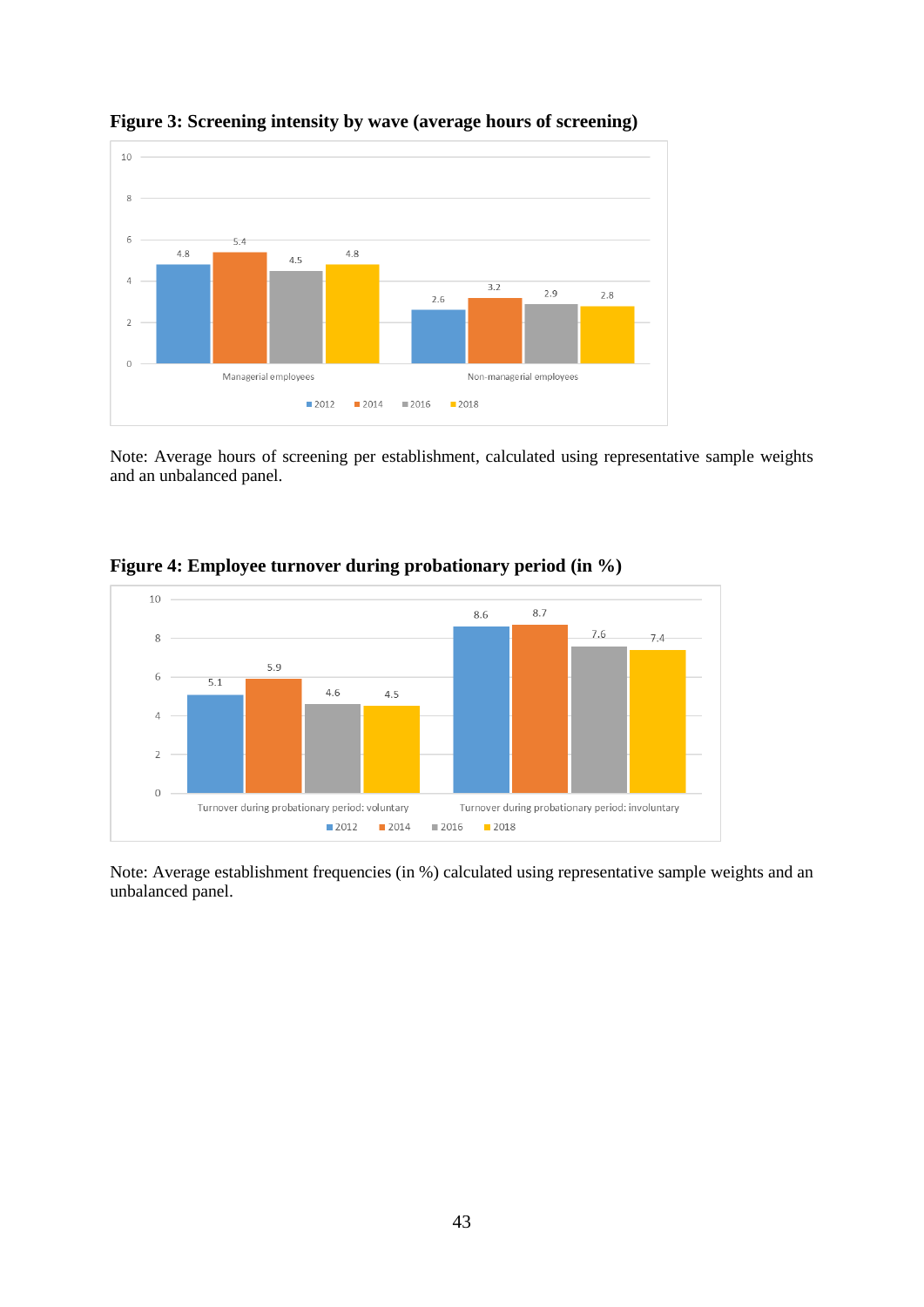

<span id="page-45-0"></span>**Figure 5: Importance of recruitment criteria by wave (average of 5-point Likert scale)**

Note: Average of establishment 5-point Likert scale answers, calculated using representative sample weights and an unbalanced panel.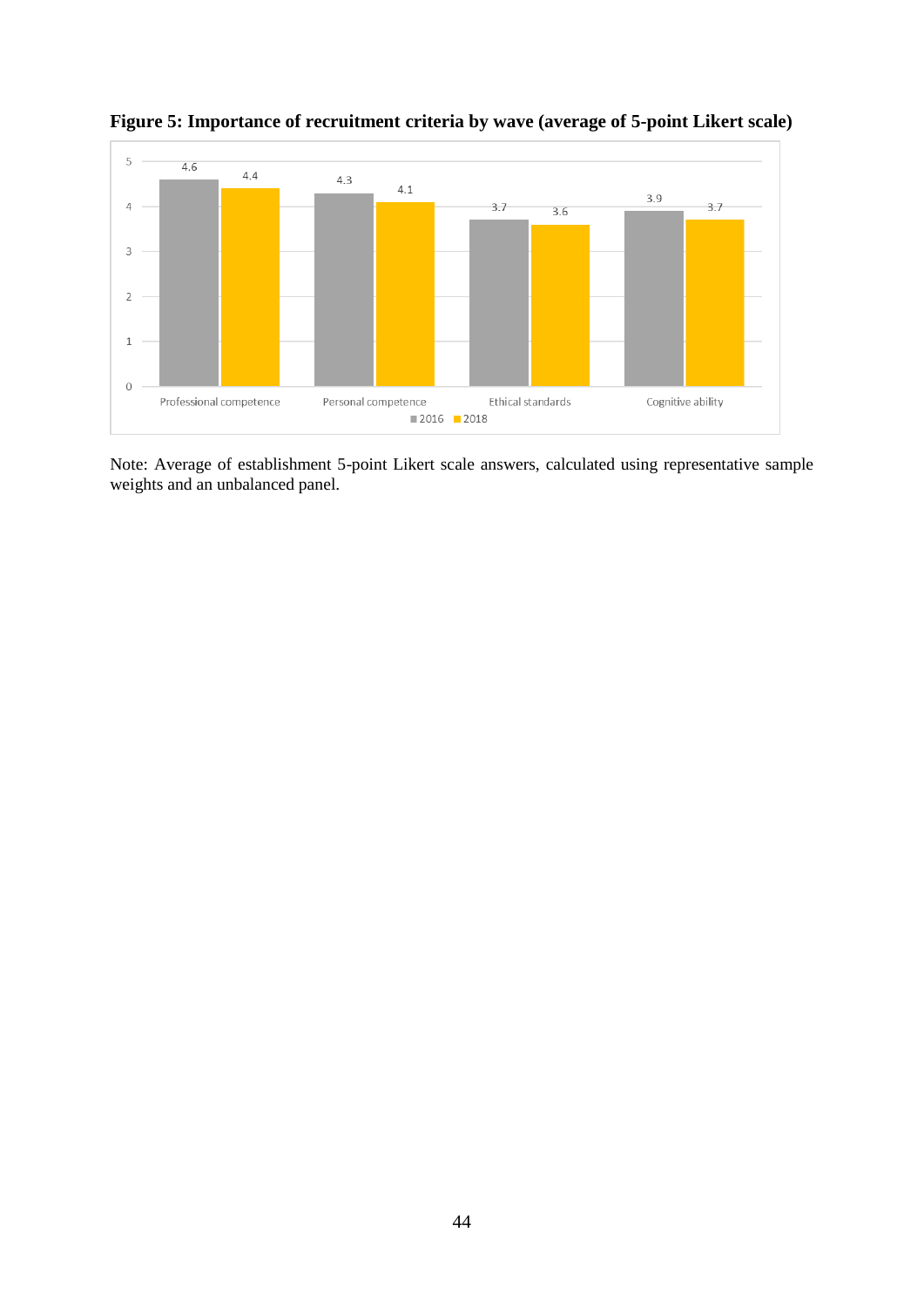# **Appendix**

<span id="page-46-0"></span>

| <b>Exact wording of survey item</b>                                                                                                                                                                                                                                                                                                                     | Short label used                                         | Scale (and response                                                   | <b>Available</b>    |
|---------------------------------------------------------------------------------------------------------------------------------------------------------------------------------------------------------------------------------------------------------------------------------------------------------------------------------------------------------|----------------------------------------------------------|-----------------------------------------------------------------------|---------------------|
|                                                                                                                                                                                                                                                                                                                                                         | in our analyses                                          | categories)                                                           | in waves            |
| (1)                                                                                                                                                                                                                                                                                                                                                     | (2)                                                      | (3)                                                                   | (4)                 |
| <b>Employer search instruments:</b>                                                                                                                                                                                                                                                                                                                     |                                                          |                                                                       |                     |
| Does your company use social networks to recruit staff, such as Facebook, XING or LinkedIn?                                                                                                                                                                                                                                                             | Recruiting via<br>Yes/No/I don't know<br>social networks |                                                                       | all                 |
| In the last two years, have you directly addressed potential applicants who were employed by another<br>company via social networks such as Xing, LinkedIn, etc.? *                                                                                                                                                                                     | Address via social<br>Yes/No<br>networks                 |                                                                       | all                 |
| In the last two years, have you directly recruited potential applicants who were employed by another<br>company via a private employment agency or a human resource consultancy?                                                                                                                                                                        | Poaching via EA<br>or head-hunter                        | Yes/No                                                                | all                 |
| Pre-hire (off-the-job) screening/ employee selection instruments                                                                                                                                                                                                                                                                                        |                                                          |                                                                       |                     |
| Which of the following selection instruments do you use to recruit candidates for qualified positions?<br>A) Employment interview, B) Assessment Centre, C) Cognitive ability test, D) Personality or integrity<br>test, E) Short work sample, F) Algorithms for determining suitable candidates ** G) Others ***                                       | Selection<br>instruments                                 | Multiple answers possible                                             | 2014, 2016,<br>2018 |
| For the following criteria, please indicate how important they are when filling a position in your<br>establishment.<br>A) Professional competence, B) Personal competence, e.g. communication, presentation, self-<br>management skills, C) Ethical standards, e.g. integrity, social responsibility, D) General intelligence and<br>cognitive ability | Recruitment<br>criteria                                  | Likert scale ranging from 1<br>"unimportant" to 5 "very<br>important" | 2016, 2018          |

# **Table 10: Description of survey items, scales and availability across waves**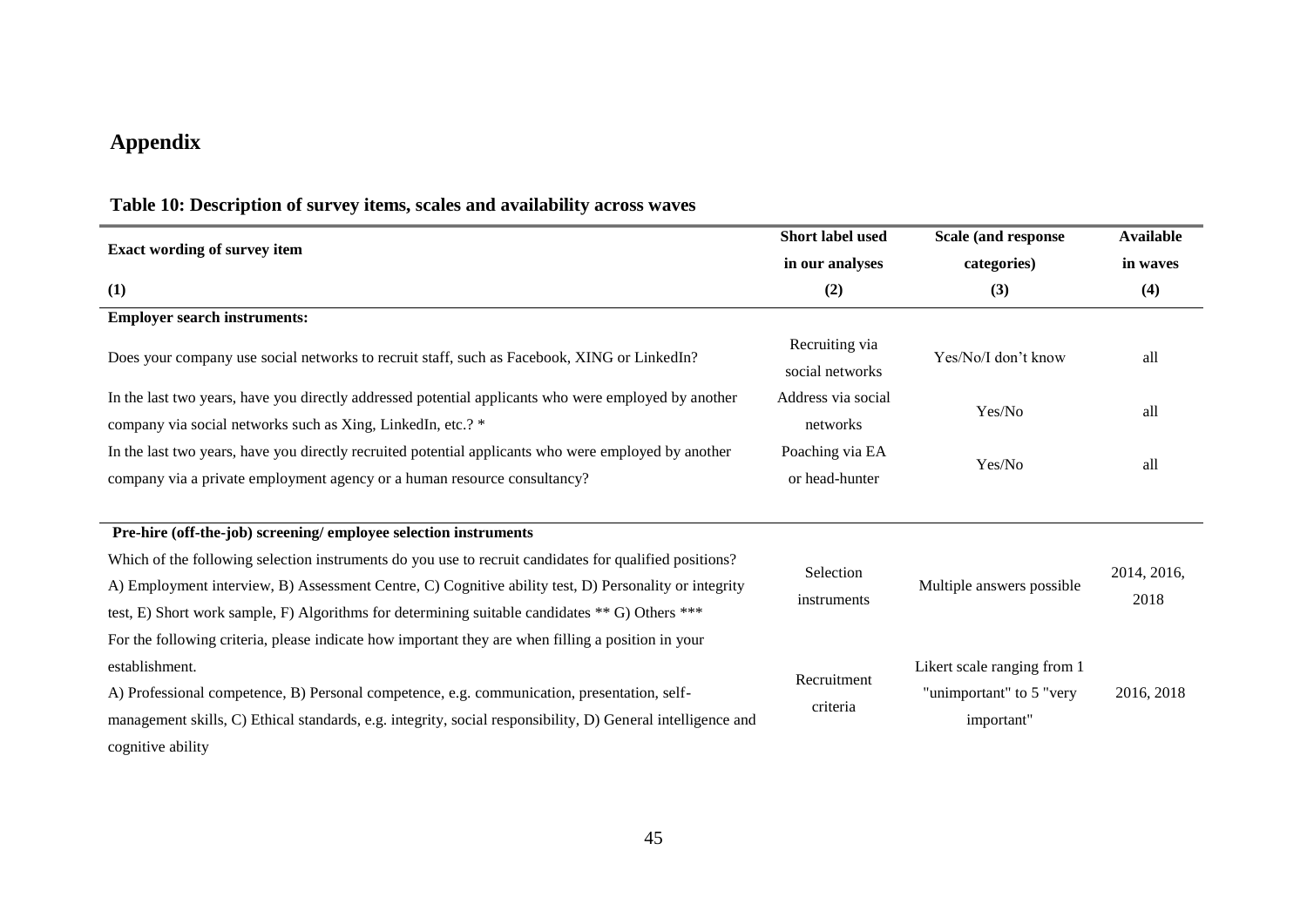| On average, how many hours do you spend testing a successful candidate in employment interviews,<br>tests, etc.? This refers to the average total time an applicant spends in the selection process. Please state<br>this separately for positions with management responsibility and for positions without management<br>responsibility. | Screening<br>intensity | in hours (for managerial<br>and non-managerial<br>employees) | all |
|-------------------------------------------------------------------------------------------------------------------------------------------------------------------------------------------------------------------------------------------------------------------------------------------------------------------------------------------|------------------------|--------------------------------------------------------------|-----|
| On-the-job screening process                                                                                                                                                                                                                                                                                                              |                        |                                                              |     |
| Based on all new hires in your establishment in the last two years: How high is the proportion of                                                                                                                                                                                                                                         |                        |                                                              |     |
| employees who voluntarily left during probationary period? And how high is the proportion of                                                                                                                                                                                                                                              | Turnover during        | in % (voluntary and                                          |     |
| employees who <i>involuntarily</i> left during probationary period? Or have you had no employees during                                                                                                                                                                                                                                   | probationary           | involuntary exits)                                           | all |
| probationary period or no new hires in the last two years?                                                                                                                                                                                                                                                                                | period                 |                                                              |     |

Notes: \* From 2014 on, only establishments were asked that have stated that they use social networks for recruitment purposes. As this filter question is also available in 2012, we have adjusted the values in 2012 accordingly so that this item is comparable across all waves. \*\* Response category only available in 2018. \*\*\* Not analysed here.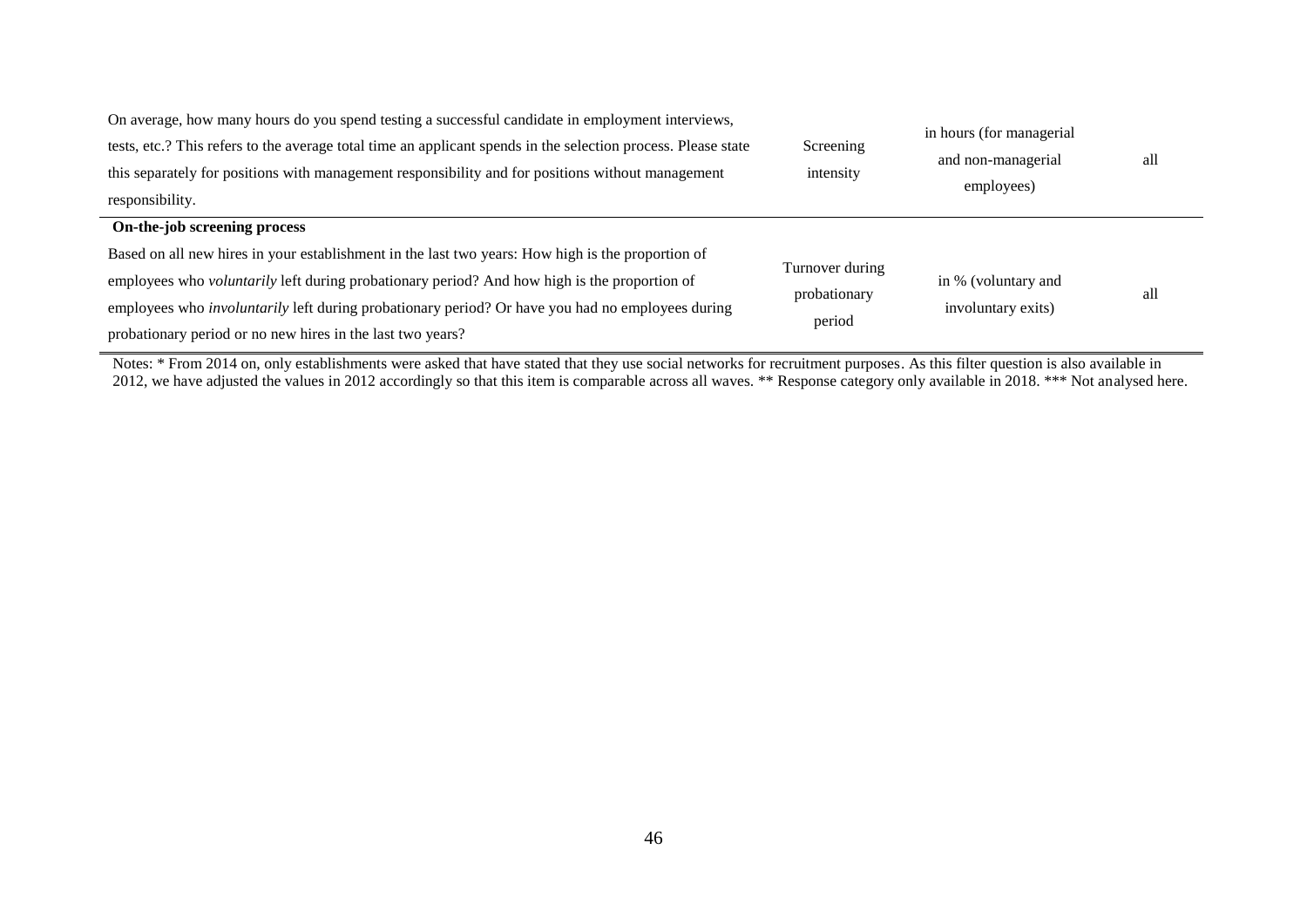# <span id="page-48-0"></span>**Table 11: Descriptive statistics**

| <b>Variable</b>                                    | Obs.  | <b>Mean</b> | <b>Median</b>    | <b>SD</b> | Min                      | <b>Max</b>   |  |  |
|----------------------------------------------------|-------|-------------|------------------|-----------|--------------------------|--------------|--|--|
| Vacant positions for qualified tasks               | 3,564 | 2.619       | $\boldsymbol{0}$ | 11.514    | $\boldsymbol{0}$         | 300          |  |  |
| Positions to fill immediately                      | 3,595 | 6.641       | $\overline{2}$   | 38.716    | $\boldsymbol{0}$         | 1,694        |  |  |
| Applications per vacancy                           | 3,107 | 24.000      | 15               | 43.260    | $\boldsymbol{0}$         | 1,000        |  |  |
| Involuntary turnover during                        | 3,332 | 6.706       | $\boldsymbol{0}$ | 15.700    | $\boldsymbol{0}$         | 100          |  |  |
| probationary period (in %)                         |       |             |                  |           |                          |              |  |  |
| Average time to fill positions for qualified tasks |       |             |                  |           |                          |              |  |  |
| less than 1 month                                  | 3,270 | 0.139       | $\boldsymbol{0}$ | 0.346     | $\boldsymbol{0}$         | 1            |  |  |
| from 1 up to under 3 months                        | 3,270 | 0.597       | $\mathbf{1}$     | 0.491     | $\boldsymbol{0}$         | $\mathbf{1}$ |  |  |
| from 3 up to under 6 months                        | 3,270 | 0.224       | $\boldsymbol{0}$ | 0.417     | $\boldsymbol{0}$         | $\mathbf{1}$ |  |  |
| 6 months or more                                   | 3,270 | 0.040       | $\boldsymbol{0}$ | 0.197     | $\boldsymbol{0}$         | 1            |  |  |
| Personnel issues expected during next two years    |       |             |                  |           |                          |              |  |  |
| High turnover                                      | 3,600 | 0.119       | $\boldsymbol{0}$ | 0.323     | $\boldsymbol{0}$         | $\mathbf{1}$ |  |  |
| Staff shortage                                     | 3,600 | 0.215       | $\boldsymbol{0}$ | 0.411     | $\boldsymbol{0}$         | $\mathbf{1}$ |  |  |
| Difficult to find qual. personnel                  | 3,600 | 0.676       | $\mathbf{1}$     | 0.468     | $\boldsymbol{0}$         | $\mathbf{1}$ |  |  |
| Recruiting measures                                |       |             |                  |           |                          |              |  |  |
| Average individual fixed effect (CHK)              | 2,753 | 4.715       | 4.72             | 0.197     | $\overline{\mathcal{A}}$ | 6            |  |  |
| Recruiting via social networks                     | 3,562 | 0.366       | $\boldsymbol{0}$ | 0.482     | $\boldsymbol{0}$         | 1            |  |  |
| Address via social networks                        | 3,575 | 0.128       | $\boldsymbol{0}$ | 0.334     | $\boldsymbol{0}$         | $\mathbf{1}$ |  |  |
| Poaching via EA or head-hunter                     | 3,603 | 0.311       | $\boldsymbol{0}$ | 0.463     | $\boldsymbol{0}$         | 1            |  |  |
| Pre-hire screening instruments                     |       |             |                  |           |                          |              |  |  |
| Employment interview                               | 2,371 | 0.871       | $\mathbf{1}$     | 0.335     | $\boldsymbol{0}$         | 1            |  |  |
| Assessment centre                                  | 2,371 | 0.131       | $\boldsymbol{0}$ | 0.337     | $\boldsymbol{0}$         | $\mathbf{1}$ |  |  |
| Cognitive ability test                             | 2,371 | 0.146       | $\boldsymbol{0}$ | 0.353     | $\boldsymbol{0}$         | $\mathbf{1}$ |  |  |
| Personality or integrity test                      | 2,371 | 0.152       | $\boldsymbol{0}$ | 0.359     | $\boldsymbol{0}$         | $\mathbf{1}$ |  |  |
| Short work sample                                  | 2,371 | 0.544       | $\mathbf{1}$     | 0.498     | $\boldsymbol{0}$         | $\mathbf{1}$ |  |  |
| Others                                             | 2,371 | 0.157       | $\boldsymbol{0}$ | 0.364     | $\boldsymbol{0}$         | $\mathbf{1}$ |  |  |
| Average pre-hire intensity (in hours)              | 3,474 | 4.045       | 3                | 3.619     | $\boldsymbol{0}$         | 32           |  |  |
| Recruitment criteria                               |       |             |                  |           |                          |              |  |  |
| Importance of ethical standards                    | 1,613 | 3.692       | 4                | 0.911     | $\mathbf{1}$             | 5            |  |  |
| Importance of profess. competence                  | 1,615 | 4.473       | 5                | 0.821     | $\mathbf{1}$             | 5            |  |  |
| Importance of personal competence                  | 1,614 | 4.204       | 4                | 0.821     | $\mathbf{1}$             | 5            |  |  |
| Number of employees (log)                          | 3,604 | 5.152       | 4.94             | 0.997     | $\mathbf{1}$             | 11           |  |  |
| Apprenticeship training establish.                 | 3,605 | 0.735       | $\mathbf{1}$     | 0.441     | $\boldsymbol{0}$         | $\mathbf{1}$ |  |  |
| CHRO in executive board                            | 3,581 | 0.460       | $\boldsymbol{0}$ | 0.498     | $\boldsymbol{0}$         | $\mathbf{1}$ |  |  |
| Managed by owner                                   | 3,605 | 0.469       | $\boldsymbol{0}$ | 0.499     | $\boldsymbol{0}$         | $\mathbf{1}$ |  |  |
| Independent establishment                          | 3,593 | 0.745       | 1                | 0.436     | $\overline{0}$           | 1            |  |  |
| Industrial relations                               |       |             |                  |           |                          |              |  |  |
| No collective agreement                            | 3,598 | 0.405       | $\mathbf{0}$     | 0.491     | $\boldsymbol{0}$         | 1            |  |  |
| Sectoral-level collective agreement                | 3,598 | 0.465       | $\boldsymbol{0}$ | 0.499     | $\boldsymbol{0}$         | 1            |  |  |
| Firm-level collective agreement                    | 3,598 | 0.130       | $\boldsymbol{0}$ | 0.337     | $\boldsymbol{0}$         | 1            |  |  |
| Works council                                      | 3,599 | 0.637       | $\mathbf{1}$     | 0.481     | $\boldsymbol{0}$         | $\mathbf{1}$ |  |  |
| Establishment age                                  |       |             |                  |           |                          |              |  |  |
| Est. age $(<$ 6 years)                             | 3,605 | 0.032       | $\boldsymbol{0}$ | 0.176     | $\boldsymbol{0}$         | 1            |  |  |
| Est. age (6 to 10 years)                           | 3,605 | 0.063       | $\mathbf{0}$     | 0.243     | $\boldsymbol{0}$         | 1            |  |  |
| Est. age $(11$ to 20 years)                        | 3,605 | 0.174       | $\boldsymbol{0}$ | 0.380     | $\boldsymbol{0}$         | $\mathbf{1}$ |  |  |
| Est. age $(>20$ years)                             | 3,605 | 0.730       | $\mathbf{1}$     | 0.444     | $\boldsymbol{0}$         | 1            |  |  |
| Industry                                           |       |             |                  |           |                          |              |  |  |
| Mining, energy, water, disposal, recycl.           | 3,604 | 0.019       | 0                | 0.138     | $\boldsymbol{0}$         | 1            |  |  |
| Food, consumables                                  | 3,604 | 0.048       | $\boldsymbol{0}$ | 0.214     | $\boldsymbol{0}$         | 1            |  |  |
| Consumer goods                                     | 3,604 | 0.038       | $\boldsymbol{0}$ | 0.192     | $\boldsymbol{0}$         | 1            |  |  |
| Production goods                                   | 3,604 | 0.160       | 0                | 0.367     | $\boldsymbol{0}$         |              |  |  |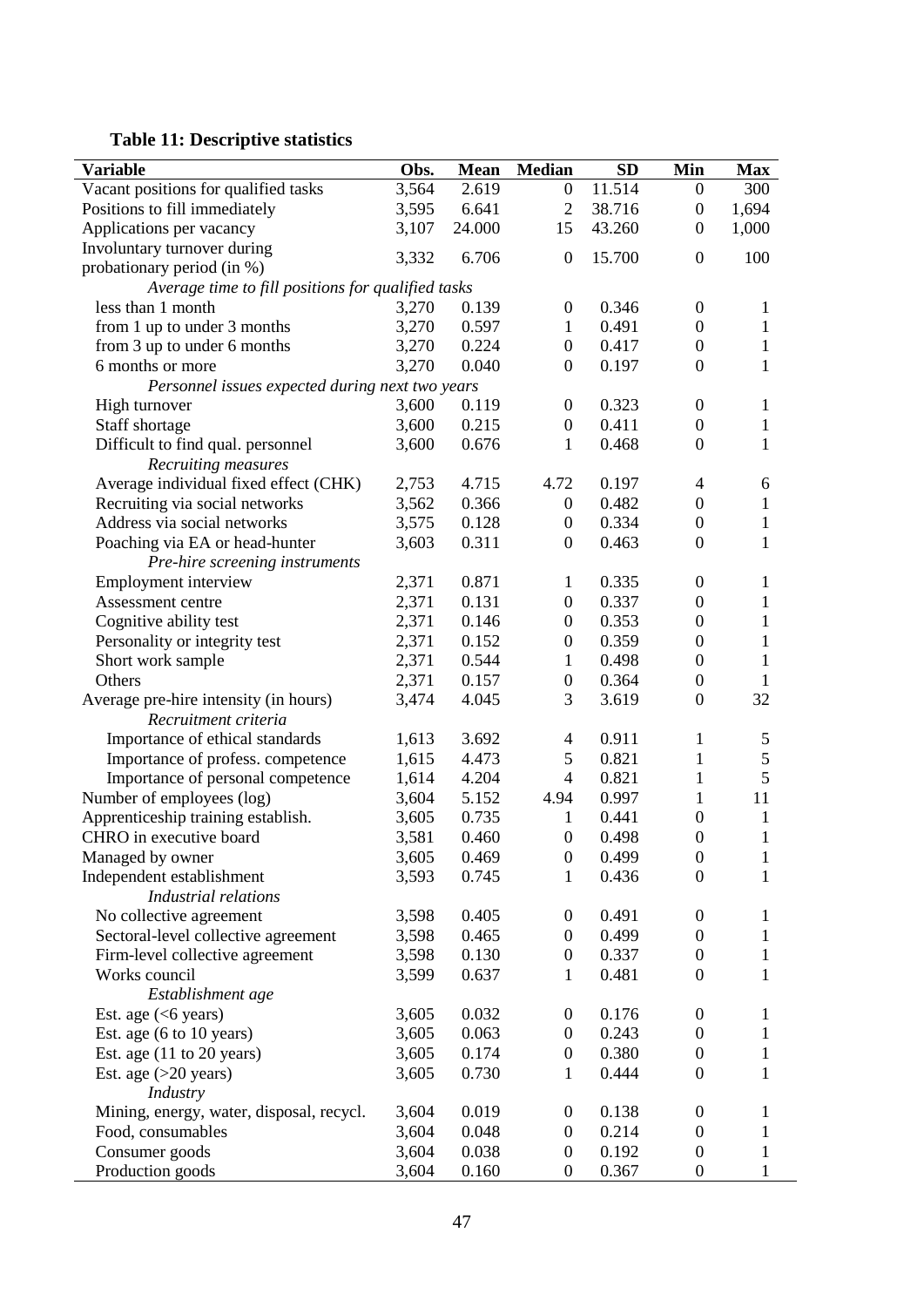| <b>Variable</b>                  | Obs.  | <b>Mean</b> | <b>Median</b> | <b>SD</b> | Min               | <b>Max</b> |
|----------------------------------|-------|-------------|---------------|-----------|-------------------|------------|
| Capital and durable goods        | 3,604 | 0.276       | $\Omega$      | 0.447     | $\theta$          |            |
| Construction                     | 3,604 | 0.049       | $\Omega$      | 0.215     |                   |            |
| Wholesale, automotive            | 3,604 | 0.062       | $\Omega$      | 0.241     |                   |            |
| Retail                           | 3,604 | 0.044       | $\Omega$      | 0.205     |                   |            |
| Transport and storage            | 3,604 | 0.055       | $\Omega$      | 0.227     | $\Omega$          |            |
| Information and communications   | 3,604 | 0.018       | $\Omega$      | 0.134     |                   |            |
| Hospitality                      | 3,604 | 0.013       | $\Omega$      | 0.113     |                   |            |
| Financial and insurance services | 3,604 | 0.034       | $\Omega$      | 0.180     | $\theta$          |            |
| Economic and scientific services | 3,604 | 0.114       | $\Omega$      | 0.318     |                   |            |
| Education and training           | 3,604 | 0.005       | $\Omega$      | 0.071     | $\Omega$          |            |
| Health and social affairs        | 3,604 | 0.046       | $\Omega$      | 0.209     |                   |            |
| Other services                   | 3,604 | 0.015       | $\Omega$      | 0.120     |                   |            |
| Interest groups                  | 3,604 | 0.004       | $\Omega$      | 0.064     | $\Omega$          |            |
| Year                             |       |             |               |           |                   |            |
| 2012                             | 3,605 | 0.338       | $\Omega$      | 0.473     | $\Omega$          |            |
| 2014                             | 3,605 | 0.214       | $\Omega$      | 0.410     |                   |            |
| 2016                             | 3,605 | 0.235       | $\Omega$      | 0.424     |                   |            |
| 2018                             | 3,605 | 0.213       | $^{(1)}$      | 0.410     | $\mathbf{\Omega}$ |            |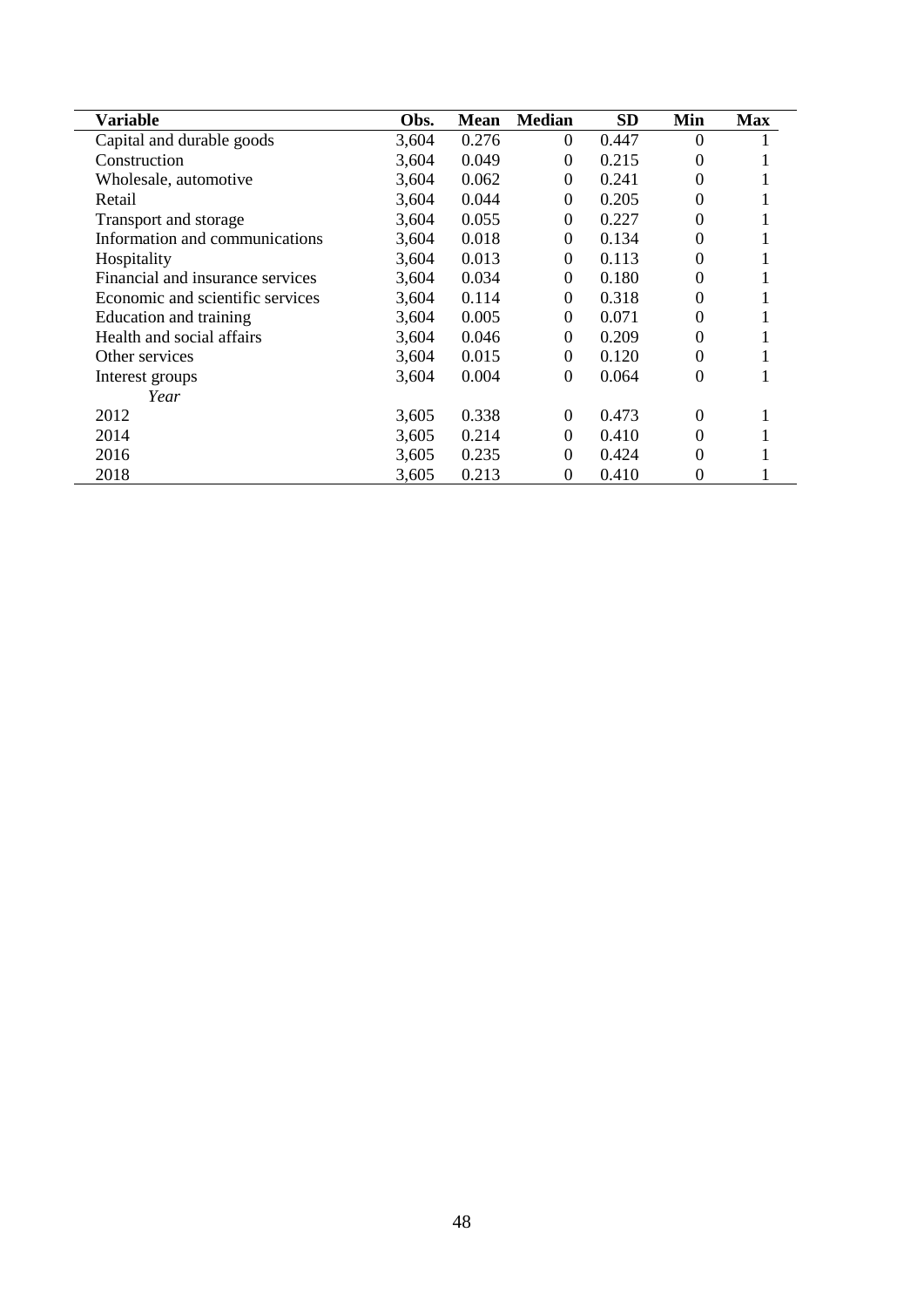|                                                        | Pseudo (adj.) $\mathbb{R}^2$ |                                       | <b>Total</b><br>pseudo<br>$(adj.)$ . $\mathbb{R}^2$ | $\Delta$ pseudo (adj.). $\mathbb{R}^2$<br>establishment FE /<br>total pseudo (adj.) $\mathbb{R}^2$<br>(2) / (3) |  |  |  |
|--------------------------------------------------------|------------------------------|---------------------------------------|-----------------------------------------------------|-----------------------------------------------------------------------------------------------------------------|--|--|--|
| <b>Dependent variables:</b>                            | All<br>covariates            | $(1) +$<br>Establishment<br><b>FE</b> |                                                     | (in %)                                                                                                          |  |  |  |
|                                                        | (1)                          | (2)                                   | (3)                                                 | (4)                                                                                                             |  |  |  |
|                                                        |                              | Employer search                       |                                                     |                                                                                                                 |  |  |  |
| Recruiting via social<br>networks                      | 0.130                        | 0.081                                 | 0.211                                               | 38.4                                                                                                            |  |  |  |
| Address via social<br>networks                         | 0.168                        | 0.121                                 | 0.289                                               | 41.9                                                                                                            |  |  |  |
| Poaching via EA or head-<br>hunter                     | 0.095                        | 0.027                                 | 0.122                                               | 22.1                                                                                                            |  |  |  |
|                                                        |                              | Employee selection                    |                                                     |                                                                                                                 |  |  |  |
| Employment interview                                   | 0.090                        | 0.023                                 | 0.113                                               | 20.4                                                                                                            |  |  |  |
| Assessment centre                                      | 0.159                        | 0.031                                 | 0.190                                               | 16.3                                                                                                            |  |  |  |
| Cognitive ability tests                                | 0.034                        | 0.102                                 | 0.136                                               | 75.0                                                                                                            |  |  |  |
| Personality & integrity<br>tests                       | 0.034                        | 0.128                                 | 0.162                                               | 79.0                                                                                                            |  |  |  |
| Short work samples                                     | 0.064                        | 0.047                                 | 0.111                                               | 42.3                                                                                                            |  |  |  |
| Professional competence                                | 0.029                        | 0.213                                 | 0.242                                               | 88.0                                                                                                            |  |  |  |
| Personal competence                                    | 0.026                        | 0.199                                 | 0.225                                               | 88.4                                                                                                            |  |  |  |
| Ethical values                                         | 0.037                        | 0.299                                 | 0.336                                               | 89.0                                                                                                            |  |  |  |
| Cognitive skills                                       | 0.013                        | 0.194                                 | 0.207                                               | 93.7                                                                                                            |  |  |  |
| Screening intensity<br>managerial employees            | 0.063                        | 0.307                                 | 0.370                                               | 83.0                                                                                                            |  |  |  |
| Screening intensity non-<br>managerial employees       | 0.040                        | 0.311                                 | 0.351                                               | 88.6                                                                                                            |  |  |  |
| On-the-job screening                                   |                              |                                       |                                                     |                                                                                                                 |  |  |  |
| Turnover during<br>probationary period:<br>voluntary   | 0.038                        | 0.281                                 | 0.319                                               | 88.1                                                                                                            |  |  |  |
| Turnover during<br>probationary period:<br>involuntary | 0.062                        | 0.202                                 | 0.264                                               | 76.5                                                                                                            |  |  |  |

## <span id="page-50-0"></span>**Table 12: Incremental changes in pseudo (adjusted) R-squared when adding further controls**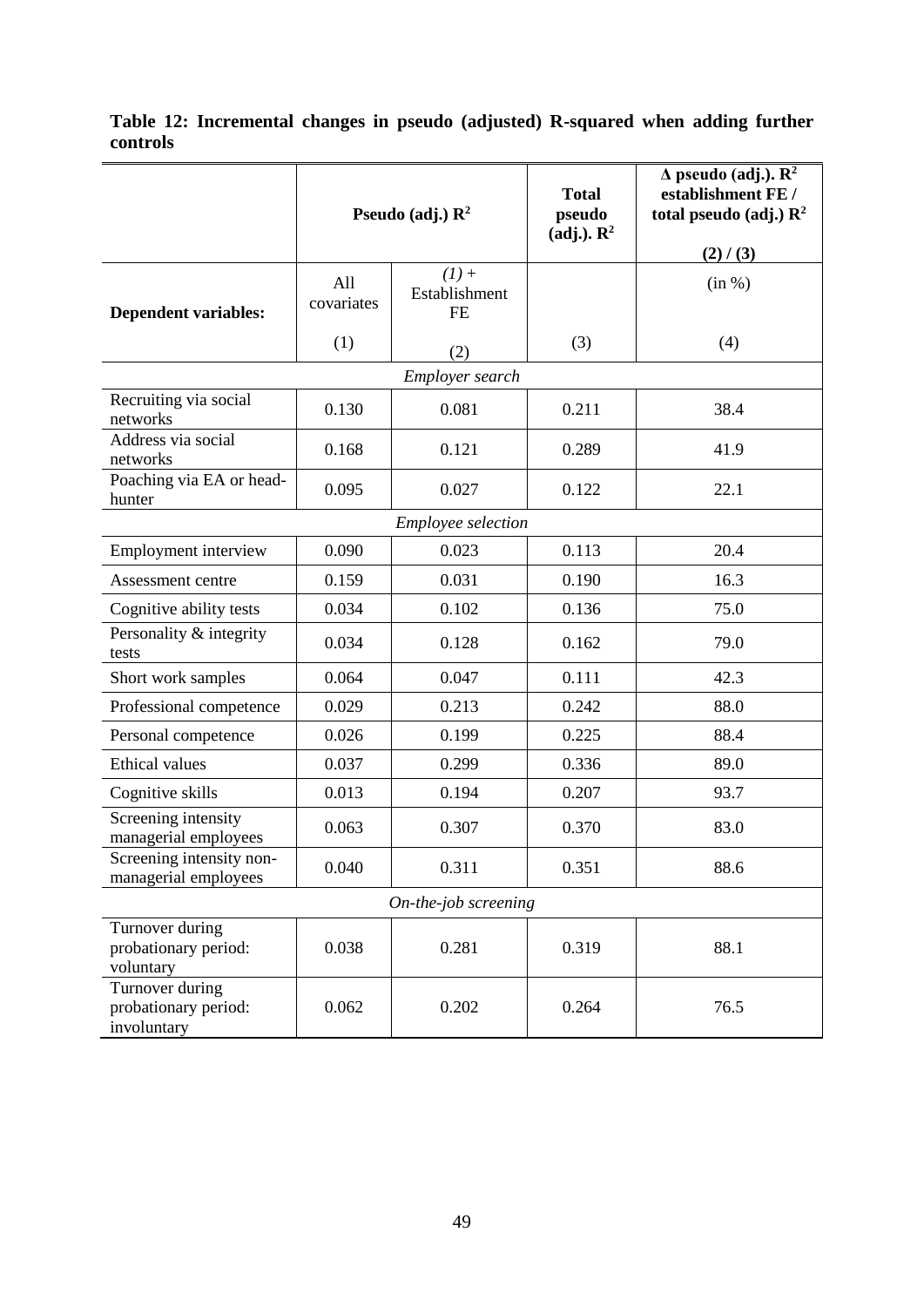| <b>Variable</b>                                    |         | <b>Mean</b> | Std. Dev. | Min              | <b>Max</b>   | <b>Observations</b> |
|----------------------------------------------------|---------|-------------|-----------|------------------|--------------|---------------------|
|                                                    |         |             |           |                  |              |                     |
|                                                    | overall | 2.618687    | 11.51378  | $\boldsymbol{0}$ | 300          | $N = 3,564$         |
| Vacant positions for qualif.<br>tasks              | between |             | 13.15632  | $\mathbf{0}$     | 300          | $n = 1,773$         |
|                                                    | within  |             | 3.8636    | -97.38131        | 102.6187     | $T-bar = 2.01015$   |
|                                                    |         |             |           |                  |              |                     |
|                                                    | overall | 6.641168    | 38.71621  | $\boldsymbol{0}$ | 1694         | $N = 3,595$         |
| Positions to fill immediately                      | between |             | 34.25239  | $\boldsymbol{0}$ | 1000         | $n = 1,780$         |
|                                                    | within  |             | 22.69017  | $-406.1088$      | 1102.891     | $T-bar = 2.01966$   |
|                                                    | overall | 24          | 43.26033  | $\boldsymbol{0}$ | 1000         | $N = 3,107$         |
|                                                    | between |             | 47.16763  | $\overline{0}$   | 1000         | $n = 1,622$         |
| Applications per vacancy                           |         |             |           |                  |              |                     |
|                                                    | within  |             | 20.9732   | $-211$           | 314          | $T-bar = 1.91554$   |
|                                                    | overall | 6.706483    | 15.70049  | $\boldsymbol{0}$ | 100          | $N = 3,332$         |
| Involuntary turnover during                        | between |             | 14.35809  | $\mathbf{0}$     | 100          | $n = 1,706$         |
| probationary period                                | within  |             | 9.440374  | -43.29352        | 81.70648     | $T-bar = 1.95311$   |
|                                                    |         |             |           |                  |              |                     |
|                                                    | overall | 6.273842    | 18.94256  | $\boldsymbol{0}$ | 100          | $N = 1,468$         |
| Involuntary turnover due to                        | between |             | 18.11927  | $\overline{0}$   | 100          | $n = 1,044$         |
| misbehaviour                                       | within  |             | 8.750869  | $-43.72616$      | 56.27384     | $T-bar = 1.40613$   |
|                                                    |         |             |           |                  |              |                     |
|                                                    | overall | 39.1233     | 45.61418  | $\boldsymbol{0}$ | 100          | $N = 1,468$         |
| Involuntary turnover due to<br>lacking suitability | between |             | 42.29306  | $\mathbf{0}$     | 100          | $n = 1,044$         |
|                                                    | within  |             | 19.66356  | $-10.8767$       | 89.1233      | $T-bar = 1.40613$   |
|                                                    |         |             |           |                  |              |                     |
| Expected issue: High                               | overall | 0.1186111   | 0.3233753 | $\boldsymbol{0}$ | 1            | $N = 3,600$         |
| turnover                                           | between |             | 0.2837958 | $\overline{0}$   | $\mathbf{1}$ | $n = 1,779$         |
|                                                    | within  |             | 0.2021007 | $-0.6313889$     | 0.8686111    | $T-bar = 2.02361$   |
|                                                    |         |             |           |                  |              |                     |
| Expected issue: Staff                              | overall | 0.2147222   | 0.4106865 | $\boldsymbol{0}$ | 1            | $N = 3,600$         |
| shortage                                           | between |             | 0.3573864 | $\boldsymbol{0}$ | 1            | $n = 1,779$         |
|                                                    | within  |             | 0.2541678 | $-0.5352778$     | 0.9647222    | $T-bar = 2.02361$   |
|                                                    | overall | 0.6761111   | 0.4680232 | $\boldsymbol{0}$ | 1            | $N = 3,600$         |
| Expected issue: Difficulty of                      | between |             | 0.4060185 | $\boldsymbol{0}$ | $\mathbf{1}$ | $n = 1,779$         |
| finding qual. personnel                            | within  |             | 0.2800852 | $-0.0738889$     | 1.426111     | $T-bar = 2.02361$   |
|                                                    |         |             |           |                  |              |                     |
| Individual wage fixed<br>effects (CHK)             | overall | 4.714581    | 0.197098  | 3.90155          | 5.65265      | $N = 2,753$         |
|                                                    | between |             | 0.1981429 | 4.125272         | 5.641122     | $n = 1,490$         |
|                                                    | within  |             | 0.0257604 | 4.395166         | 5.345781     | $T-bar = 1.84765$   |
|                                                    |         |             |           |                  |              |                     |
|                                                    | overall | 0.365525    | 0.4816447 | $\boldsymbol{0}$ | $\mathbf{1}$ | $N = 3,562$         |
| Recruit via social networks                        | between |             | 0.4354085 | $\boldsymbol{0}$ | $\mathbf{1}$ | $n = 1,769$         |
|                                                    | within  |             | 0.261092  | $-0.384475$      | 1.115525     | $T-bar = 2.01357$   |

#### <span id="page-51-0"></span>**Table 13: Descriptive statistics for outcomes as well as recruitment and hiring measures for panel data (decomposition of standard deviation into between and within components)**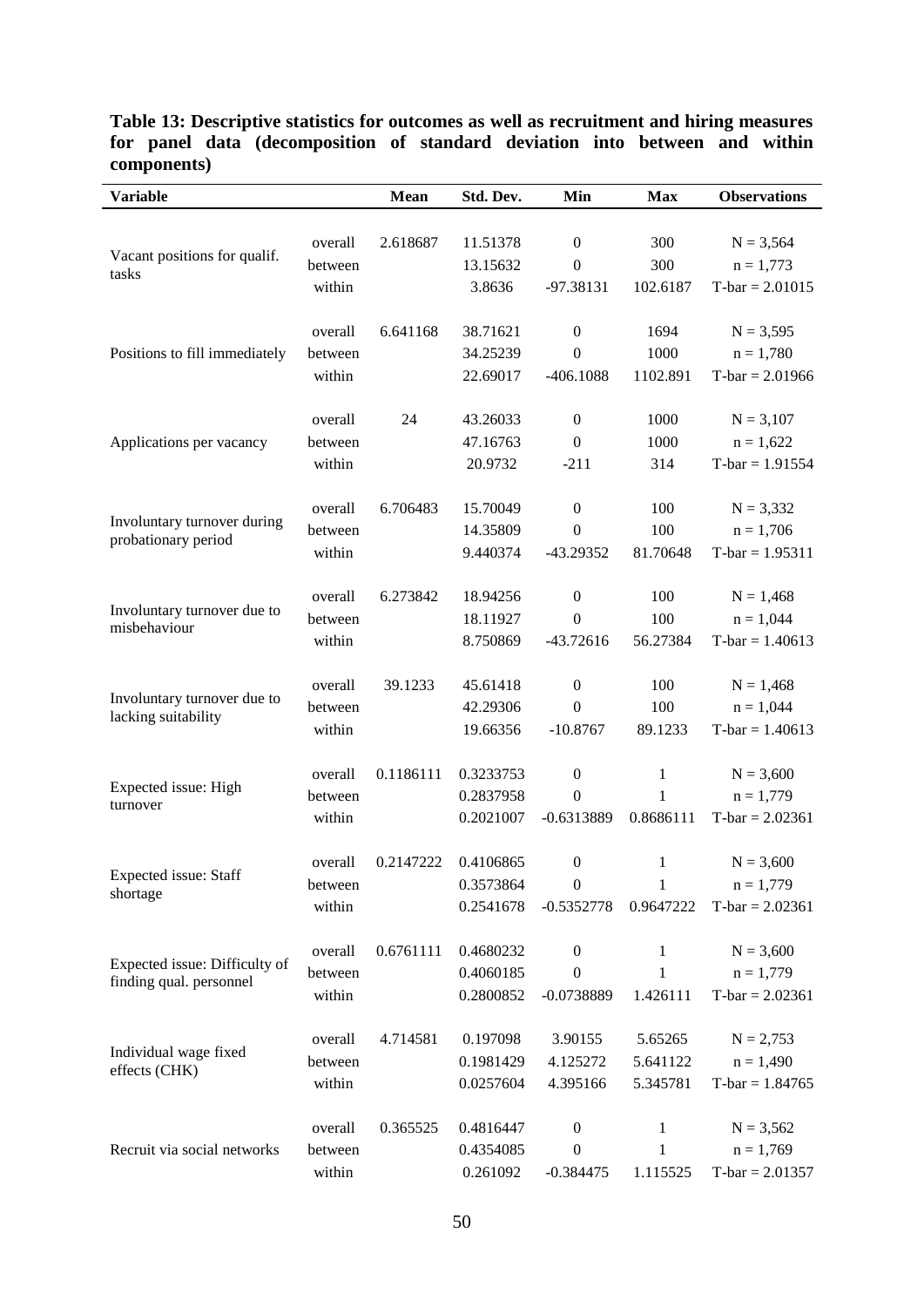| <b>Variable</b>                                      |         | Mean      | Std. Dev. | Min              | <b>Max</b>   | <b>Observations</b> |
|------------------------------------------------------|---------|-----------|-----------|------------------|--------------|---------------------|
|                                                      | overall | 0.1278322 | 0.3339495 | $\boldsymbol{0}$ | 1            | $N = 3,575$         |
| Address via social networks                          | between |           | 0.2988271 | $\boldsymbol{0}$ | $\mathbf{1}$ | $n = 1,776$         |
|                                                      | within  |           | 0.1894312 | $-0.6221678$     | 0.8778322    | $T-bar = 2.01295$   |
|                                                      | overall | 0.3114072 | 0.4631331 | $\boldsymbol{0}$ | $\mathbf{1}$ | $N = 3,603$         |
| Poach via EA or head-hunter                          | between |           | 0.4176348 | $\boldsymbol{0}$ | $\mathbf{1}$ | $n = 1,783$         |
|                                                      | within  |           | 0.2491889 | $-0.4385928$     | 1.061407     | $T-bar = 2.02075$   |
|                                                      | overall | 0.8713623 | 0.3348691 | $\boldsymbol{0}$ | $\mathbf{1}$ | $N = 2,371$         |
| Selection interview                                  | between |           | 0.2930066 | $\boldsymbol{0}$ | $\mathbf{1}$ | $n = 1,361$         |
|                                                      | within  |           | 0.1837261 | 0.2046956        | 1.538029     | $T-bar = 1.7421$    |
|                                                      | overall | 0.1307465 | 0.337194  | $\boldsymbol{0}$ | $\mathbf{1}$ | $N = 2,371$         |
| Assessment centre                                    | between |           | 0.3153039 | $\boldsymbol{0}$ | 1            | $n = 1,361$         |
|                                                      | within  |           | 0.1532581 | $-0.5359201$     | 0.7974132    | $T-bar = 1.7421$    |
|                                                      | overall | 0.1455082 | 0.3526869 | $\boldsymbol{0}$ | $\mathbf{1}$ | $N = 2,371$         |
| Cognitive ability test                               | between |           | 0.3109296 | $\boldsymbol{0}$ | $\mathbf{1}$ | $n = 1,361$         |
|                                                      | within  |           | 0.1945097 | $-0.5211584$     | 0.8121749    | $T-bar = 1.7421$    |
|                                                      | overall | 0.1518347 | 0.3589363 | $\boldsymbol{0}$ | $\mathbf{1}$ | $N = 2,371$         |
| Personality or integrity test                        | between |           | 0.3264979 | $\boldsymbol{0}$ | $\mathbf{1}$ | $n = 1,361$         |
|                                                      | within  |           | 0.1904913 | $-0.514832$      | 0.8185013    | $T-bar = 1.7421$    |
|                                                      | overall | 0.5440742 | 0.4981587 | $\boldsymbol{0}$ | $\mathbf 1$  | $N = 2,371$         |
| Short work sample                                    | between |           | 0.4496285 | $\boldsymbol{0}$ | $\mathbf{1}$ | $n = 1,361$         |
|                                                      | within  |           | 0.258743  | $-0.1225924$     | 1.210741     | $T-bar = 1.7421$    |
| Other selection measures                             | overall | 0.1568958 | 0.3637792 | $\boldsymbol{0}$ | $\mathbf{1}$ | $N = 2,371$         |
|                                                      | between |           | 0.3199934 | $\boldsymbol{0}$ | $\mathbf{1}$ | $n = 1,361$         |
|                                                      | within  |           | 0.2089758 | $-0.5097708$     | 0.8235625    | $T-bar = 1.7421$    |
|                                                      | overall | 4.044934  | 3.618881  | $\boldsymbol{0}$ | 32           | $N = 3,474$         |
| Pre-hire intensity (amount of<br>time for screening) | between |           | 3.100331  | $\boldsymbol{0}$ | 24           | $n = 1,741$         |
|                                                      | within  |           | 2.136113  | $-11.58007$      | 19.66993     | $T-bar = 1.9954$    |